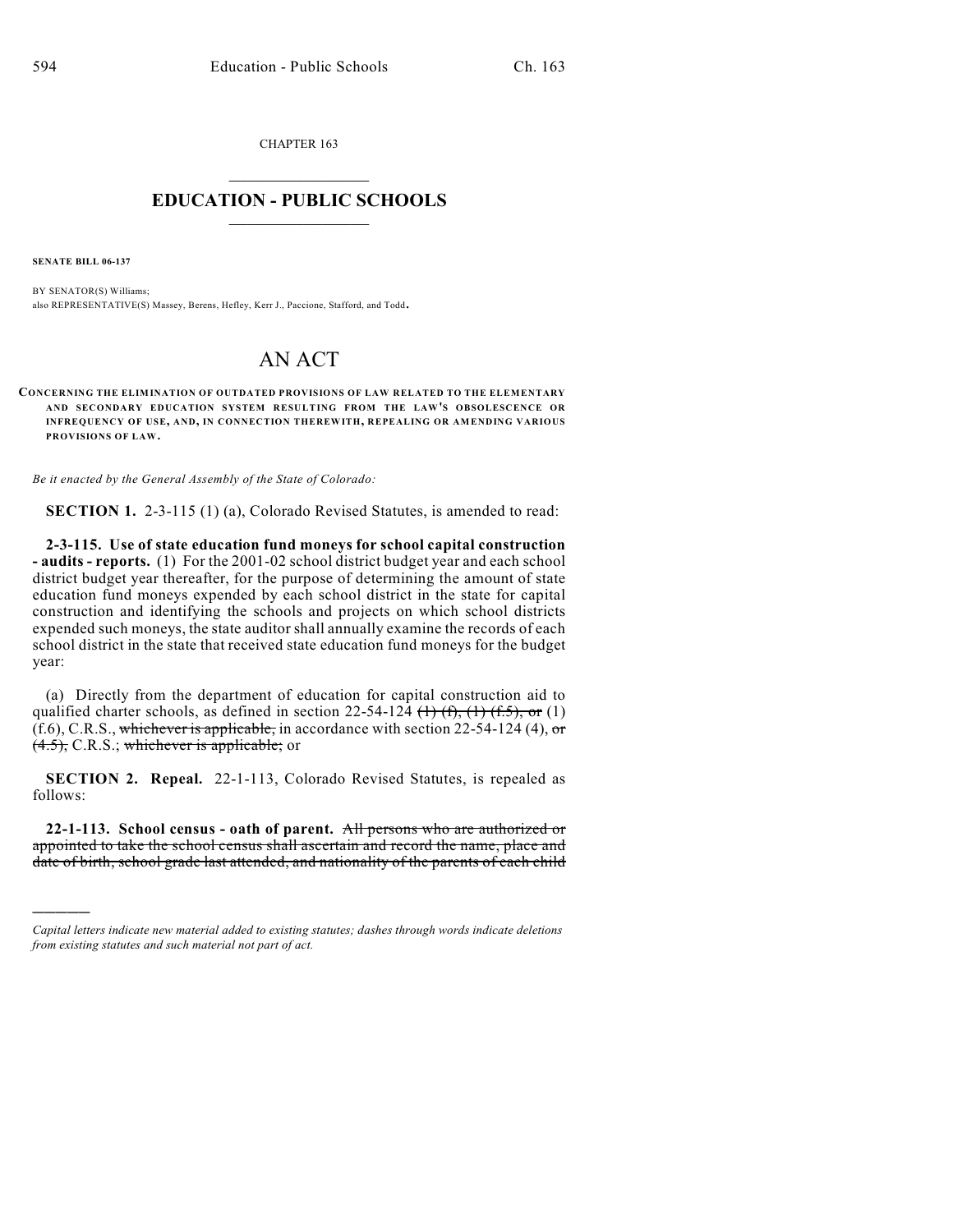enumerated. The person taking such school census is authorized to require such parent, guardian, or other person having charge or control of such child to subscribe to take an oath or affirmation that such information and record is true and correct. Any parent, guardian, or person who has control of any child and who refuses to take such oath or affirmation when required by such census enumerator is guilty of a misdemeanor and, upon conviction thereof, shall be punished by a fine of not less than one dollar nor more than ten dollars. The census enumerator is empowered to administer such oath or affirmation; but, in any school district, the board of education thereof, in its discretion, may cause to be kept in the records of such school district a record containing the above information, corrected at least once per month during the school term, and in such cases, it shall not be necessary for the parents, guardians, or other persons, having charge or control of children, to take or subscribe the aforesaid oath.

**SECTION 3.** 22-1-120 (4), Colorado Revised Statutes, is amended to read:

**22-1-120. Rights of free expression for public school students.** (4) The board of education of each school district shall adopt a written publications code, which shall be consistent with the terms of this section, and shall include reasonable provisions for the time, place, and manner of conducting free expression within the school district's jurisdiction. Said THE publications code shall be distributed, posted, or otherwise made available to all students and teachers at the beginning of the 1991-92 school year and at the beginning of each school year. thereafter.

**SECTION 4. Repeal.** 22-2-109 (6) (b), Colorado Revised Statutes, is repealed as follows:

**22-2-109. State board of education - additional duties - teacher standards principal standards.** (6) (b) On or before January 1, 2004, the state board and the department, along with the commission on higher education, shall submit a joint report to the education committees of the senate and the house of representatives. Said report shall include, but need not be limited to, the following:

(I) An analysis of current state licensing and principal preparation program practices;

(II) The performance-based principal licensure standards as adopted by the state board pursuant to paragraph (a) of this subsection (6);

(III) The proposed program requirements for institutions of higher education, as established by the commission on higher education pursuant to section 23-1-121.1, C.R.S.;

(IV) A plan for periodic review and approval of principal preparation programs offered by institutions of higher education;

(V) Proposed assessments to be used in evaluating the skills and knowledge of candidates seeking licensure as a principal pursuant to article 60.5 of this title;

(VI) A plan for evaluating the effectiveness of the performance-based principal licensure standards adopted pursuant to this subsection (6) and performance-based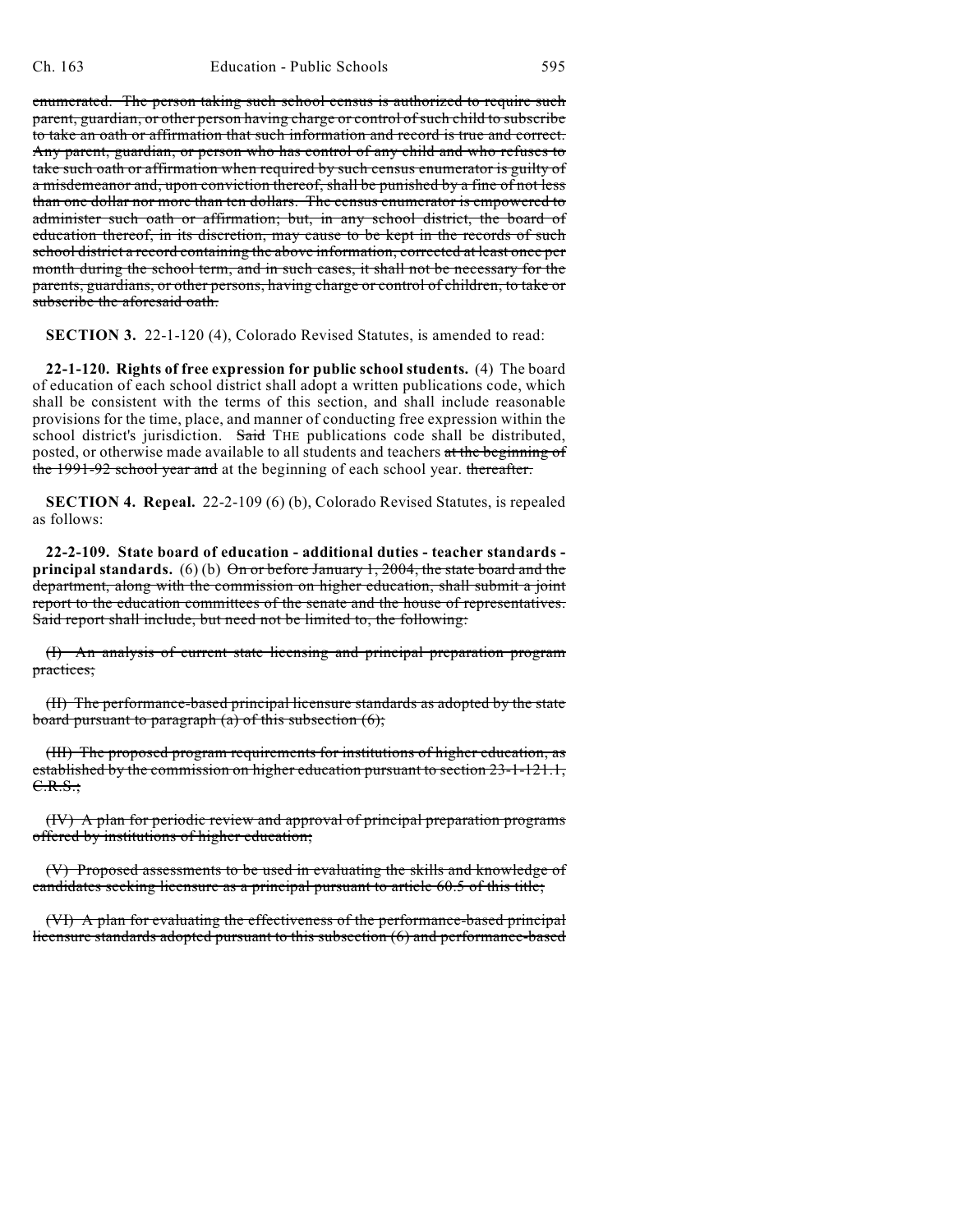principal preparation programs as they relate to enhancing the quality of school leadership and implementation of a standards-based education for all students; and

(VII) The estimated costs to local school districts, institutions of higher education, and state agencies of implementing the recommendations of the state board, the department, and the commission on higher education contained in the report described in this paragraph (b).

**SECTION 5. Repeal.** 22-2-121, Colorado Revised Statutes, is repealed as follows:

**22-2-121. Department of education - funding for national academic award winners.** (1) The department shall have the authority to distribute moneys to school districts for the purpose of sending pupils from the school district who are state-level winners of academic contests and their chaperones to represent the state at the national level of said contests. Pupils participating in an academic extracurricular or interscholastic activity offered by a public school within a school district pursuant to section 22-32-116.5 or 22-33-104.5 shall be deemed to be pupils from such school district for the purposes of this section.

(2) The state board shall promulgate rules governing the distribution of moneys pursuant to subsection (1) of this section. Such rules shall be promulgated in accordance with article 4 of title 24, C.R.S. The criteria upon which the state board shall distribute moneys pursuant to subsection (1) of this section shall include, but not be limited to, the following:

(a) The contests shall be academic in nature and shall motivate pupils to be creative and to demonstrate excellence.

(b) The contests shall be sponsored by a nationally recognized organization.

(c) The contests shall be open to all pupils regardless of race, creed, sex, or national origin; except that a contest may separate pupils by age or grade level.

(d) The opportunity to compete at the national level shall be the result of successfully competing at the state level of that contest.

(e) The board shall encourage school districts, individual schools, and community organizations to provide contributions to assist in sending pupils and their chaperones to national-level contests and shall consider such contributions in making distributions to a school district.

(3) The department is authorized to accept any bequests, gifts, and grants to be used for the purposes of this section. Such bequests, gifts, and grants, along with any other moneys appropriated by the general assembly, shall be credited to the national academic contest fund, which fund is hereby created in the state treasury. The moneys in said fund shall be subject to annual appropriation by the general assembly to the department for the purposes set forth in subsection (1) of this section. All interest derived from the deposit and investment of moneys in the fund shall be credited to the fund. Any moneys not appropriated shall remain in the fund and shall not be transferred or revert to the general fund of the state at the end of any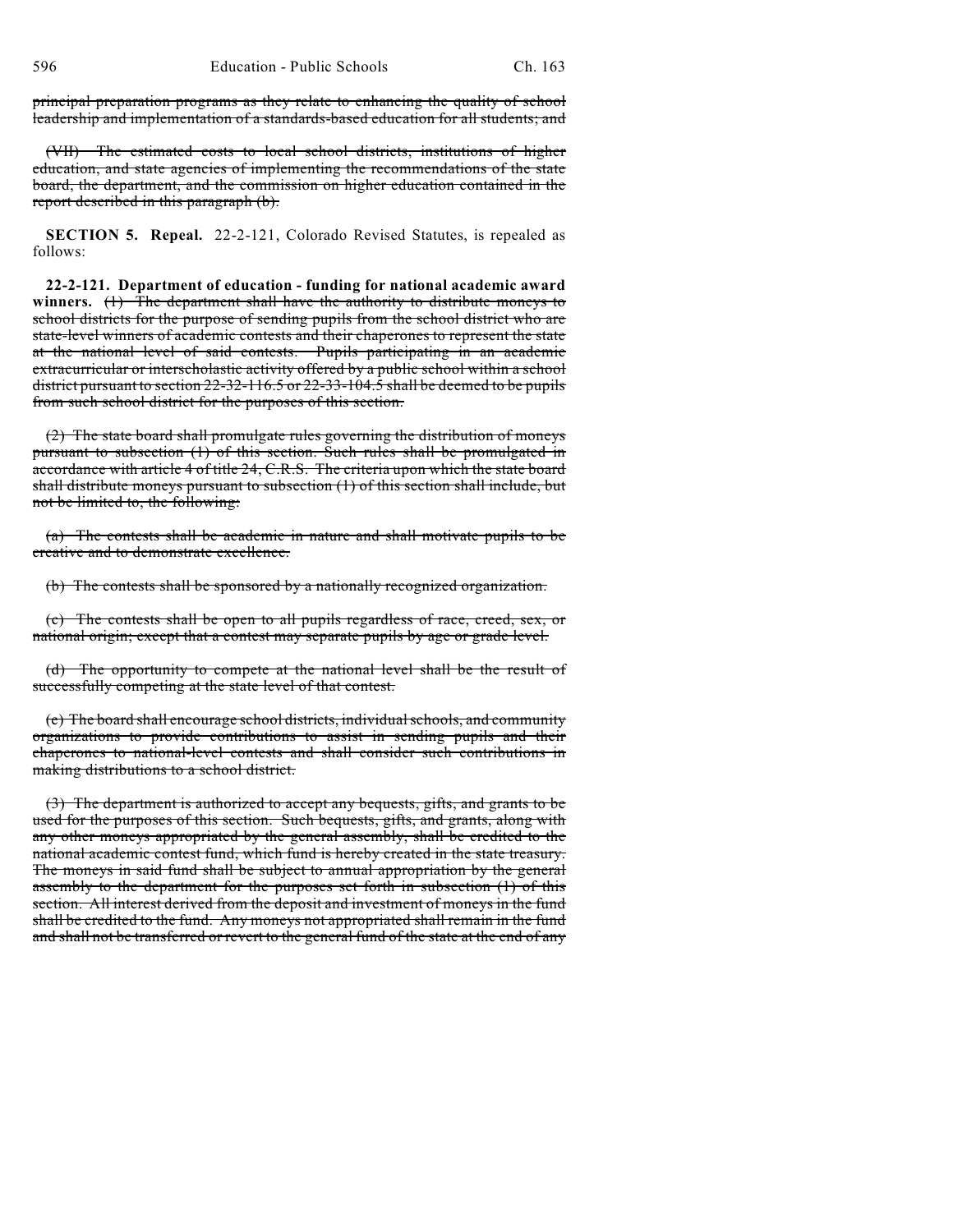#### fiscal year.

(4) It is the intent of the general assembly that no general fund dollars be appropriated for the purpose of implementing the requirements of this section.

**SECTION 6.** 22-2-124 (9) (b) (I), Colorado Revised Statutes, is amended to read:

**22-2-124. Family literacy education grant program - rule-making - repeal.** (9) (b) (I) If sufficient moneys have not been credited to the family literacy education fund pursuant to subsection (8) of this section prior to December 1, 2002, and December 1 of each year, thereafter, the state treasurer shall immediately provide notification of such fact to the department and the revisor of statutes.

**SECTION 7.** 22-5-118 (6) (a), Colorado Revised Statutes, is amended to read:

**22-5-118. Implementation and financing of regional education and support services - plan - annual report.** (6) (a)  $\Theta$ <del>n or before July 1, 1997, and</del> By July 1 of each year, thereafter, each board of cooperative services that receives moneys pursuant to this section shall submit a report to the department of education concerning the programs and services funded by moneys received pursuant to this section.

**SECTION 8.** 22-7-404 (3), Colorado Revised Statutes, is amended to read:

**22-7-404. State standards and assessments development and implementation council - creation - membership.** (3) Members of the council shall be reimbursed by the department for their actual and necessary expenses incurred in the performance of their duties pursuant to this part 4. For the 1993-94 and 1994-95 fiscal years, the department shall allocate the moneys normally allocated to fund statewide testing pursuant to section 22-7-203 to fund any costs incurred by the council pursuant to this subsection  $(3)$  and pursuant to section  $22$ -7-405 and to fund any pilot professional educator development programs developed by the council pursuant to section  $22-7-405$  (1) (d) (III).

**SECTION 9.** 22-7-409 (3), Colorado Revised Statutes, is amended to read:

**22-7-409. Assessments.** (3) For the fiscal year 1998-99 and For EACH fiscal years thereafter YEAR, the general assembly shall appropriate moneys in the annual general appropriation act to the department to fund the Colorado student assessment program.

**SECTION 10. Repeal.** 22-7-507 (1) (b) (II), Colorado Revised Statutes, is repealed as follows:

**22-7-507.** Learning improvement grants - programs - fund. (1) (b) (II)  $\Theta$ m or before March 1, 2003, the department of education shall report to the education committees of the senate and the house of representatives on the effectiveness of programs receiving grants under this paragraph (b).

**SECTION 11. Repeal.** 22-7-604.3 (5) (c), Colorado Revised Statutes, is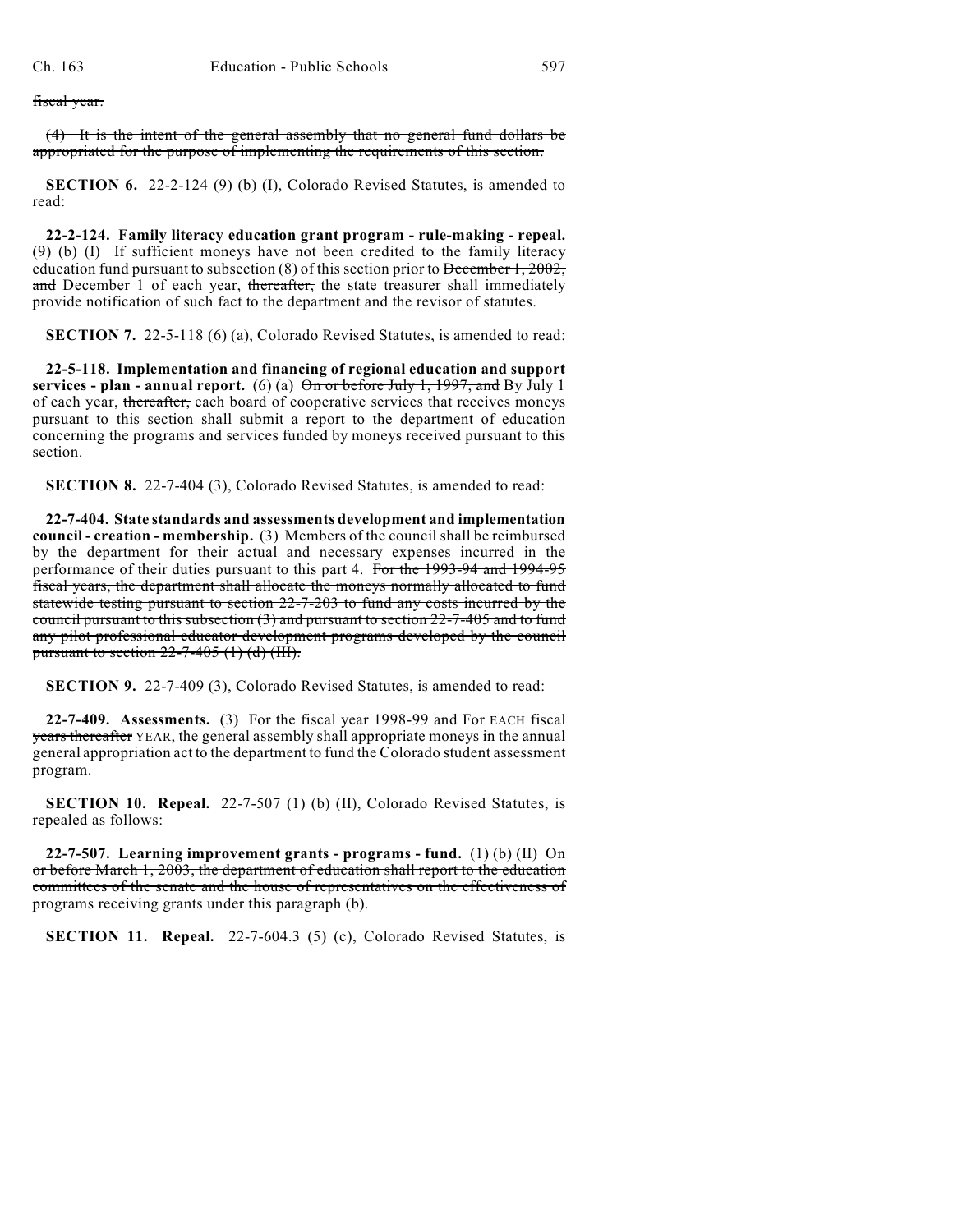repealed as follows:

**22-7-604.3. Diagnostic academic growth calculation - model - rule-making.** (5) **Diagnostic academic growth information - rule-making.** (c) Beginning in the 2004-05 school year, the department shall provide to each school district in the state diagnostic academic growth information for each student residing in the school district who is an eligible child receiving assistance to attend a participating nonpublic school pursuant to article 56 of this title. The information shall be based on the CSAP assessment results for the preceding school years. The school district shall provide such information to the eligible child through the participating nonpublic school in which the eligible child is enrolled.

**SECTION 12.** 22-20-104.5 (4), Colorado Revised Statutes, is amended to read:

**22-20-104.5. Plan for academic excellence - inclusion of gifted children cooperation.** (4) For the 1997-98 EACH fiscal year, and fiscal years thereafter, appropriations made by the general assembly to fund programs for gifted and talented children shall be designated by a separate line item in the annual general appropriation act.

**SECTION 13.** 22-20-106 (5), Colorado Revised Statutes, is amended to read:

**22-20-106. Special educational programs.** (5) By September 1, 1973, and thereafter, Each administrative unit shall employ a director of special education. From and after July 1, 1975, No director of special education shall be employed who does not meet qualification standards as set by the state board.

**SECTION 14.** 22-25-104.5 (7) (a), Colorado Revised Statutes, is amended to read:

**22-25-104.5. Law-related education program - creation.** (7) (a) Each school district may prepare an annual report concerning the progress of the school district in implementing a law-related education program. Such THE report shall be filed with the state board on or before October 1, 1996, and on or before October 1 of each year. thereafter.

**SECTION 15. Repeal.** Article 27 of title 22, Colorado Revised Statutes, is repealed as follows:

#### **ARTICLE 27 Educational Clinics for Public School Dropouts**

**22-27-101. Legislative declaration.** (1) The general assembly hereby finds, determines, and declares that the public school dropout rate in Colorado has reached alarming proportions. Such dropout rate has resulted in a loss of talent for businesses and other aspects of the economy which need trained, educated, and motivated workers, as well as a loss to the state which needs a productive and contributing citizenry. The general assembly further declares that it is necessary to recapture the interest and motivation of the students who have left the public schools and encourage such students to return to school and complete their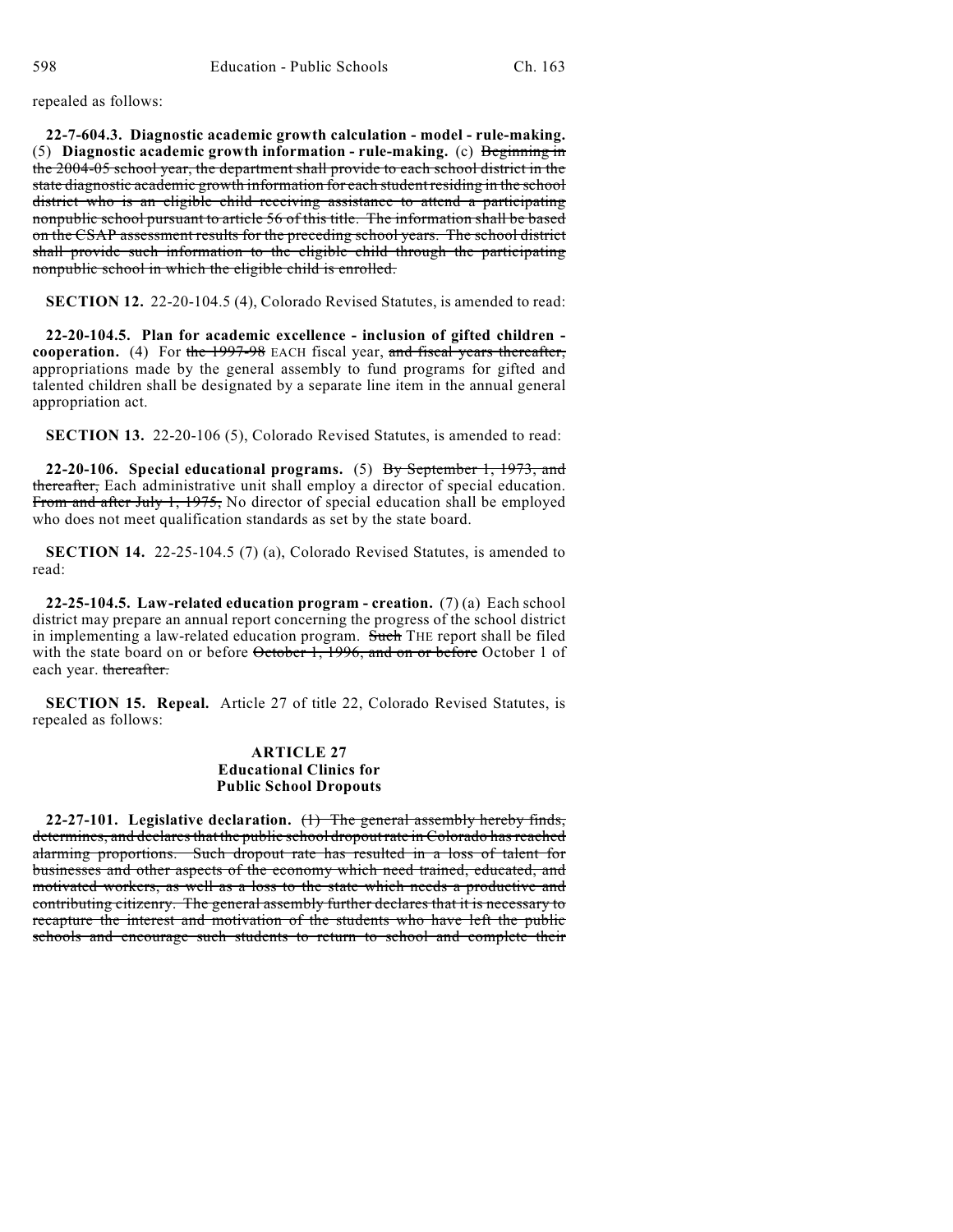education.

(2) In order to achieve such goals, the general assembly deems it necessary to look beyond the traditional boundaries of school. A successful approach tried by several other states is private educational clinics. Such clinics provide a viable alternative to traditional approaches to the dropout problem. The goal of such clinics is to provide a bridge back to the public school in a short period of time through individualized instruction in basic academic skills.

(3) The general assembly finds that it is in the best interest of the state to encourage the establishment of such clinics in Colorado and to set forth standards and guidelines for their certification.

**22-27-102. Definitions.** As used in this article, unless the context otherwise requires:

(1) "Basic academic skills" means the study of mathematics, speech, language, reading and composition, science, history, literature, and political science or civics. "Basic academic skills" includes any other courses if deemed essential by the commissioner of education.

(2) "Certified educational clinic", "educational clinic", or "clinic" means a private educational institution operated on a profit or nonprofit basis which is certified by the commissioner of education and does the following:

(a) Teaches basic academic skills with an emphasis on improvement of the students' motivation for achievement and teaches employment orientation or public school reentry orientation;

(b) Operates on a clinical, client-centered basis;

(c) Conducts courses of instruction taught and administered by professionally trained personnel, licensed pursuant to the "Colorado Educator Licensing Act of 1991", article 60.5 of this title. For purposes of licensure pursuant to said act and for purposes of permanent employment pursuant to the "Teacher Employment, Compensation, and Dismissal Act of 1990", article 63 of this title, one year's teaching experience in an educational clinic shall be deemed to be the equivalent of one year's teaching experience in public school.

(3) "Class size" means the number of students assigned to a single licensed educator during the period of time for which reimbursement from the department is requested, regardless of whether or not the students are working on similar courses, subjects, or activities.

(4) "Clinical, client-centered basis" means an approach to education which includes as a minimum:

(a) Consideration of the student's achievement, abilities, interests, and aptitudes by qualified personnel;

(b) Delineation of individual learning objectives and educational or employment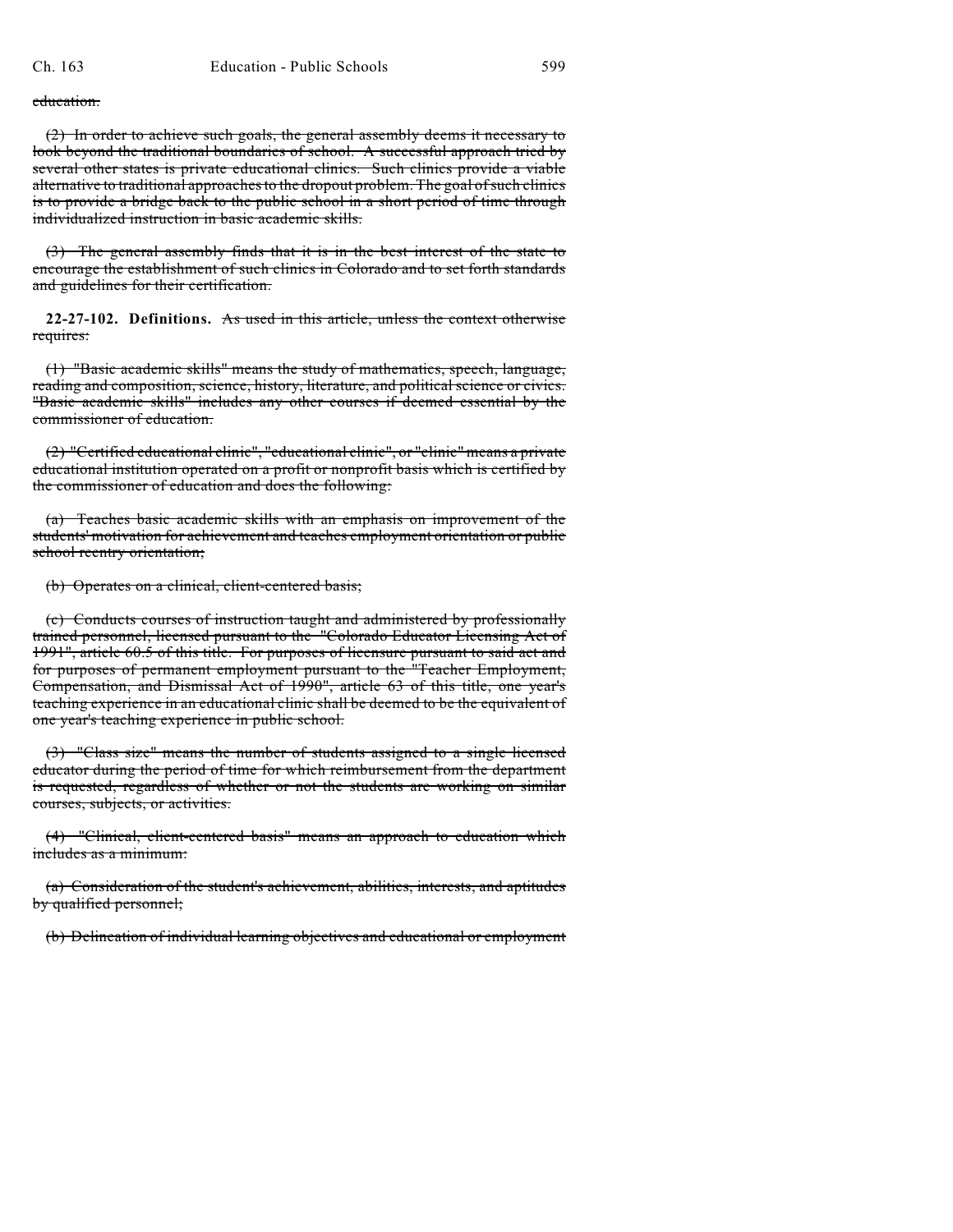goals or both;

(c) Development and implementation of curriculum and instruction appropriate to diagnosed needs, specified objectives, and goals of the student; and

(d) Provision for evaluation of the student's progress toward and attainment of learning objectives and educational or employment goals or both.

(5) "Commissioner of education" or "commissioner" means the office of the commissioner of education created and existing pursuant to section 1 of article IX of the state constitution.

(6) "Educational gain" means:

(a) Measurable increases in the student's achievement as determined by instruments approved by the commissioner of education; and

(b) The student's subsequent participation in constructive activities, such as enrollment in a public or private school, employment, attendance at an institution of higher or vocational education, or military service.

(7) "Eligible public school dropout", "eligible student applicant", or "student" means a person who:

(a) Does not possess a high school diploma or its equivalent;

(b) Has reached his or her thirteenth birthday;

(c) Does not show proficiency beyond the high school level in a test approved by the commissioner of education which has been given as a part of the initial diagnostic procedure;

(d) Has on file with the appropriate certified educational clinic a written waiver allowing the commissioner of education and the state auditor to examine his records at the certified educational clinic at any time and for purposes consistent with the intent of this article; and

(e) Has not attended a public school for at least one month of a school year or years and with respect to whom written verification has been received from a school official of the public school last attended stating that such person is no longer in attendance at such school. If such written verification is unavailable, the following may be substituted:

(I) A written request by the district superintendent or the superintendent's designee asking that such person be admitted; or

(II) Verification that the person has been suspended or expelled from such school.

(8) "Employment orientation" means but is not limited to instruction in the following areas: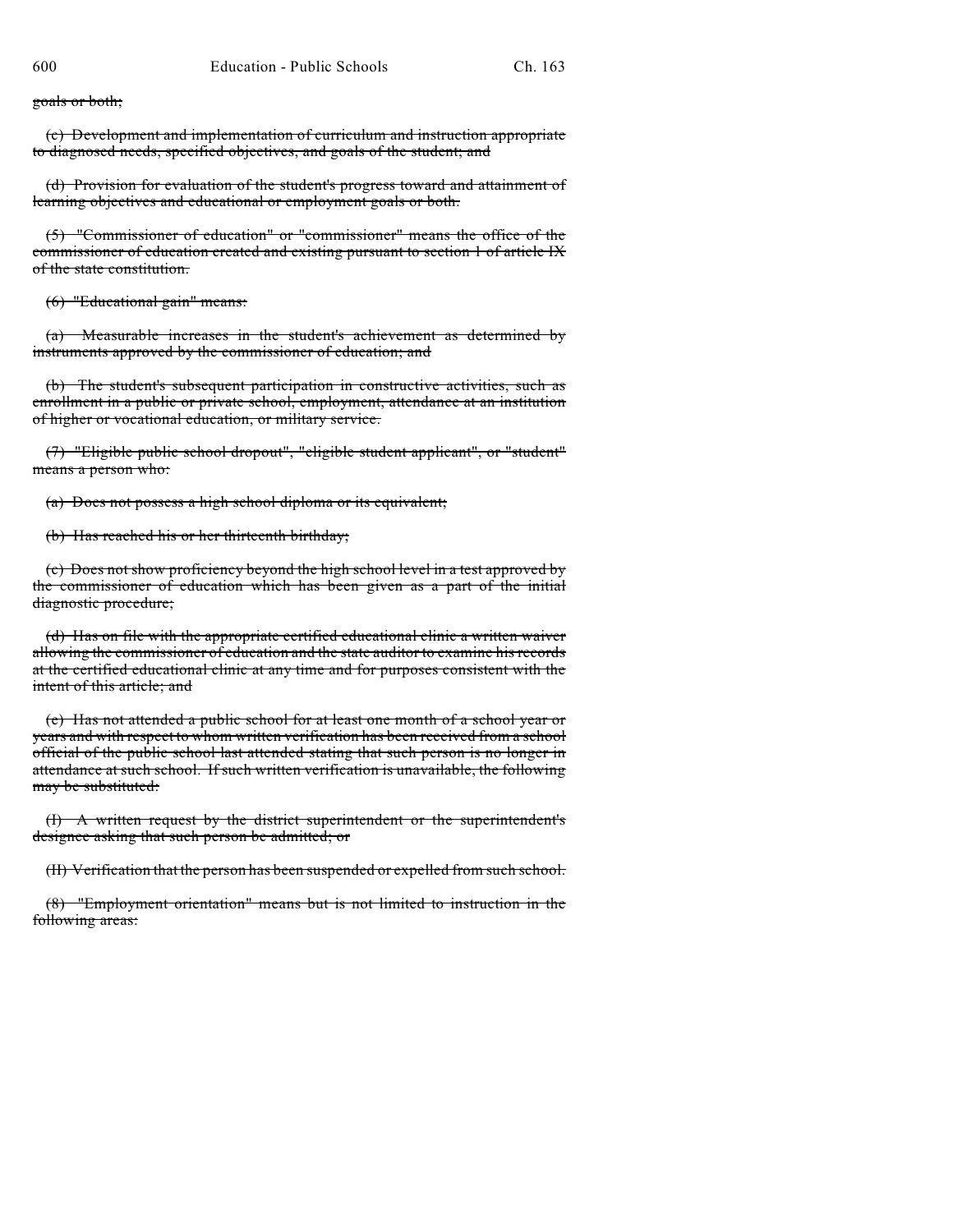(a) Job applications;

(b) Interview techniques;

(c) Expectations for attendance and production;

(d) Translation of skills and abilities in terms of a job's requirements;

(e) Examination by the student of job descriptions; and

(f) Exploration of the student's ability to fulfill the needs of a particular job.

(9) "General educational development tests" or "GED" means the battery of tests given at an authorized testing center which tests are designed and published by the GED testing service of the American council on education to measure the major outcomes and concepts generally associated with four years of high school education. Each GED testing center must have a current contract with the American council on education and be authorized by the commissioner of education.

(10) "Hour of instruction" means a time period sixty minutes in length. A student who attends more than three-quarters of an hour of instruction shall be considered to have attended for the entire hour.

(11) "Individual diagnostic procedure" means the individual written assessment by a certified teacher or, when deemed necessary by the educational clinic, by a certified teacher in conjunction with a psychometrist, psychologist, or other professional who is appropriately certified or licensed to conduct specific diagnostic evaluations and to prescribe an individual educational and instructional program. Each written assessment shall include, but need not be limited to, all of the following information:

(a) A transcript of the student's previous academic record if available;

(b) A description of the assessment procedures utilized to determine the student's ability, interests, and aptitudes;

(c) A summary of all diagnostic findings;

(d) A list of the student's educational objectives and program placement recommendations; and

(e) The dated signature of each person conducting any part of the diagnosis.

(12) "Reentry orientation" means but is not limited to instruction in the following areas:

(a) Study skills;

(b) Attention and recognition through positive behavior; and

(c) Constructive interaction with teachers, school administrators, and parents.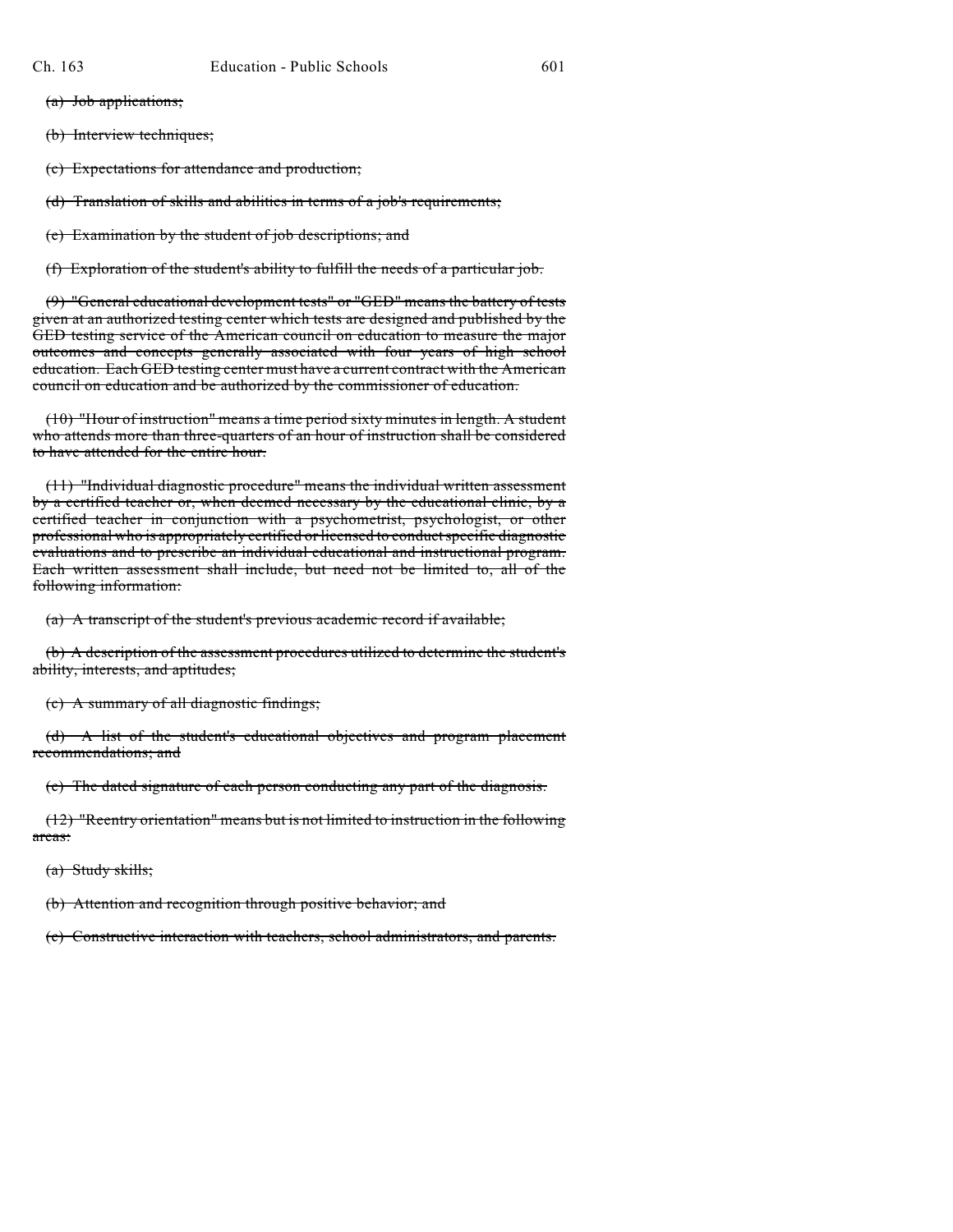**22-27-103. Certification of educational clinics.** (1) To be certified as an educational clinic, a private educational institution must apply to the commissioner of education and submit evidence that it:

(a) Meets the qualifications established in this article for educational clinics;

(b) Offers instruction in the basic academic skills, employment orientation, and reentry orientation;

(c) Operates on a clinical, client-centered basis;

(d) Produces educational gains in students which relate directly to the individual learning objectives and educational or employment goals or both which are established for the student; and

(e) Maintains accurate and complete financial and personnel records.

(2) A private educational institution shall apply for certification to the commissioner of education on a form provided by the commissioner. The commissioner of education or his designee shall determine by documentary evidence submitted by the applicant whether the criteria set forth in subsection (1) of this section have been satisfied. The commissioner shall notify the applicant educational clinic of its certification status within five weeks after the date he receives a completed application.

(3) A private educational institution shall be certified as an educational clinic by the commissioner of education for no more than three years.

(4) A certified educational clinic shall report annually to the commissioner any substantive changes in the operation of the clinic which are relevant to certification criteria set forth in subsection (1) of this section.

(5) The commissioner of education may withdraw certification if he finds that a clinic fails:

(a) To provide adequate instruction in basic academic skills which shall include the following:

(I) The clinic does not offer or make provision for instruction in all the basic skills;

(II) Evidence and data do not verify educational gains which relate directly to the individual learning objectives and the educational or employment goals or both established; or

(b) To provide opportunities for employment orientation and reentry orientation; or

(c) To meet any of the criteria for certification pursuant to subsection (1) of this section.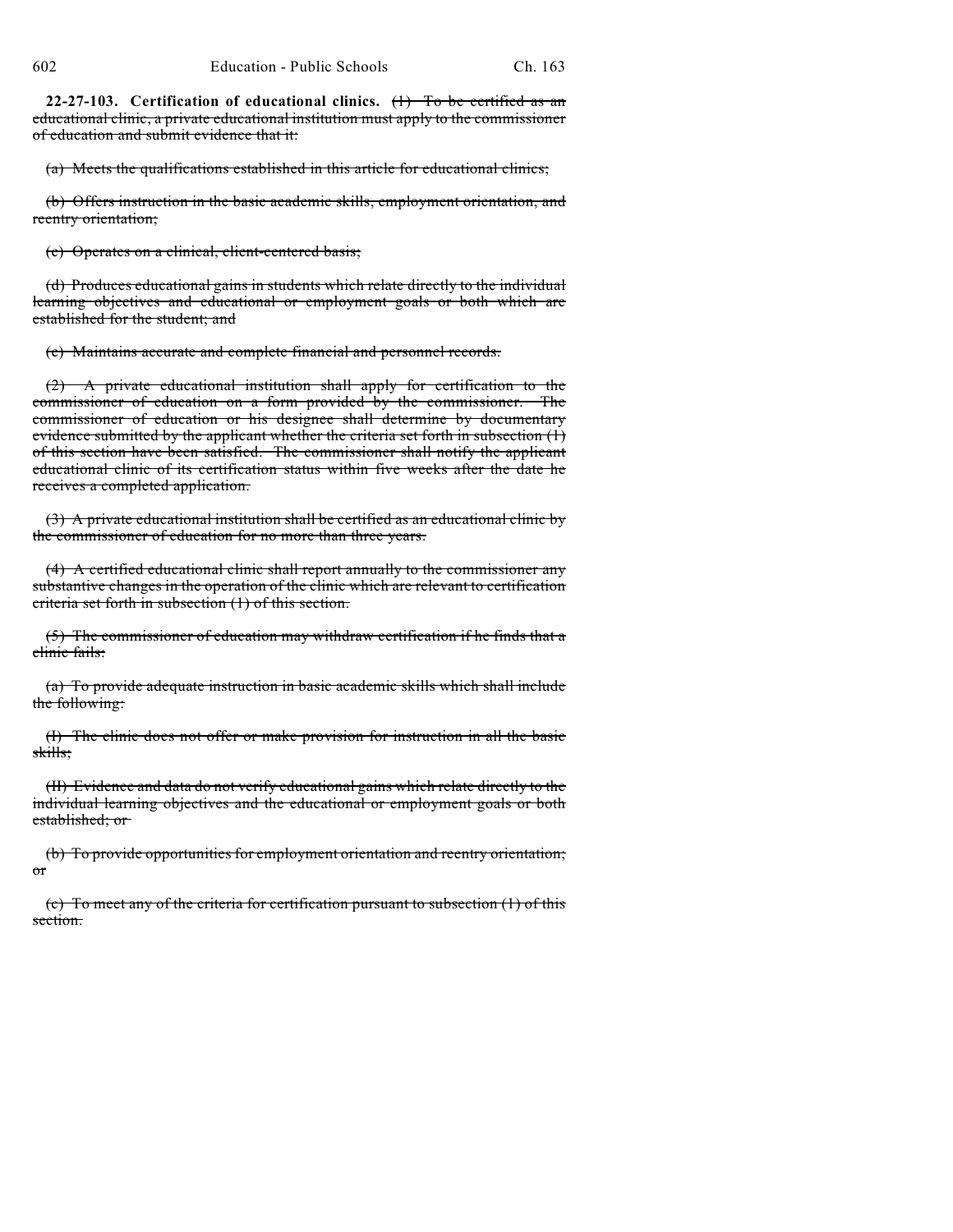**22-27-104. Contracts for certified educational clinic services.** The commissioner may contract with an educational clinic certified pursuant to section 22-27-103 for the provision of services by the clinic to eligible public school dropouts. If such a contract is entered into by the commissioner, subject to appropriation by the general assembly, the commissioner shall pay the clinic the fees to which it is entitled pursuant to the provisions of section 22-27-105.

**22-27-105. Fees.** (1) The commissioner shall negotiate with an educational clinic reasonable fees to be paid to such clinic pursuant to a contract negotiated and entered into as provided in section 22-27-104.

(2) In negotiating and soliciting contracts pursuant to section 22-27-104, the commissioner shall not be required to accept the lowest bid. Rather, he shall consider the quality of services offered by an educational clinic as well as the clinic's fee structure.

(3) An educational clinic shall only be entitled to reimbursement for a total of one hundred thirty-five days of instruction per student, regardless of whether a student has attended all or a portion of each day.

**22-27-106. Student responsibilities and requirements.** (1) Attendance at a certified educational clinic shall be deemed to satisfy the school attendance requirements of article 33 of this title.

(2) A public school dropout who is of public school age and who has attended a certified educational clinic shall be entitled to reenroll in the public school system at the grade level in which he would have been if he had not dropped out of school, if the following conditions are met:

(a) The student has attended the clinic for no less than ninety hours of instruction;

(b) The student has reenrolled in the public school system no later than the commencement of the next regular school year semester or trimester following his last day of attendance at a certified educational clinic; and

(c) The student possesses the ability to perform academically at a passing level at the grade level of placement as determined by the principal of the public school of enrollment or such other school district authority as may be designated pursuant to school district policy. Such determination shall be made by the principal or other designated official only after consultation with one or more representatives of the educational clinic which the student last attended and shall be based exclusively upon the principal's or other designated official's professional judgment of the following:

(I) The recommendations of clinic representatives;

(II) The student's performance while enrolled in the clinic; and

(III) The student's academic ability as documented by the results of standardized tests administered by the clinic or school district, or both.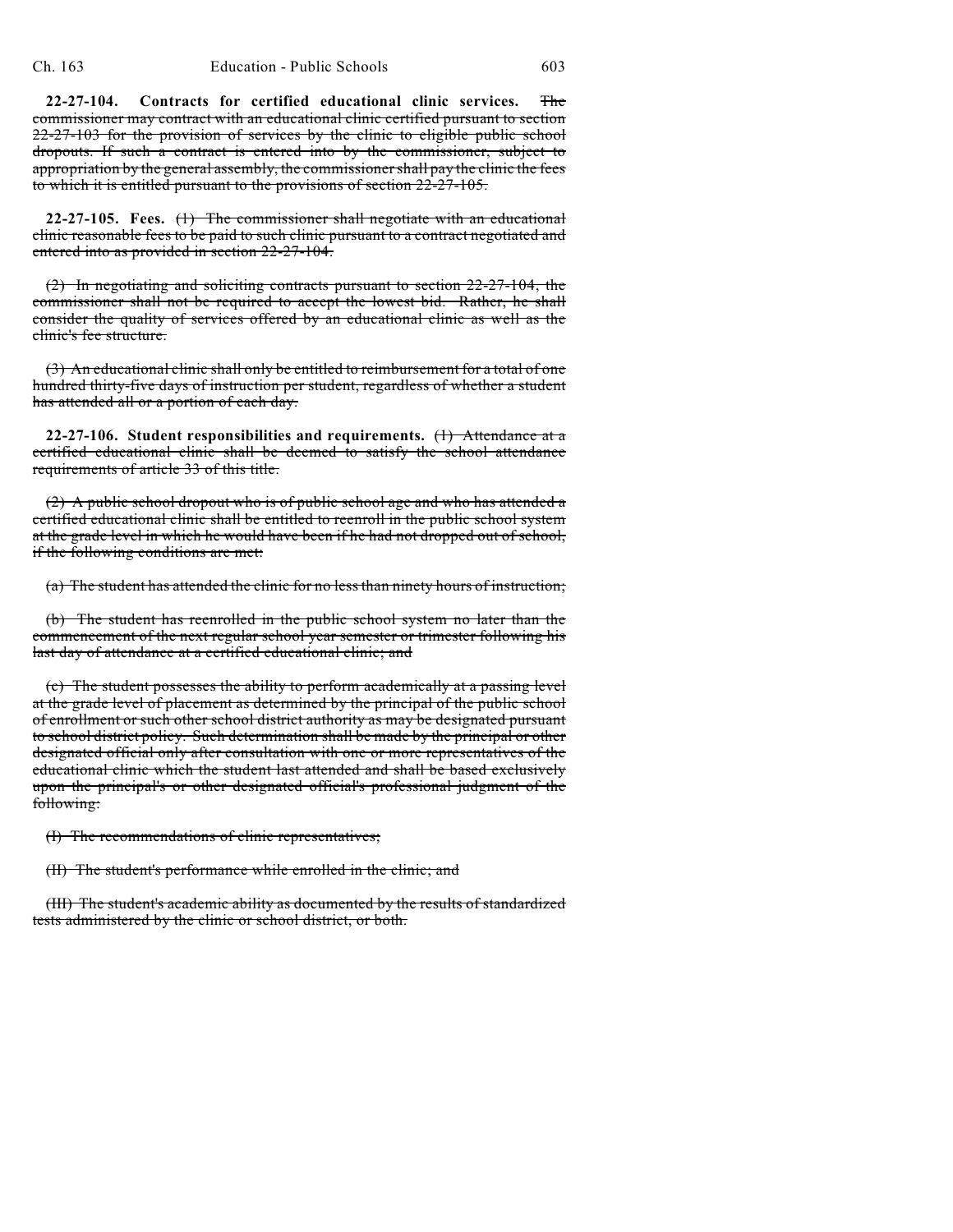(3) The school district of a former public school dropout together with the commissioner shall make every attempt possible to ensure a former public school dropout who has rejoined his class after meeting the requirements of subsection (2) of this section to graduate with the class in which he has reenrolled, notwithstanding any loss of credits prior to reentry, if each of the following conditions has been met:

(a) The student has earned credits following his reentry at the rate of students who have not dropped out;

(b) The student has been enrolled at least two of the three grades nine through eleven at a public school or private school, or a combination of both; and

(c) The student has commenced and satisfactorily completed his last full school year immediately preceding high school graduation at a public high school or a combination of public high schools.

(4) Any student of a certified educational clinic, upon completion of an individual student program, shall be eligible with the permission of his school district and the commissioner to take the GED test at an authorized testing center.

**22-27-107. Additional requirements for educational clinics.** (1) No certified educational clinic shall make any charge to any student or his parent, guardian, or custodian for whom a fee is being received from a school district or the commissioner of education under the provisions of this article.

(2) The instructional program activities and procedures, and the records of students for whom fees are paid pursuant to section 22-27-105, shall be monitored at the clinic on a schedule established by the commissioner of education.

(3) Any certified educational clinic under contract with the commissioner of education pursuant to this article shall permit, without prior notice, a review of its records by the state auditor and the commissioner during normal business hours.

(4) Repealed.

(5) A total of no more than ten percent of the funds appropriated for this program for any fiscal year may be expended for administrative, auditing, and evaluation costs by the department of education, the state auditor, and the commissioner.

**22-27-108. Authority for counties to contract with educational clinics.** A county, as part of any welfare diversion program, may contract with a private educational clinic for the provision of services pursuant to this article.

**22-27-109. Funding.** The commissioner is authorized to seek local, federal, and private moneys, and the department of education is authorized to accept such moneys for the purposes set forth in this article. Such moneys shall be deposited in the private educational clinics cash fund, which fund is hereby created, and such moneys shall be expended by the department, subject to appropriation by the general assembly. No general fund moneys appropriated to the commission shall be appropriated by the general assembly except by separate bill other than the general appropriation bill.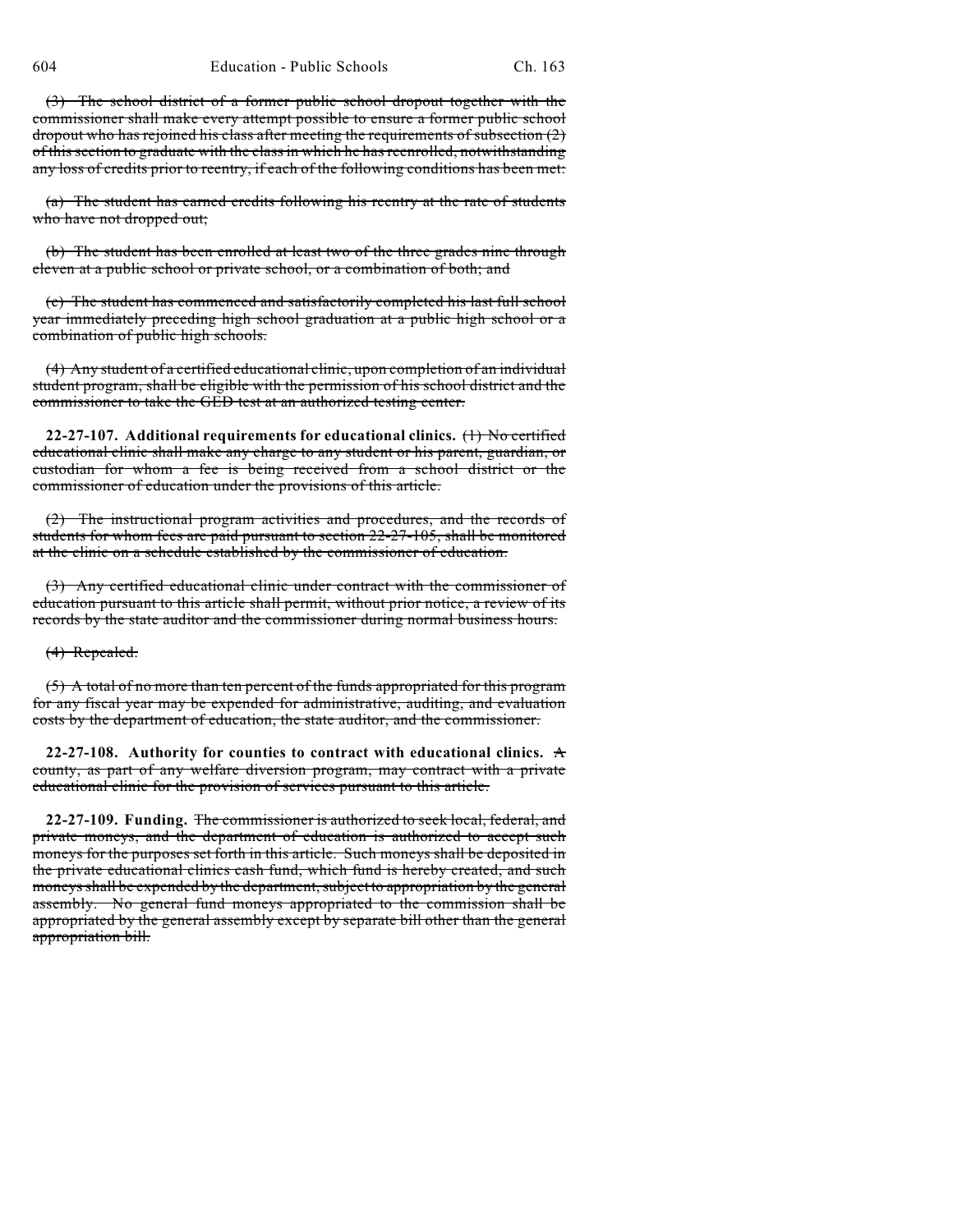**22-27-110. Liability.** Nothing in this article shall be construed to create any liability on the part of the department of education or the state of Colorado for actions taken pursuant to this article, and no civil action may be brought or maintained against the department of education or the state of Colorado for any injury alleged to have been the result of acts or omissions of any private educational clinic.

**SECTION 16.** 22-28-106 (1) (a) (I), Colorado Revised Statutes, is amended to read:

**22-28-106. Eligibility of children for participation in district program.**  $(1)$  (a) The department shall establish, by rule, criteria for each school district to use in determining which children in the district shall be eligible for participation in the district preschool program, subject to the following requirements:

(I) For each school year prior to the 2002-03 school year, no child shall participate in the district preschool program unless he or she is four or five years old and would be eligible to enroll in kindergarten in the following academic year. For the 2002-03 school year and each school year thereafter, a child who is three, four, or five years old and meets the criteria specified in subparagraphs (II) to (IV) of this paragraph (a) and any other criteria established by rule may participate in the district preschool program.

**SECTION 17. Repeal.** 22-28-107 (1.5), Colorado Revised Statutes, is repealed as follows:

**22-28-107. Eligibility of school districts for participation in state preschool program.** (1.5) By September 15, 1992, all school districts participating in the state preschool program prior to such date mustsubmit to the department a modified application for participation in the state preschool program which includes all of the information required by subsection (1) of this section, as amended. Submittal of such modified application shall not affect the eligibility of such school district for continued participation in the state preschool program.

**SECTION 18.** 22-29-104 (2), Colorado Revised Statutes, is amended to read:

**22-29-104. Reports - school districts - department.** (2) On or before January 15, 2002, and On or before each January 15, thereafter, the department shall submit to the education committees of the senate and the house of representatives, OR ANY SUCCESSOR COMMITTEES, an executive summary of any reports submitted by school districts pursuant to subsection (1) of this section.

**SECTION 19.** 22-30.5-109 (4) and (6), Colorado Revised Statutes, are amended to read:

**22-30.5-109. Charter schools - reporting - publicizing - limits on enrollment - moratorium prohibited.** (4) If otherwise qualified, nothing in this part 1 shall be construed to prohibit any institution certified ON OR BEFORE APRIL 1, 1993, as an educational clinic pursuant to FORMER article 27 of this title on or before April 1, 1993 AS IT EXISTED PRIOR TO THE EFFECTIVE DATE OF THIS ACT, from applying to become a charter school pursuant to this part 1.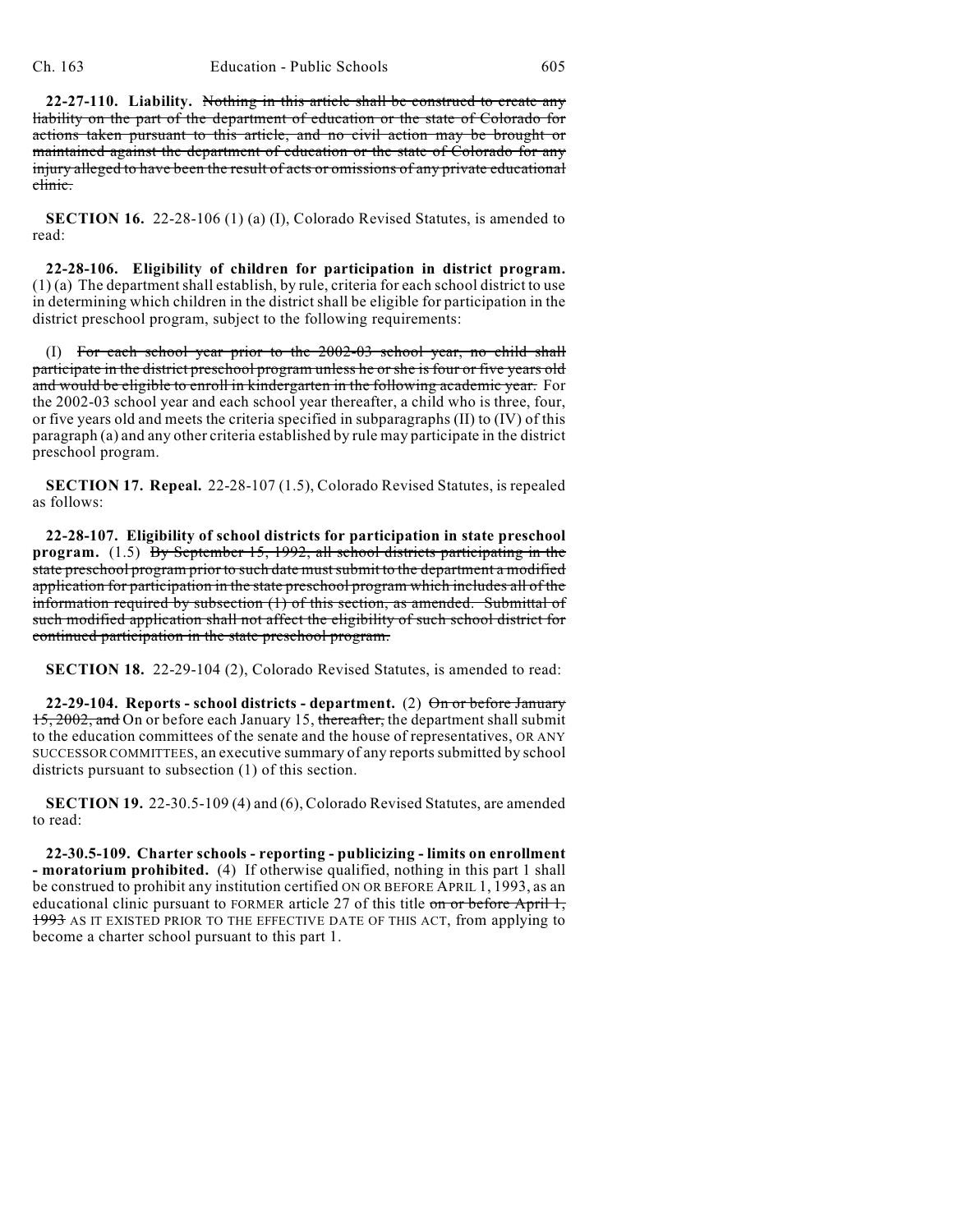(6) A school district shall not discriminate against a charter school  $\sigma r$  a nonpublic school participating in the Colorado opportunity contract pilot program pursuant to article 56 of this title in publicizing the educational options available to students residing within the district through advertising, direct mail, availability of mailing lists, or other informational activities, provided that the charter or nonpublic school pays for its share of such publicity at cost.

**SECTION 20.** 22-30.5-112 (1) (b), Colorado Revised Statutes, is amended to read:

**22-30.5-112. Charter schools - financing - guidelines.** (1) (b) The school district shall also identify each charter school that is a qualified charter school as defined in section 22-54-124  $(\text{1})$   $(\text{f}), (\text{1})$   $(\text{f.5}),$  or (1)  $(\text{f.6}),$  whichever is applicable, identify each qualified charter school that will be operating in a school district facility and that does not have ongoing financial obligations incurred to repay the outstanding costs of new construction undertaken for the charter school's benefit, and provide an estimate of the number of pupils expected to be enrolled in each qualified charter school during the budget year following the budget year in which the district makes a report.

**SECTION 21. Repeal.** 22-30.5-112.3 (1) (a) and (1) (a.5), Colorado Revised Statutes, are repealed as follows:

**22-30.5-112.3.** Charter schools - additional aid from district. (1) (a)  $(\text{H})$  For the 2001-02 budget year, a qualified charter school, as defined in section 22-54-124 (1) (f), shall receive state education fund moneys from the school district that granted its charter in an amount equal to the percentage of the district's certified charter school pupil enrollment that is attributable to pupils expected to be enrolled in the qualified charter school multiplied by the total amount of state education fund moneys distributed to the district for the same budget year pursuant to section  $22 - 54 - 124(3)$ .

(II) As used in this paragraph (a), "pupils" means pupils other than on-line pupils enrolled in a charter school.

(a.5) For the 2002-03 budget year, a qualified charter school, as defined in section  $22-54-124$  (1) (f.5), shall receive state education moneys from the school district that granted its charter in an amount equal to the amount paid to the school district by the department of education pursuant to section 22-54-124 (4.5).

**SECTION 22.** 22-30.5-112.3 (1) (c), Colorado Revised Statutes, is amended to read:

**22-30.5-112.3. Charter schools - additional aid from district.** (1) (c) A district shall provide funding to each qualified charter school, as defined in section 22-54-124  $(1)$   $(f)$ ,  $(1)$   $(f.5)$ , or  $(1)$   $(f.6)$ , whichever is applicable, by making a single lump-sum payment to the qualified charter school as soon as possible after the district receives a lump-sum payment of state education fund moneys pursuant to section 22-54-124 (4). or  $(4.5)$ , whichever is applicable.

**SECTION 23.** 22-31-131 (1.5) (c) (II) and (12) (a), Colorado Revised Statutes,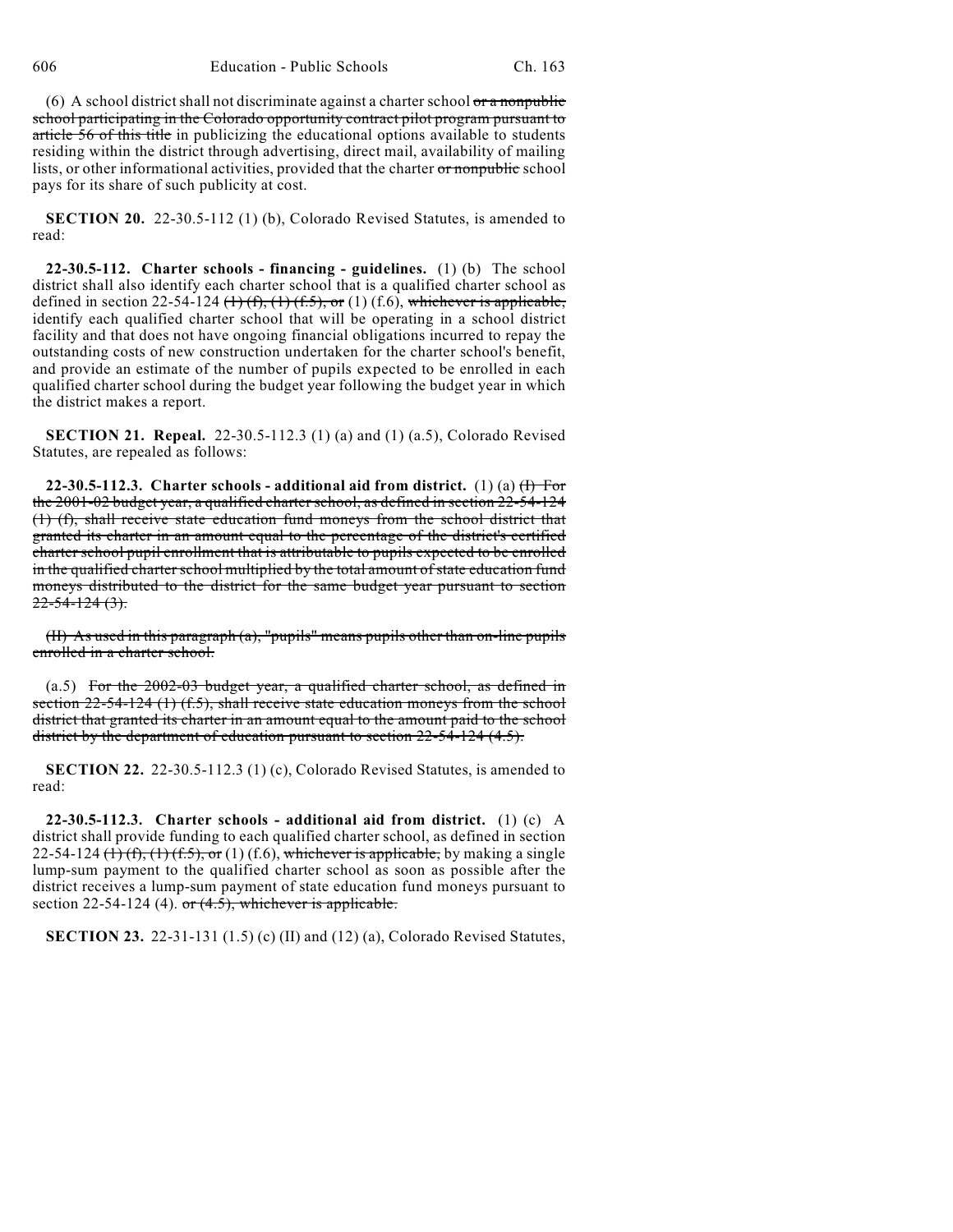are amended to read:

**22-31-131. Election procedures in districts composed of a city and county.** (1.5) (c) (II) The board of education for school district number 1 shall provide for the revision of the director district boundaries following the federal census in 2000 and each federal census. thereafter.

(12) (a) Within one hundred twenty days after publication of the 2000 decennial census prepared by the United States bureau of the census, the board of education of school district number 1 shall reapportion and redraw the boundaries for the director districts of the school district to maintain five director districts. In addition, two directors shall continue to be elected from the district at large.

**SECTION 24.** 22-32-109.8 (11) (d), Colorado Revised Statutes, is amended to read:

**22-32-109.8. Applicants selected for nonlicensed positions - submittal of form and fingerprints - prohibition against employing persons failing to comply - department database.** (11) (d)  $\Theta$ n or before November 15, 2004, and On or before August 30 each year, thereafter, the department of education shall submit a list of all persons employed by each school district in the state for the preceding school year to the Colorado bureau of investigation. The list shall include each employee's name and date of birth.

**SECTION 25. Repeal.** 22-32-129, Colorado Revised Statutes, is repealed as follows:

**22-32-129. Validation - effect - limitations.** (1) All bonds issued and other contracts, leases, or agreements executed by school districts, all district bond elections held and carried, and all acts and proceedings had or taken prior to July 1, 1973, by or on behalf of such districts, preliminary to and in the authorization, execution, sale, and issuance of all bonds, the authorization and execution of all other contracts, leases, or agreements, and the exercise of other powers in sections 22-32-110 and 22-32-127 are hereby validated, ratified, approved, and confirmed, notwithstanding any defects and irregularities, other than constitutional, in such bonds, acts, and proceedings, in such authorization, execution, sale, and issuance, and in such exercise of powers; and such bonds and other contracts, leases, or agreements are and shall be binding, legal, valid, and enforceable obligations of the district to which they appertain in accordance with their terms and their authorization proceedings.

(2) This section shall operate to supply legislative authority as may be necessary to accomplish the validations provided and authorized in this section but shall be limited to validations consistent with all provisions of applicable law in effect at the time of such action or other matter. This article shall not operate to validate any action or other matter the legality of which is being contested or inquired into in any legal proceedings pending and undetermined prior to July 1, 1973, nor to validate any action or other matter which has been determined in any legal proceedings prior to July 1, 1973, to be illegal, void, or ineffective.

**SECTION 26.** 22-32-133 (2), Colorado Revised Statutes, is amended to read: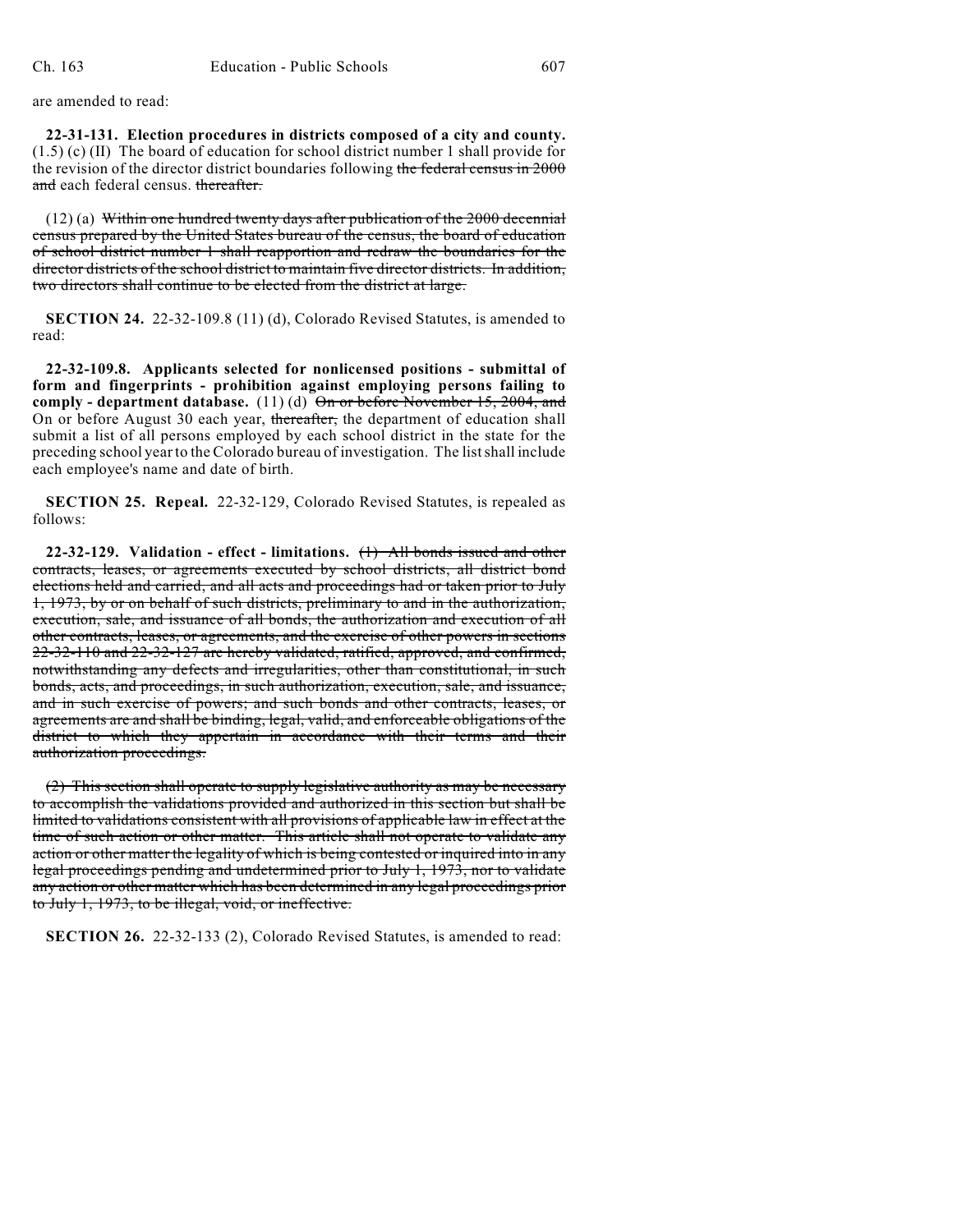**22-32-133. American sign language.** (2) On and after August 4, 2004, A school district may offer one or more elective courses in American sign language.

**SECTION 27.** 22-36-106 (2) (b), Colorado Revised Statutes, is amended to read:

**22-36-106. Department - distribution of information - study - report.** (2) (b) Based upon such evaluation and study, the department OF EDUCATION shall make a report to the house and senate committees on education COMMITTEES OF THE SENATE AND THE HOUSE OF REPRESENTATIVES , OR ANY SUCCESSOR COMMITTEES, in January of 1992 and each January. thereafter.

**SECTION 28.** 22-38-106 (2) and (4), Colorado Revised Statutes, are amended to read:

**22-38-106. Application process for pilot school contract.** (2) Applications must be filed with the state board by October 1 1996, to be eligible for the award of contracts for operation during the 1997-98 FOLLOWING school year. If the state board finds the pilot school application is incomplete, it shall request the necessary information from the applicant.

(4) The state board shall select applicants for contracts for operation of pilot schools in a public hearing, upon reasonable public notice. by December 15, 1996.

**SECTION 29.** 22-41-101 (1) and (2), Colorado Revised Statutes, are amended to read:

**22-41-101. Composition of fund.** (1) The general assembly hereby finds and declares that:

(a) For fiscal years 1994-95 and 1995-96, a total of ten million eight hundred thousand dollars was transferred from the state public school fund to the public school fund in accordance with sections 24 and 25 of House Bill 95-1327, enacted at the first regular session of the sixtieth general assembly;

(b) House Bill 95-1327 also amended this section to require that interest earned on moneys transferred to the public school fund during these two fiscal years be retained in the fund;

(c) Through the language added by section 3 of House Bill 95-1327, the general assembly intended that only the interest earned on the moneys transferred to the public school fund in accordance with sections 24 and 25 of House Bill 95-1327 be retained in the fund;

(d) The general assembly did not intend that interest earned on other moneys transferred to the public school fund during the 1994-95 and 1995-96 fiscal years also be retained in the public school fund;

(e) The fact that this interest has been retained in the fund does not result in the interest becoming principal of the public school fund and does not prevent the transfer of this interest to any other fund in accordance with law;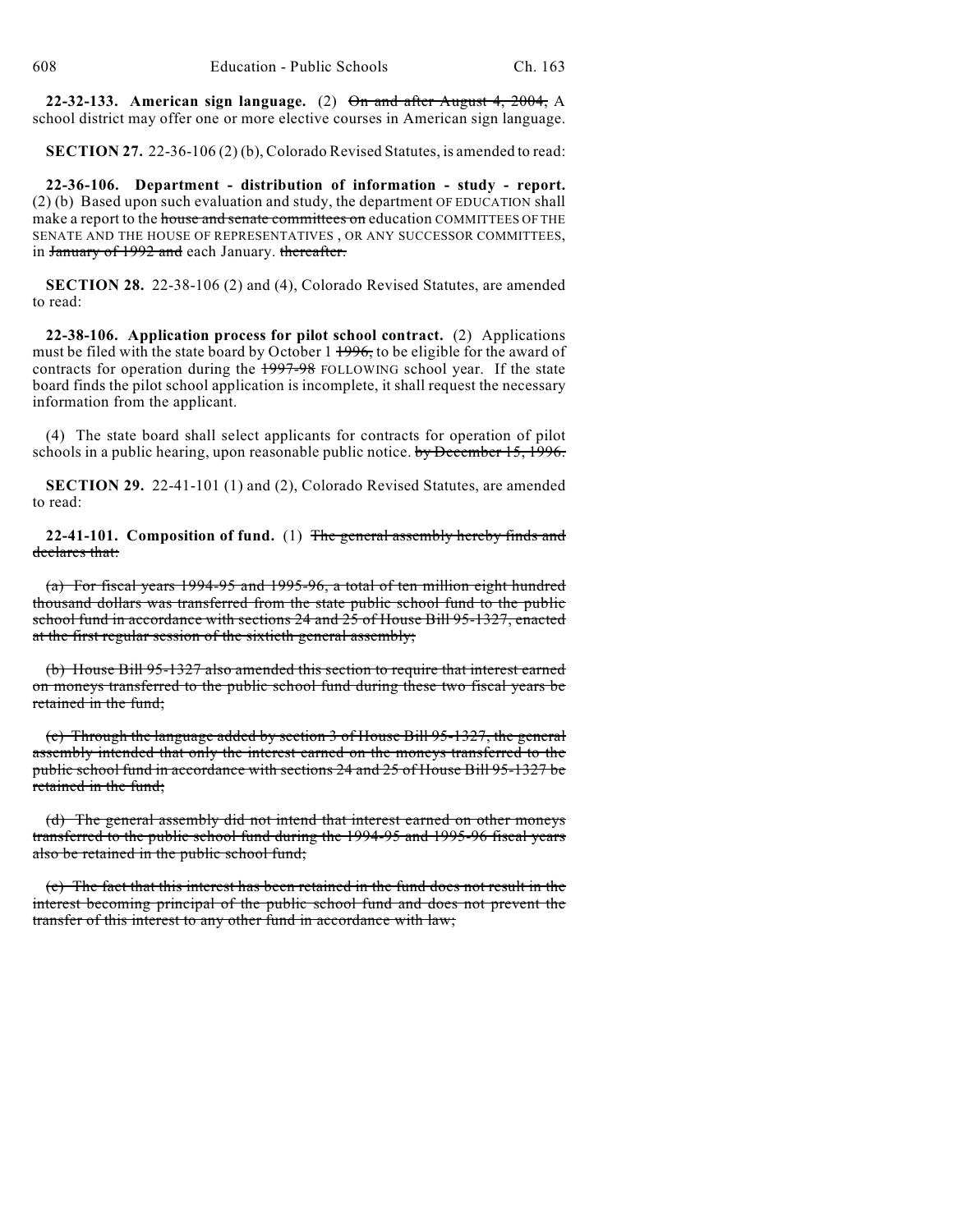(f) As soon as practicable and in accordance with law, the state treasurer should comply with the provisions of this section and transfer the interest earned on all moneys transferred to the public school fund during the 1994-95 and 1995-96 fiscal years, except for the interest earned on moneys transferred to the fund pursuant to sections 24 and 25 of House Bill 95-1327, to the public school income fund.

(2) The public school fund of the state shall consist of the proceeds of such lands as have been, or may be, granted to the state by the federal government for educational purposes; all estates that may escheat to the state; all other grants, gifts, or devises that may be made to the state for educational purposes; and such other moneys as the general assembly may appropriate or transfer. The interest earned on any moneys transferred to the public school fund during the 1994-95 and 1995-96 fiscal years pursuant to sections 24 and 25 of House Bill 95-1327 shall remain in the public school fund and may not be transferred to any other fund.

**SECTION 30. Repeal.** 22-42-123, Colorado Revised Statutes, is repealed as follows:

**22-42-123. Validation.** All outstanding bonds and all acts and proceedings had or taken, or purportedly had or taken, prior to July 1, 1964, by or on behalf of any school district under law or under color of law preliminary to and in the authorization, execution, sale, issuance, and payment of all such bonds are validated, ratified, approved, and confirmed, notwithstanding any lack of power or authority or otherwise, other than constitutional, and notwithstanding any defects and irregularities, other than constitutional, in such bonds, acts, and proceedings, and in such authorization, execution, sale, issuance, and payment, including without limiting the generality of the foregoing, such acts and proceedings appertaining to bonds, all or any part of which have not been issued nor purportedly issued.

**SECTION 31. Repeal.** 22-42-124, Colorado Revised Statutes, is repealed as follows:

**22-42-124. Prior obligations not impaired.** Nothing in this article shall be construed in a manner so as to impair the obligations of any bonds, or the refunding thereof, issued by a school district prior to July 1, 1964, or otherwise invalidate any such bond or the obligations or refunding thereof.

**SECTION 32. Repeal.** 22-43-109, Colorado Revised Statutes, is repealed as follows:

**22-43-109. Validation.** All outstanding bonds and all acts and proceedings had or taken, or purportedly had or taken, prior to July 1, 1964, by or on behalf of any school district under law or under color of law preliminary to and in the authorization, execution, sale, issuance, and payment of such bonds are validated, ratified, approved, and confirmed, notwithstanding any lack of power or authority, or otherwise, other than constitutional and notwithstanding any defects and irregularities, other than constitutional, in such bonds, acts, and proceedings, and in such authorization, execution, sale, issuance, and payment, including, without limiting the generality of the foregoing, such acts and proceedings appertaining to bonds, all or any part of which have not been issued nor purportedly issued.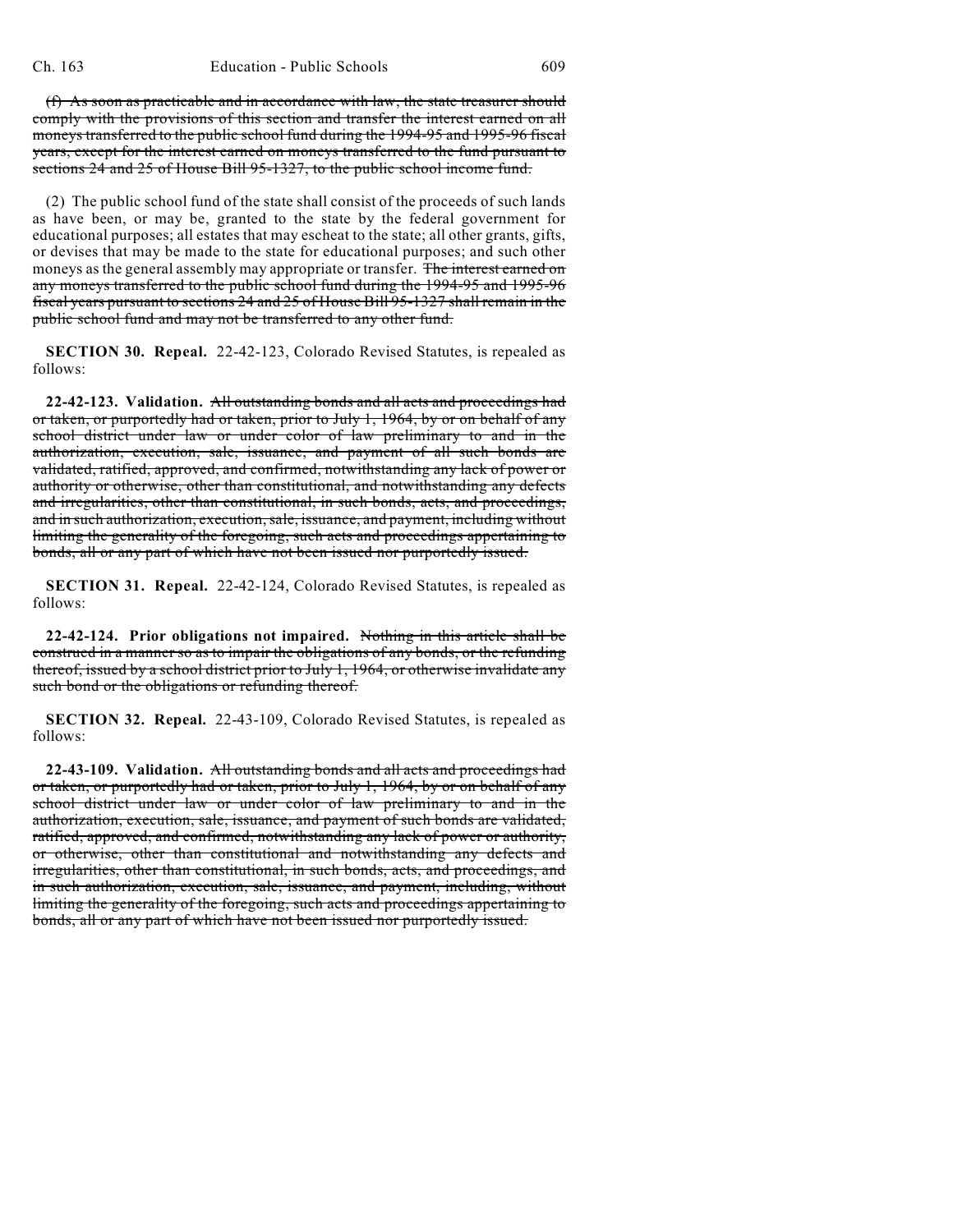**SECTION 33. Repeal.** 22-43-110, Colorado Revised Statutes, is repealed as follows:

**22-43-110. Prior obligations not impaired.** Nothing in this article shall be construed in a manner so as to impair the obligations of any bonds, or the refunding thereof, issued by a school district prior to July 1, 1964, or otherwise invalidate any such bond or the obligations or refunding thereof.

**SECTION 34. Repeal.** 22-44-105 (4) (d), Colorado Revised Statutes, is repealed as follows:

**22-44-105. Budget - contents - mandatory.** (4) (d) The financial, student management, and human resources reporting system shall be available on a pilot basis by July 1, 1996, and shall be completely implemented by July 1, 1997. The electronic data communications reporting system shall be available on a pilot basis by July 1, 1997, and shall be completely implemented by July 1, 1998.

**SECTION 35.** 22-44-108 (1) (c), Colorado Revised Statutes, is amended to read:

**22-44-108. Preparation of budget.** (1) (c) Effective January 1, 1992, The proposed budget shall be submitted to the board at least thirty days prior to the beginning of the next fiscal year.

**SECTION 36. Repeal.** 22-44-204 (1) and (2), Colorado Revised Statutes, are repealed as follows:

**22-44-204. Use of handbook by school districts.** (1) The state board of education shall prepare a first draft of the financial policies and procedures handbook and shall send at least one copy thereof to each school district in the state no later than September 1, 1973.

(2) The state board of education shall designate not less than five volunteer school districts which are representative as to pupil size and population to cooperate in finalizing a financial policies and procedures handbook during the 1974 budget year.

**SECTION 37.** 22-52-103 (1), Colorado Revised Statutes, is amended BY THE ADDITION OF A NEW PARAGRAPH to read:

**22-52-103. Eligible schools.** (1) Any of the following schools are eligible to apply to the department of education to participate in the second chance program:

(e) A COMMUNITY COLLEGE.

**SECTION 38. Repeal.** 22-52-104 (2) (b) (II), Colorado Revised Statutes, is repealed as follows:

**22-52-104.** Application - payment. (2) (b) (II)  $\Theta$ f that portion of the moneys remaining with the school district of residence, the school district shall transmit two-thirds to the department of education and retain the remaining one-third for implementation of its requirements under the second chance program. These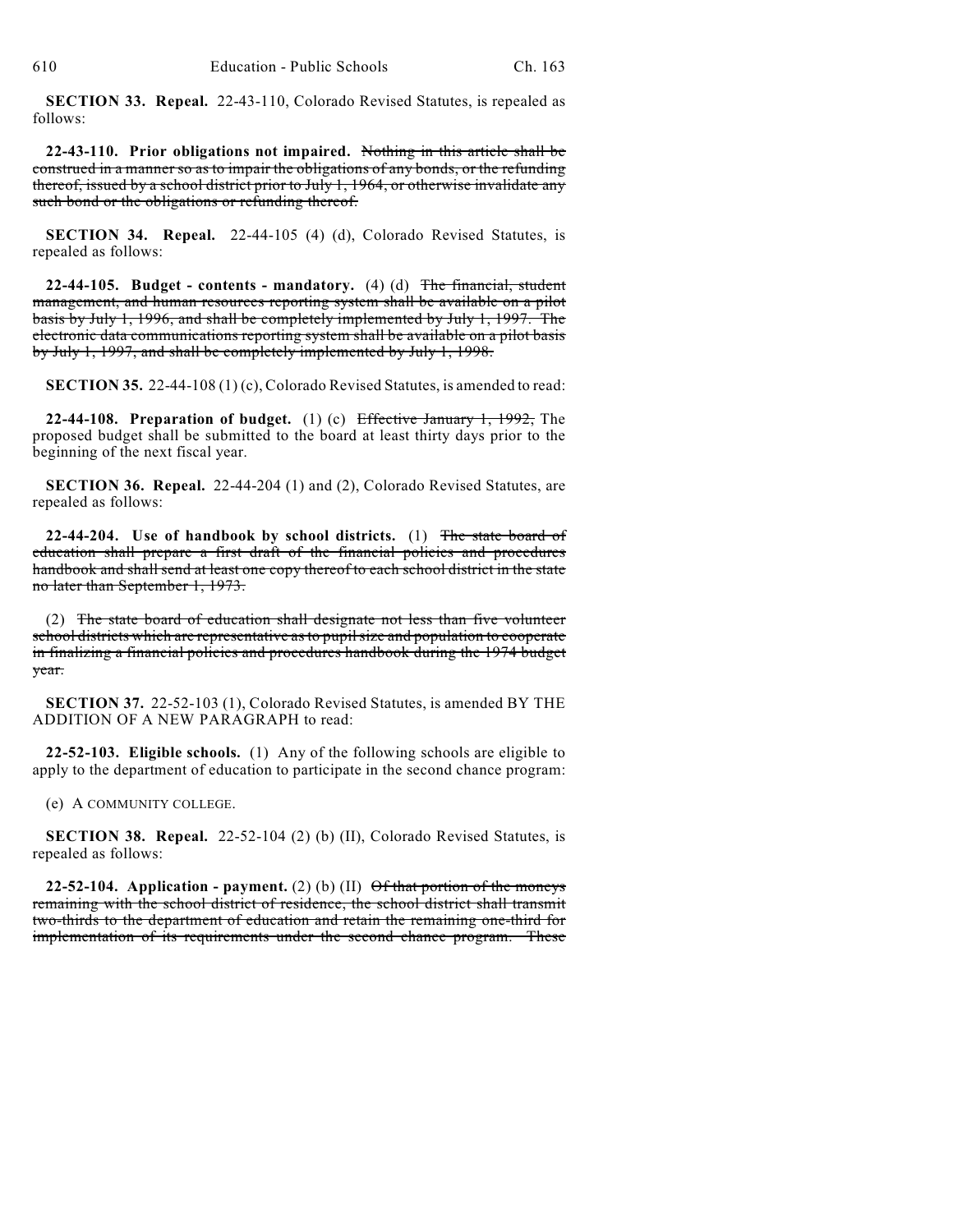payment procedures shall continue as long as the student continues to reside in the original district of residence, continues to attend the eligible school, and progresses in a satisfactory manner.

**SECTION 39. Repeal.** 22-54-102 (3) (b) (II), Colorado Revised Statutes, is repealed as follows:

**22-54-102. Legislative declaration - statewide applicability intergovernmental agreements.** (3) (b) Notwithstanding any provision of paragraph (a) of this subsection (3) to the contrary, nothing in this subsection (3) shall be construed to:

(II) Affect any agreements entered into before May 1, 1996, that were the subject of litigation pending before the Colorado supreme court on May 1, 1996. If a supreme court decision affirms the right to impose impact fees or other similar development charges or fees, a local government that had imposed such fees or charges prior to May 1, 1996, may impose and collect such fees and charges until July 1, 1997. If a decision of the supreme court rejects the right to impose such fees or charges, such local government may impose and collect such fees and charges in connection with or as required by a voluntary agreement entered into before July 1, 1996, for the term of the agreement. In either event, all such impact fees or other similar development charges or fees shall be appropriated on or before December 31, 1997.

**SECTION 40. Repeal.** 22-54-103 (1.5) (a) (I), (1.5) (a) (II), (1.5) (a) (III), (1.5) (a) (IV), and (10) (a) (III), Colorado Revised Statutes, are repealed as follows:

**22-54-103. Definitions - repeal.** As used in this article, unless the context otherwise requires:

(1.5) (a) "At-risk pupils" means:

(I) For the  $1994-95$  budget year, the greater of:

(A) The number of district pupils eligible for free lunch; or

(B) The number of pupils calculated in accordance with the following formula:

District pupils eligible for free lunch  $+ 25\%$  x ((District percentage of pupils eligible for free lunch x District pupil enrollment) - District pupils eligible for free lunch)

(II) For the 1995-96 budget year and budget years thereafter through the 2000-01 budget year, the greater of:

(A) The number of district pupils eligible for free lunch; or

(B) The number of pupils calculated in accordance with the following formula:

District percentage of pupils eligible for free lunch x District pupil enrollment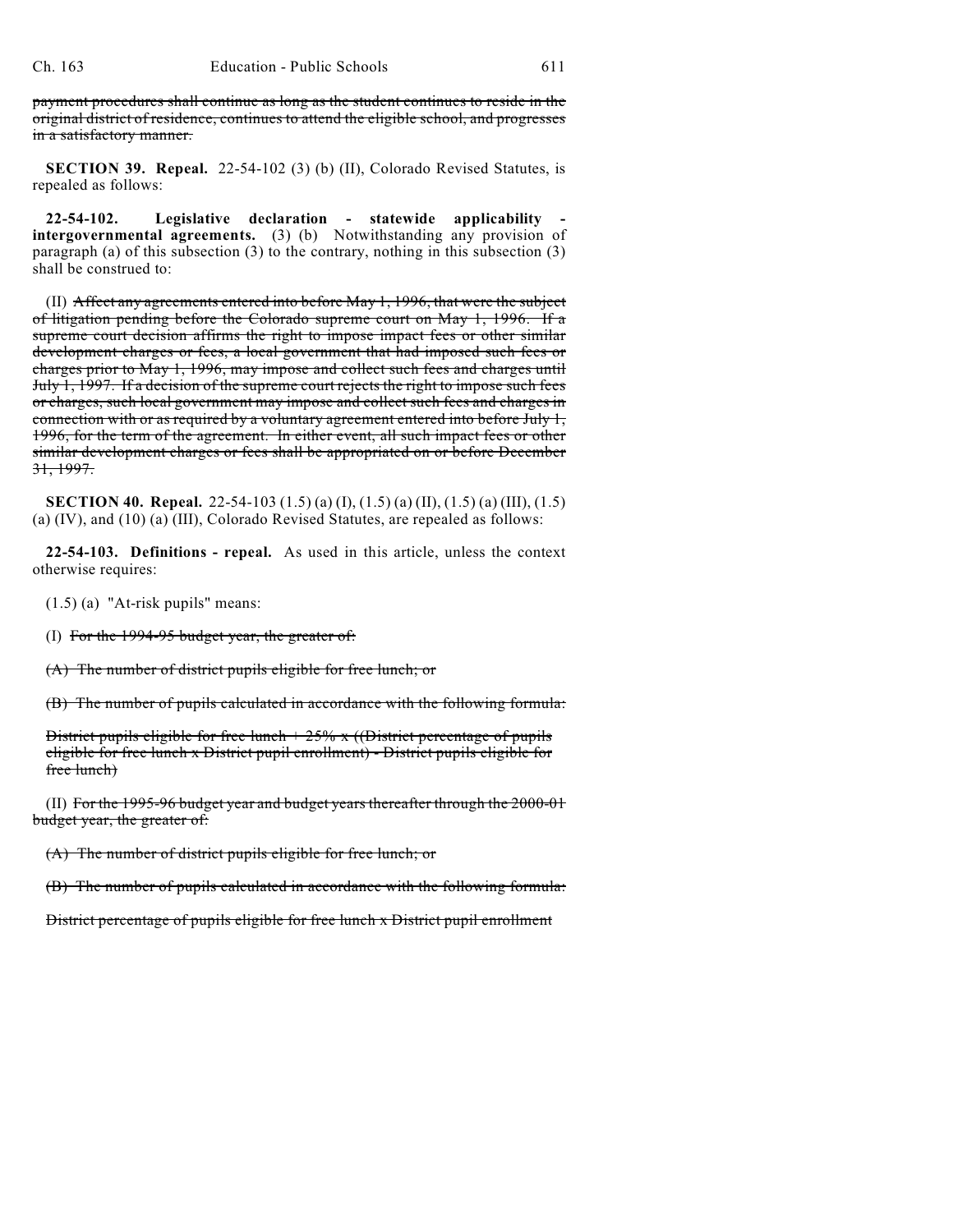(III) For the 2001-02 and 2002-03 budget years, the greater of:

(A) The number of district pupils eligible for free lunch plus the number of district pupils whose dominant language is not English; or

(B) The number of pupils calculated in accordance with the following formula:

(District percentage of pupils eligible for free lunch x District pupil enrollment) + the number of district pupils whose dominant language is not English

(IV) For the 2003-04 and 2004-05 budget years, the greater of:

(A) The number of district pupils eligible for free lunch; or

(B) The number of pupils calculated in accordance with the following formula:

District percentage of pupils eligible for free lunch x District pupil enrollment

(10) (a) (III) "Pupil enrollment" shall include a pupil who resides in the school district and is enrolled and attending a participating nonpublic school under the terms of an opportunity contract pursuant to article 56 of this title on October 1 within the applicable budget year or the school day nearest said date.

**SECTION 41. Repeal.** 22-54-104 (2) (a) (I), (2) (a) (II), (2) (a) (III), (2) (a) (III.5), (2) (a) (III.6), (2) (a) (III.7), (2) (a) (V), (4) (a) (II), (4) (b) (II), (4.5) (a), (5) (a) (I), (5) (a) (II), (5) (a) (III), (5) (a) (IV), (5) (a) (V), (5) (a) (VI), (5) (a) (VII), (5) (a) (VIII), (5) (a) (IX), (5) (a) (X), (5) (a) (XI), (5) (b) (I), (5) (b) (I.2), (5) (b) (I.3), (5) (b) (I.4), (5) (c) (II), and (6) (a), Colorado Revised Statutes, are repealed as follows:

**22-54-104. District total program.** (2) (a) (I) Except as otherwise provided in this subsection  $(2)$ , subsection  $(6)$  of this section, or section 22-54-104.3, a district's total program for the 1994-95 budget year shall be the greater of the following:

(A) (District per pupil funding x District funded pupil count) + District at-risk funding; or

(B) \$3,975 x District funded pupil count.

(II) Except as otherwise provided in this subsection  $(2)$ , subsection  $(6)$  of this section, or section 22-54-104.3, a district's total program for the 1995-96 budget year shall be the greater of the following:

(A) (District per pupil funding x District funded pupil count) + District at-risk funding; or

(B) \$4,200 x District funded pupil count.

(III) Except as otherwise provided in this subsection  $(2)$ , subsection  $(6)$  of this section, or section 22-54-104.3, a district's total program for the 1996-97, 1997-98, and 1998-99 budget years shall be the greater of the following: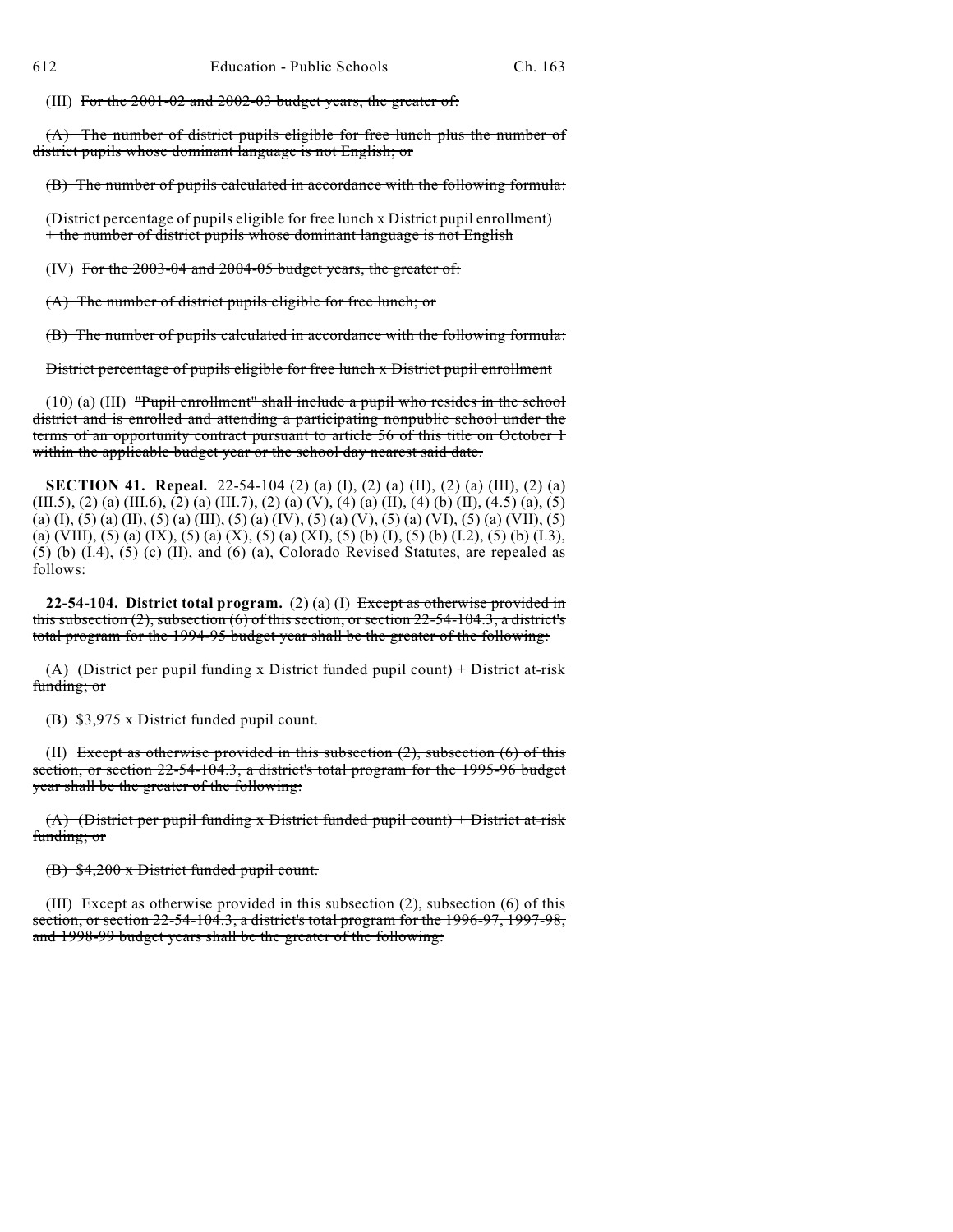$(A)$  (District per pupil funding x District funded pupil count) + District at-risk funding; or

(B) \$4,305 x District funded pupil count.

 $(III.5)$  Except as otherwise provided in this subsection  $(2)$ , subsection  $(6)$  of this section, or section 22-54-104.3, a district's total program for the 1999-2000 and 2000-01 budget years shall be the greater of the following:

(A) (District per pupil funding x District funded pupil count) + District at-risk funding; or

(B) \$4,675 x District funded pupil count.

(III.6) For the 2000-01 budget year, the dollar amount set forth in sub-subparagraph (B) of subparagraph (III.5) of this paragraph (a) shall be increased by the percentage by which the statewide base per pupil funding for the budget year is increased over the statewide base per pupil funding set forth for the 1999-2000 budget year. Such amount shall be rounded to the nearest dollar.

(III.7) Except as otherwise provided in this subsection  $(2)$ , subsection  $(6)$  of this section, or section 22-54-104.3, a district's total program for the 2001-02 budget year shall be the greater of the following:

 $(A)$  (District per pupil funding x District funded pupil count) + District at-risk funding; or

(B) \$5,100 x District funded pupil count.

(V) Except as otherwise provided in this subsection  $(2)$ , subsection  $(6)$  of this section, or section 22-54-104.3, a district's total program for the 2002-03 budget year shall be the greater of the following:

(A) (District per pupil funding x (District funded pupil count - District on-line pupil enrollment)) + District at-risk funding + District on-line funding; or

(B) \$5,435 x District funded pupil count.

(4) A district's at-risk funding shall be determined in accordance with one of the following formulas:

(a) (II) Notwithstanding the provisions of subparagraph  $(I)$  of this paragraph  $(a)$ , for the 2004-05 budget year, if the district percentage of at-risk pupils is equal to or less than the statewide average percentage of at-risk pupils or the district's funded pupil count is equal to or less than four hundred fifty-nine, the formula shall be:

(District per pupil funding x 11.2%) x District at-risk pupils

(b) (II) Notwithstanding the provisions of subparagraph  $(I)$  of this paragraph  $(b)$ , for the 2004-05 budget year, if the district percentage of at-risk pupils is greater than the statewide average percentage of at-risk pupils and the district's funded pupil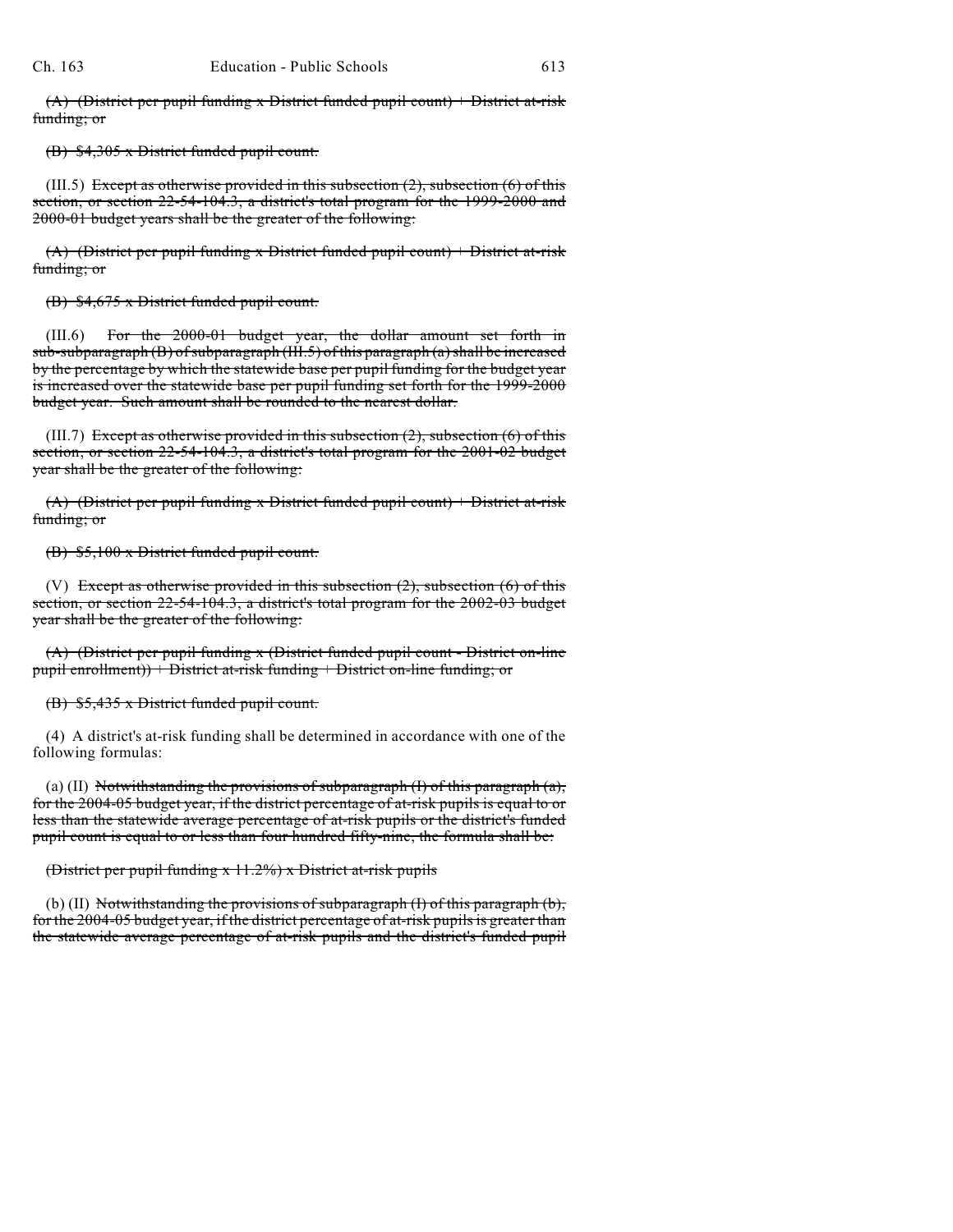count is greater than four hundred fifty-nine, the formula shall be:

((District per pupil funding  $x$  11.2%) x (Statewide average percentage of at-risk pupils x District pupil enrollment)  $+$  ((District per pupil funding x District at-risk factor) x (District at-risk pupils - (Statewide average percentage of at-risk pupils x District pupil enrollment)))

(4.5) A district's on-line funding shall be determined in accordance with the following formulas:

(a) For the  $2002-03$  budget year, the formula shall be:

(\$5,435 x District on-line pupil enrollment)

(5) For purposes of the formulas used in this section:

(a) (I) The statewide base per pupil funding for the 1994-95 budget year shall be \$3,390.

 $(II)$   $(A)$  For the 1995-96 budget year, the statewide base per pupil funding shall be \$3,390 supplemented by \$73 to account for inflation.

(B) In addition to the \$73 increase in the statewide base per pupil funding for the 1995-96 budget year, the department shall further increase the base per pupil funding in an amount that will spend any state moneys not expended by the department because districts could not accept the full increase in 1995-96 total program authorized pursuant to the provisions of section 22-54-104.3 (2.5) (c) and (2.5) (d). The department shall determine the amount of the additional increase, if any, no later than December 10, 1995.

(III) For the 1996-97 budget year, the statewide base per pupil funding shall be \$3,463 supplemented by \$105 to account for inflation.

(IV) For the 1997-98 budget year, the statewide base per pupil funding shall be \$3,568 supplemented by \$99 to account for inflation.

(V) For the 1998-99 budget year, the statewide base per pupil funding shall be \$3,667 supplemented by \$116 to account for inflation.

(VI) For the 1999-2000 budget year, the statewide base per pupil funding shall be \$3,783 supplemented by \$95 to account for inflation.

(VII) For the 2000-01 budget year, the statewide base per pupil funding shall be \$3,878 supplemented by \$123.70 to account for inflation.

(VIII) For the 2001-02 budget year, the statewide base per pupil funding shall be \$4,001.70 supplemented by \$200.30 to account for inflation plus an additional one percentage point.

(IX) For the 2002-03 budget year, the statewide base per pupil funding shall be \$4,202 supplemented by \$239.51 to account for inflation plus an additional one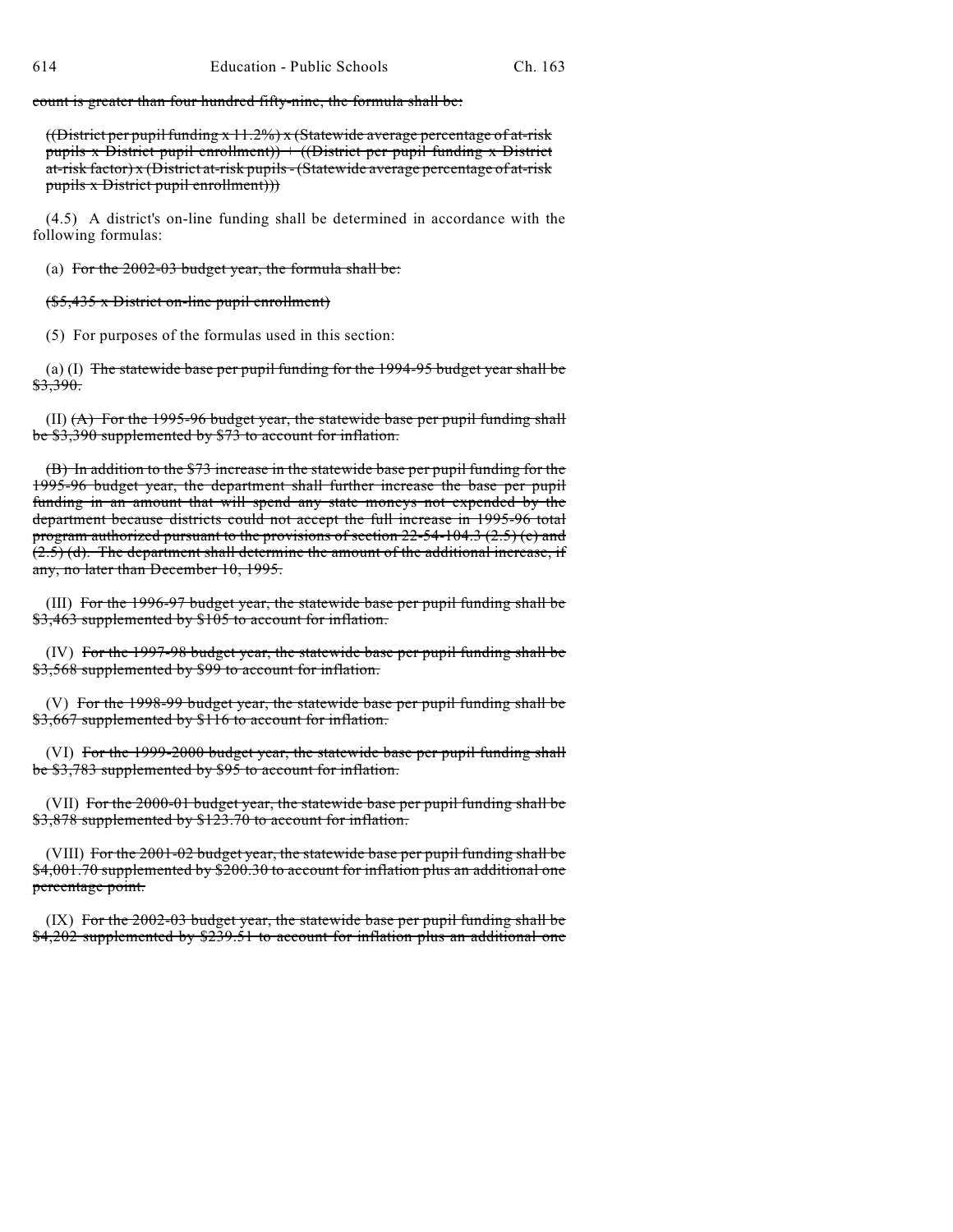percentage point.

 $(X)$  For the 2003-04 budget year, the statewide base per pupil funding shall be  $\frac{1}{54,570.31}$ , which is an amount equal to  $\frac{1}{54,441.51}$  supplemented by \$128.80 to account for inflation plus an additional one percentage point.

(XI) For the 2004-05 budget year, the statewide base per pupil funding shall be  $$4,666.29$ , which is an amount equal to  $$4,570.31$  supplemented by  $$95.98$  to account for inflation plus an additional one percentage point.

(b) (I) A district's size factor for the 1994-95, 1995-96, 1996-97, and 1997-98 budget years shall be determined in accordance with the following formula:

| If the district's funded pupil count is: | The district's size factor shall be:                                                                   |
|------------------------------------------|--------------------------------------------------------------------------------------------------------|
| Less than $276$                          | $1.5502 + (0.00376159 \text{ x the})$<br>difference between the funded pupil<br>count and $276$        |
| $276$ or more but less than $459$        | $1.2430 + (0.00167869 \times the)$<br>difference between the funded pupil<br><del>count and 459)</del> |
| $459$ or more but less than $1,027$      | $1.1260 + (0.00020599 \times the)$<br>difference between the funded pupil<br>count and $1,027$         |
| $1,027$ or more but less than 2,293      | $1.0578 + (0.00005387 \times \text{the}$<br>difference between the funded pupil<br>count and $2,293$   |
| $2,293$ or more but less than 5,814      | $1.0000 + (0.00001642 \times the)$<br>difference between the funded pupil<br>count and $5,814$         |
| $5,814$ or more but less than $21,940$   | <del>1.0000</del>                                                                                      |
| $21,940$ or more but less than $32,193$  | $1.0000 + (0.00000334 \times the)$<br>difference between the funded pupil<br>count and $21,940$        |
| <del>32.193 or more</del>                | <del>1.0342</del>                                                                                      |

(I.2) (A) A district's size factor for the 1998-99 budget year shall be determined in accordance with the following formula:

| If the district's funded pupil count is: | The district's size factor shall be:                                         |
|------------------------------------------|------------------------------------------------------------------------------|
| Less than 276                            | $1.5502 + (0.00376159 \text{ x the})$<br>difference between the funded pupil |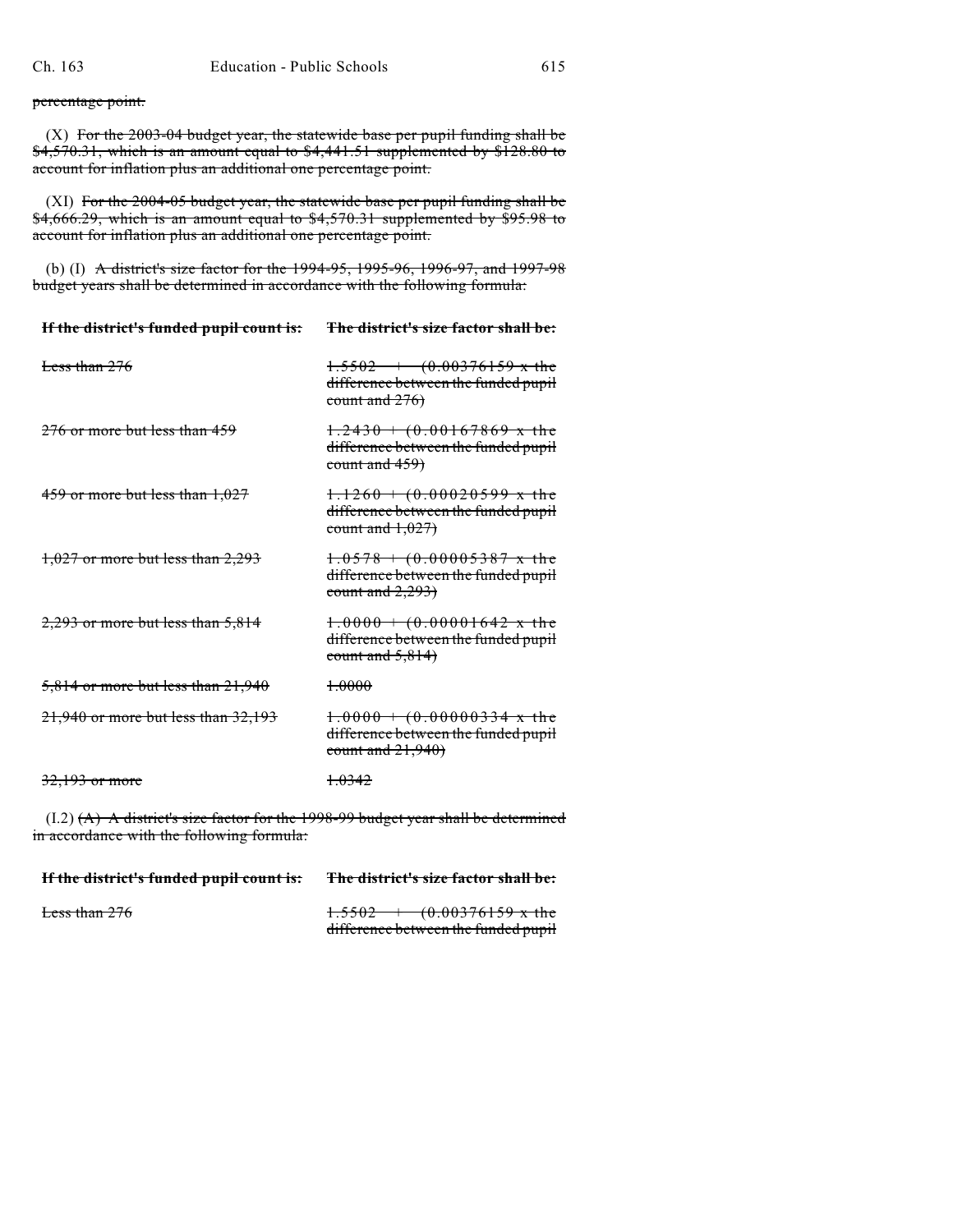| <del>count and 276)</del> |  |  |
|---------------------------|--|--|

| $276$ or more but less than $459$       | $1.2430 + (0.00167869 \times the)$<br>difference between the funded pupil<br>count and 459)          |
|-----------------------------------------|------------------------------------------------------------------------------------------------------|
| $459$ or more but less than $1,027$     | $1.1260 + (0.00020599 \times the)$<br>difference between the funded pupil<br>count and $1,027$       |
| $1,027$ or more but less than 2,293     | $1.0578 + (0.00005387 \times \text{the}$<br>difference between the funded pupil<br>count and $2,293$ |
| $2,293$ or more but less than 5,650     | $1.0042 + (0.00001597 \times \text{the}$<br>difference between the funded pupil<br>count and $5,650$ |
| 5,650 or more but less than 23,211      | <del>1.0042</del>                                                                                    |
| $23,211$ or more but less than $32,193$ | $1.0042 + (0.00000334 \times the)$<br>difference between the funded pupil<br>count and $23,211$      |
| 32,193 or more                          | <del>1.0342</del>                                                                                    |

(B) For the 1998-99 budget year only, for the purpose of distributing additional funds, no district shall have a size factor under sub-subparagraph (a) of this paragraph (I.2) of less than 1.0081; except that the department shall reduce the minimum size factor downward by the amount of money equal to one million dollars minus the amount of money transferred from the secretary of state cash fund to the state public school fund in S.B. 98-194 enacted at the second regular session of the sixty-first general assembly.

(I.3) (A) A district's size factor for the 1999-2000, 2000-01, and 2001-02 budget years shall be determined in accordance with the following formula:

| If the district's funded pupil count is: | The district's size factor shall be:                                                                 |
|------------------------------------------|------------------------------------------------------------------------------------------------------|
| Less than 276                            | $1.5502 + (0.00376159 \text{ x the})$<br>difference between the funded pupil<br>count and $276$      |
| $276$ or more but less than 459          | $1.2430 + (0.00167869 \times \text{the}$<br>difference between the funded pupil<br>count and $459$ ) |
| $459$ or more but less than $1,027$      | $1.1260 + (0.00020599 \text{ x the})$<br>difference between the funded pupil<br>count and $1,027$    |
| $1,027$ or more but less than $2,293$    | $1.0578 + (0.00005387 \times \text{the}$                                                             |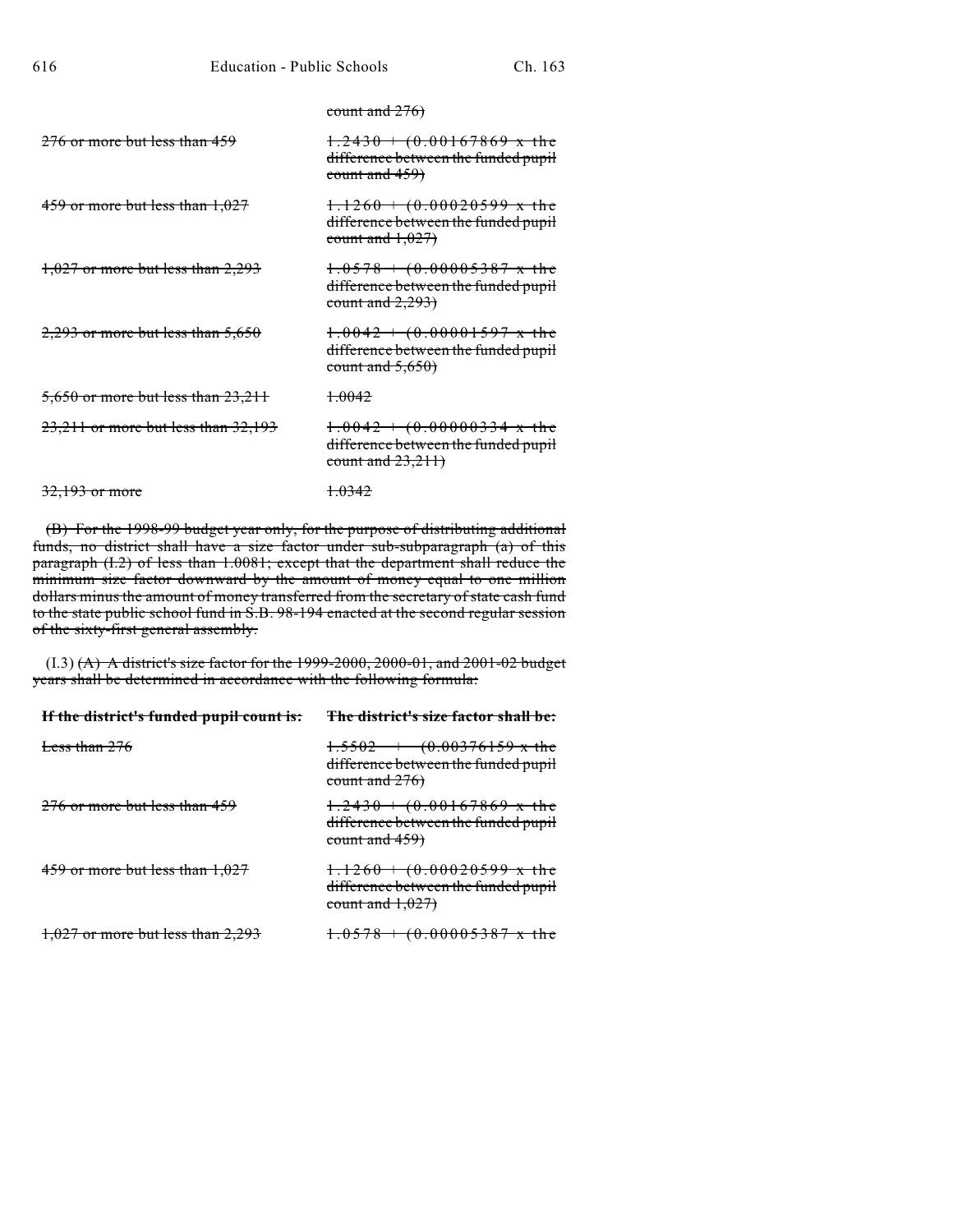|                                     | difference between the funded pupil<br>count and $2,293$                                        |
|-------------------------------------|-------------------------------------------------------------------------------------------------|
| $2,293$ or more but less than 5,650 | $1.0120 + (0.00001364 \times the)$<br>difference between the funded pupil<br>count and $5,650$  |
| 5,650 or more but less than 25,546  | +0120                                                                                           |
| 25,546 or more but less than 32,193 | $1.0120 + (0.00000334 \times the)$<br>difference between the funded pupil<br>count and $25,546$ |
| 32.193 or more                      | <del>1.0342</del>                                                                               |

```
(B) Repealed.
```
(C) Notwithstanding the provisions of sub-subparagraph (A) of this subparagraph (I.3), no district shall have a size factor of less than 1.0194 for the 2000-01 budget year and a size factor of less than 1.0268 for the 2001-02 budget year.

(I.4) A district's size factor for the 2002-03 budget year shall be determined in accordance with the following formula:

| If the district's funded pupil count is: | The district's size factor shall be:                                                                 |
|------------------------------------------|------------------------------------------------------------------------------------------------------|
| Less than $276$                          | $1.5502 + (0.00376159 \text{ x the})$<br>difference between the funded pupil<br>count and $276$      |
| $276$ or more but less than $459$        | $1.2430 + (0.00167869 \times the)$<br>difference between the funded pupil<br>count and $459$ )       |
| $459$ or more but less than $1,027$      | $1.1260 + (0.00020599 \times the)$<br>difference between the funded pupil<br>count and $1,027$       |
| $1,027$ or more but less than 2,293      | $1.0578 + (0.00005387 \times \text{the}$<br>difference between the funded pupil<br>count and $2,293$ |
| $2,293$ or more but less than $4,023$    | $1.0342 + (0.00001364 \times the)$<br>difference between the funded pupil<br>count and $4,023$       |
| $4,023$ or more                          | <del>1.0342</del>                                                                                    |

(c) (II) (A) Except as provided in subparagraph (IV) of this paragraph (c), for the 1996-97 and 1997-98 budget years, a district's cost of living factor shall be determined by dividing the percentage change in the district's cost of living amount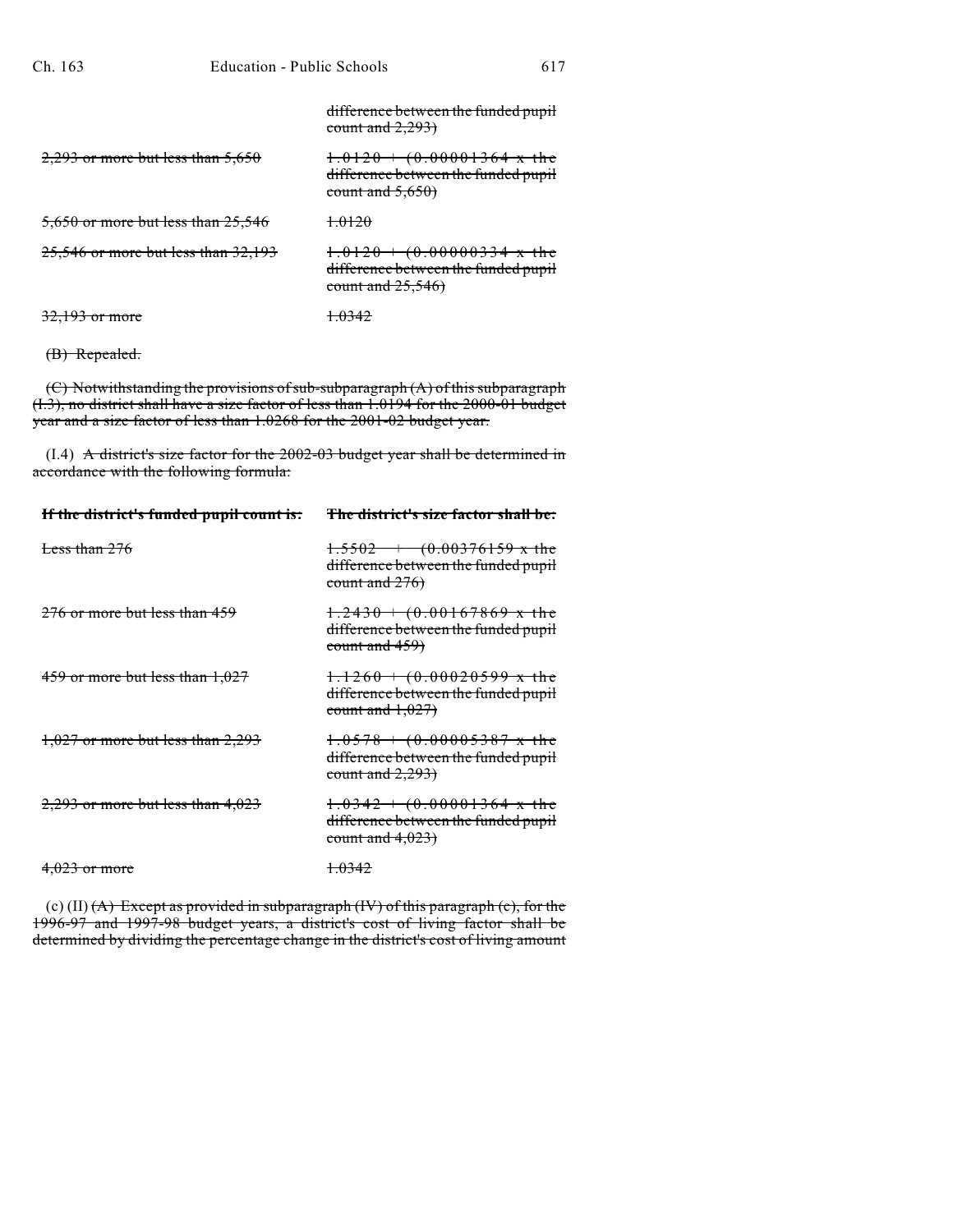from the previous cost of living study to the current cost of living study by the lowest percentage change in cost of living amount of all districts in the state, dividing said amount by one thousand and rounding to the nearest one-thousandth of one percent, and adding the result obtained to the district's cost of living factor for the current budget year.

(B) Except as provided in subparagraph (IV) of this paragraph (c), for the 1998-99 and 1999-2000 budget years, a district's cost of living factor shall be the greater of: The district's cost of living factor for the prior budget year or the cost of living factor determined by dividing the percentage change in the district's cost of living amount from the previous cost of living study to the current cost of living study by the lowest positive percentage change in the cost of living amount of all districts in the state, dividing said amount by one thousand and rounding to the nearest one-thousandth of one percent, and adding the result obtained to the district's cost of living factor for the prior budget year.

(6) (a) Notwithstanding the provisions of subsection (2) of this section, for the 1994-95 budget year only, if a district's 1994-95 total per pupil funding is more than twenty-five percent greater than the district's 1993-94 total per pupil funding, the total program for such district shall be calculated in accordance with the following formula:

District 1994-95 funded pupil count x District 1993-94 total per pupil funding  $x + 25$ 

**SECTION 42.** 22-54-104 (2) (b) (II) (A) and (5) (f), Colorado Revised Statutes, are amended to read:

**22-54-104. District total program.** (2) (b) If the district percentage of at-risk pupils is greater than the statewide average percentage of at-risk pupils and the district's funded pupil count is greater than four hundred fifty-nine, the district's total program shall be the lesser of:

(II) (A) The district's total program as calculated by: Adding the amount determined by multiplying the district's per pupil funding by four hundred fifty-nine to the amount determined by multiplying 12% of the district's per pupil funding by the district's at-risk pupils; then dividing the sum of those two amounts by four hundred fifty-nine; then multiplying the resulting amount by the district's funded pupil count minus the district's on-line pupil enrollment; and then adding the district's on-line funding. except that, for the 2004-05 budget year, the district's total program as calculated by: Adding the amount determined by multiplying the district's per pupil funding by four hundred fifty-nine to the amount determined by multiplying 11.2% of the district's per pupil funding by the district's at-risk pupils; then dividing the sum of those two amounts by four hundred fifty-nine; and then multiplying the resulting amount by the district's funded pupil count minus the district's on-line pupil enrollment; and then adding the district's on-line funding.

(5) For purposes of the formulas used in this section:

(f) (I) If the district percentage of at-risk pupils is greater than the statewide average percentage of at-risk pupils and the district's funded pupil count is greater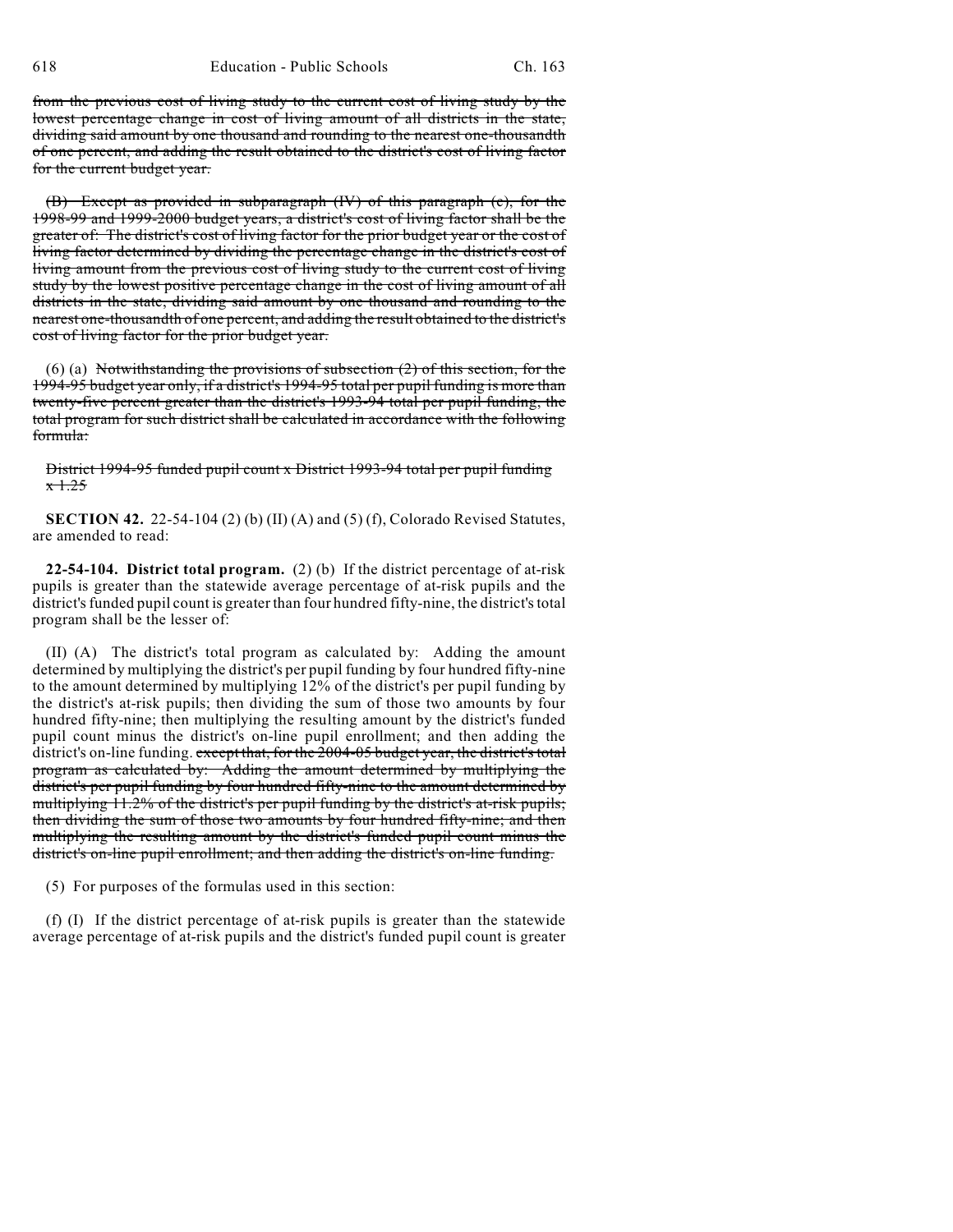than four hundred fifty-nine but not in excess of fifty thousand, the district's at-risk factor shall be 12% plus a 0.30 percentage point for each percentage point that the district percentage of at-risk pupils exceeds the statewide average percentage of at-risk pupils; except that no district's at-risk factor shall exceed 30%. Notwithstanding the provisions of this subparagraph (I), for the 2004-05 budget year, if the district percentage of at-risk pupils is greater than the statewide average percentage of at-risk pupils and the district's funded pupil count is greater than four hundred fifty-nine but not in excess of fifty thousand, the district's at-risk factor shall be 11.2% plus a 0.30 percentage point for each percentage point that the district percentage of at-risk pupils exceeds the statewide average percentage of at-risk pupils; except that no district's at-risk factor shall exceed 30%.

(II) If the district percentage of at-risk pupils is greater than the statewide average percentage of at-risk pupils and the district's funded pupil count is greater than fifty thousand, the district's at-risk factor shall be 12% plus a 0.36 percentage point for each percentage point that the district percentage of at-risk pupils exceeds the statewide average percentage of at-risk pupils; except that no district's at-risk factor shall exceed 30%. Notwithstanding the provisions of this subparagraph (II), for the 2004-05 budget year, if the district percentage of at-risk pupils is greater than the statewide average percentage of at-risk pupils and the district's funded pupil count is greater than fifty thousand, the district's at-risk factor shall be 11.2% plus a 0.36 percentage point for each percentage point that the district percentage of at-risk pupils exceeds the statewide average percentage of at-risk pupils; except that no district's at-risk factor shall exceed 30%.

**SECTION 43. Repeal.** 22-54-104.1 (3), Colorado Revised Statutes, is repealed as follows:

**22-54-104.1. General fund appropriations requirements - maintenance of effort base.** (3) For the 2001-02 state fiscal year, the general assembly shall appropriate from the general fund for total program pursuant to the provisions of this article an amount equal to the maintenance of effort base plus an amount equal to five percent of the maintenance of effort base.

**SECTION 44.** 22-54-104.2 (1), Colorado Revised Statutes, is amended to read:

**22-54-104.2. Legislative declaration.** (1) The general assembly hereby finds and declares that, for purposes of section 17 of article IX of the state constitution, the expansion of the definition of "at-risk pupils", as defined in section 22-54-103  $(1.5)$  (a) (HI) SECTION 22-54-103 (1.5) (a) (V), to include district pupils whose dominant language is not English, as defined in section 22-54-103 (1.5) (b) (IV), the increase in the at-risk factor pursuant to section 22-54-104 (5) (f) (II) for districts whose percentage of at-risk pupils is greater than the statewide average percentage of at-risk pupils and whose funded pupil count is greater than fifty thousand, the requirement that districts that receive at-risk funding spend a portion of their at-risk funding on implementation of the district's English language proficiency program pursuant to section 22-54-105 (3) (b) (I) and  $(3)$  (c), and the increase in the at-risk factor from 11.2% to 12% for the 2005-06 budget year and each budget year thereafter pursuant to section 22-54-104 (2) (b) (II) (A)  $\frac{4}{2}$  (a)  $\frac{4}{11}$ ,  $\frac{4}{6}$  (b)  $\frac{11}{11}$ , and (5) (f) are important elements of accountable programs to meet state academic standards and may therefore receive funding from the state education fund created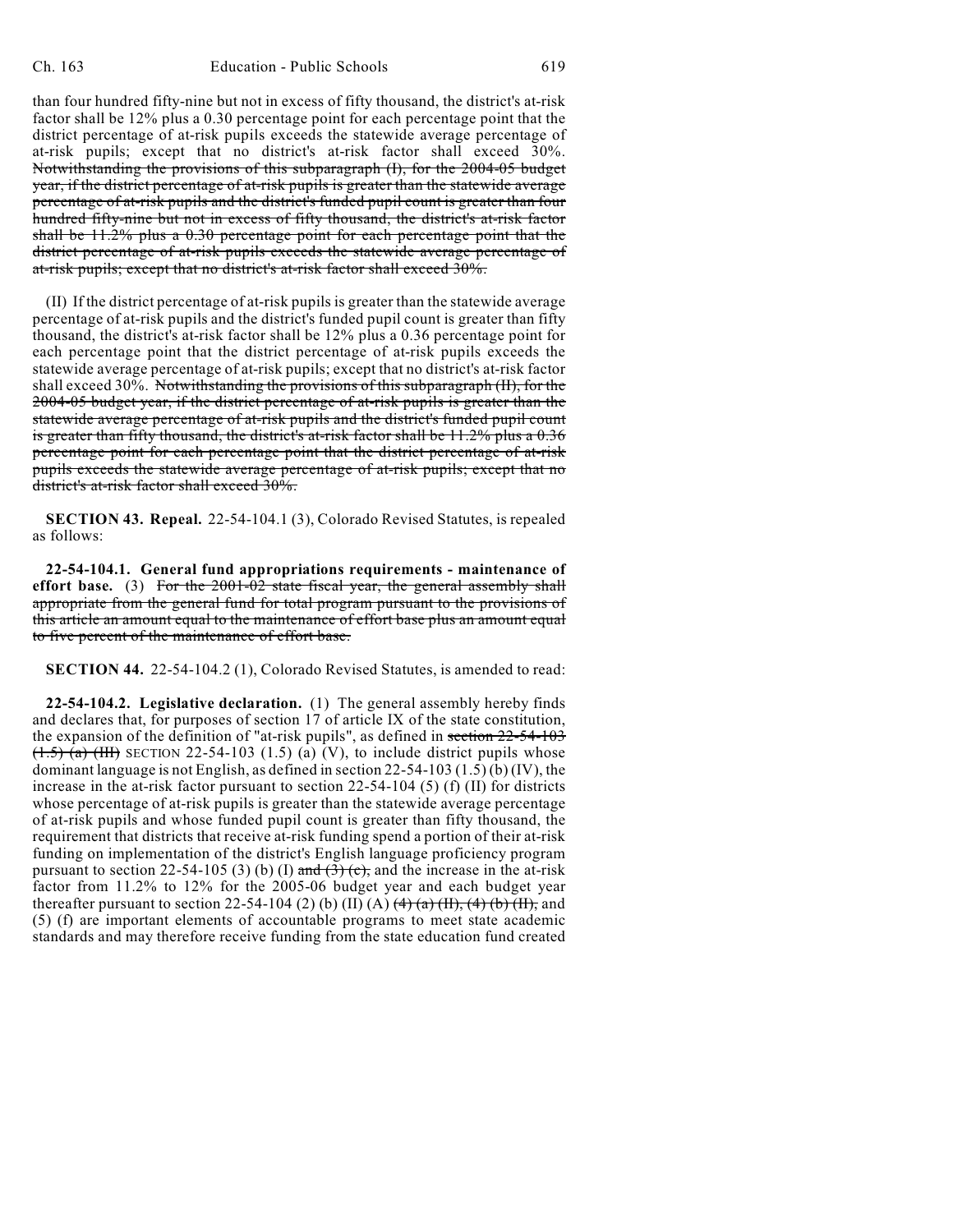in section 17 (4) of article IX of the state constitution.

**SECTION 45. Repeal.** 22-54-104.3 (1), (2), (2.5), (2.6), (2.7) (c), (5) (a), (5) (b), (5) (c), (5) (d), and (6), Colorado Revised Statutes, are repealed as follows:

**22-54-104.3. Total program for budget years - special provisions.** (1) Notwithstanding the provisions of section  $22-54-104(2)$  and  $(6)$ , the 1994-95 total program of a district that increased its 1993-94 equalization program funding pursuant to the provisions of former section 22-53-107.4 shall be the lesser of:

(a) The district's 1994-95 formula total program; or

(b) The district's 1994-95 allowable total program plus the 1993-94 increase in equalization program funding.

(2) For purposes of subsection  $(1)$  of this section and this subsection  $(2)$ :

(a) "1993-94 actual total funding" means the district's 1993-94 total funding, as defined in subsection (5) of this section, plus the 1993-94 increase in equalization program funding.

(b) "1993-94 increase in equalization program funding" means the amount of additional funding allowed by former section 22-53-107.4 and appropriated or otherwise credited to the special district reserve pursuant to former section  $22 - 53 - 107.4$  (4) (c).

(c) "1994-95 formula total program" means the district's total program for the 1994-95 budget year as calculated pursuant to section 22-54-104 (2) or (6).

(d) "1994-95 allowable total program" means the amount determined by multiplying the district's 1993-94 actual total funding by 100% plus the district's maximum annual percentage change in 1994-95 fiscal year spending.

(e) "Maximum annual percentage change in 1994-95 fiscal year spending" means the percentage change allowed by section 20 of article X of the state constitution based upon the definition of inflation found in said section 20 and based upon the definition of local growth as the percentage change between the district's October 1993 funded pupil count and the district's October 1994 funded pupil count.

(2.5) (a) Notwithstanding the provisions of section  $22-54-104$  (2) and (6), a district's 1995-96 total program shall not exceed the district's 1994-95 revenue multiplied by 100% plus the district's maximum annual percentage change in 1995-96 fiscal year spending.

(b) For purposes of this subsection  $(2.5)$ :

(I) "Maximum annual percentage change in 1995-96 fiscal year spending" means the percentage change in fiscal year spending allowed by section 20 of article X of the state constitution based upon the definition of inflation found in said section 20 and based upon the definition of local growth asthe percentage change between the district's October 1994 funded pupil count and the district's October 1995 funded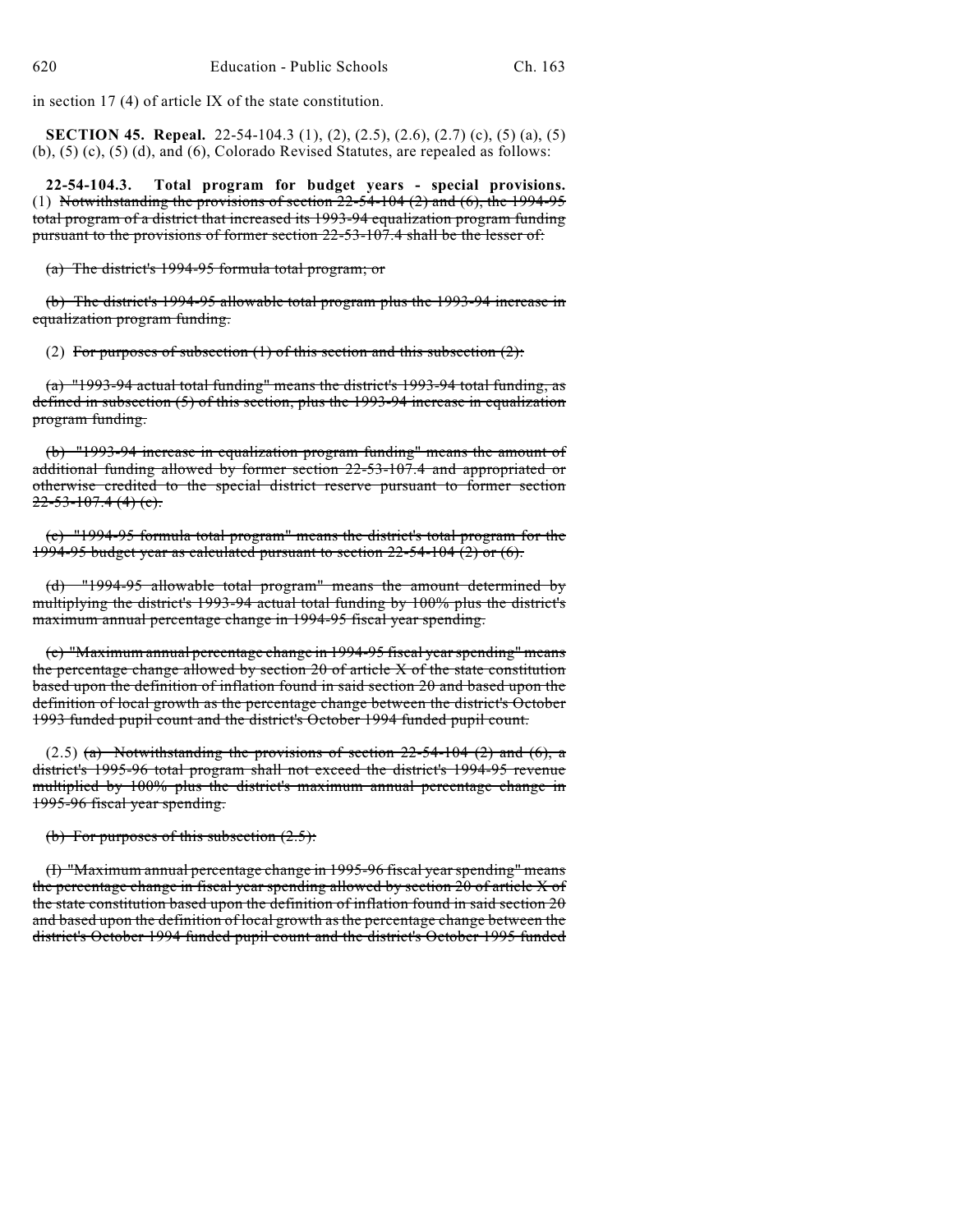pupil count.

(II) "1994-95 revenue" means the district's 1994-95 total program minus any increase in 1993-94 equalization program funding pursuant to former section  $22-53-107.4$  (4) (a) plus any increase in the district's 1994-95 total program pursuant to subsection (6) of this section.

(c) For the period from July 1 through December 31, 1995, if a district's 1995-96 total program was calculated pursuant to paragraph (a) of this subsection (2.5) and the district is capable of receiving an increase in its total 1995-96 total program within the limitations on its fiscal year spending for the 1995-96 budget year under section 20 of article X of the state constitution, the district may notify the department that it may receive an additional increase in an amount equal to the lesser of:

(I) Fifty dollars multiplied by the district's 1995-96 funded pupil count;

(II) The difference between the district's 1995-96 total program calculated pursuant to paragraph (a) of this subsection (2.5) and the district's 1995-96 total program calculated pursuant to section 22-54-104 (2) or (6); or

(III) The difference between the district's 1995-96 total program calculated pursuant to paragraph (a) of this subsection (2.5) and the district's allowable fiscal year spending for the 1995-96 budget year under section 20 of article X of the state constitution.

(d) (I) Any district eligible for an increase pursuant to paragraph (c) of this subsection (2.5) may certify to the department of education that it may receive an additional increase in its 1995-96 total program in an amount equal to the lesser of:

(A) Two hundred twenty-five dollars multiplied by the district's 1995-96 funded pupil count minus the amount of additional increase received pursuant to paragraph (c) of this subsection  $(2.5)$ ;

(B) The difference between the district's 1995-96 total program as increased by paragraph (c) of this subsection (2.5) and the district's 1995-96 total program calculated pursuant to section  $22-54-104$  (2) or (6); or

(C) The difference between the district's 1995-96 total program as increased by paragraph  $(c)$  of this subsection  $(2.5)$  and the district's 1995-96 fiscal year spending under section 20 of article X of the state constitution.

(II) Each district eligible for an increase pursuant to this paragraph (d) shall certify to the department the exact dollar amount of increase that the district can accept. Such certification shall be submitted no later than December 1, 1995, and must have been reviewed and approved by an auditor for the district.

 $(2.6)$  (a) Notwithstanding the provisions of section 22-54-104 (2) and (6), a district's 1996-97 total program shall not exceed the district's 1995-96 revenue multiplied by 100% plus the district's maximum annual percentage change in 1996-97 fiscal year spending.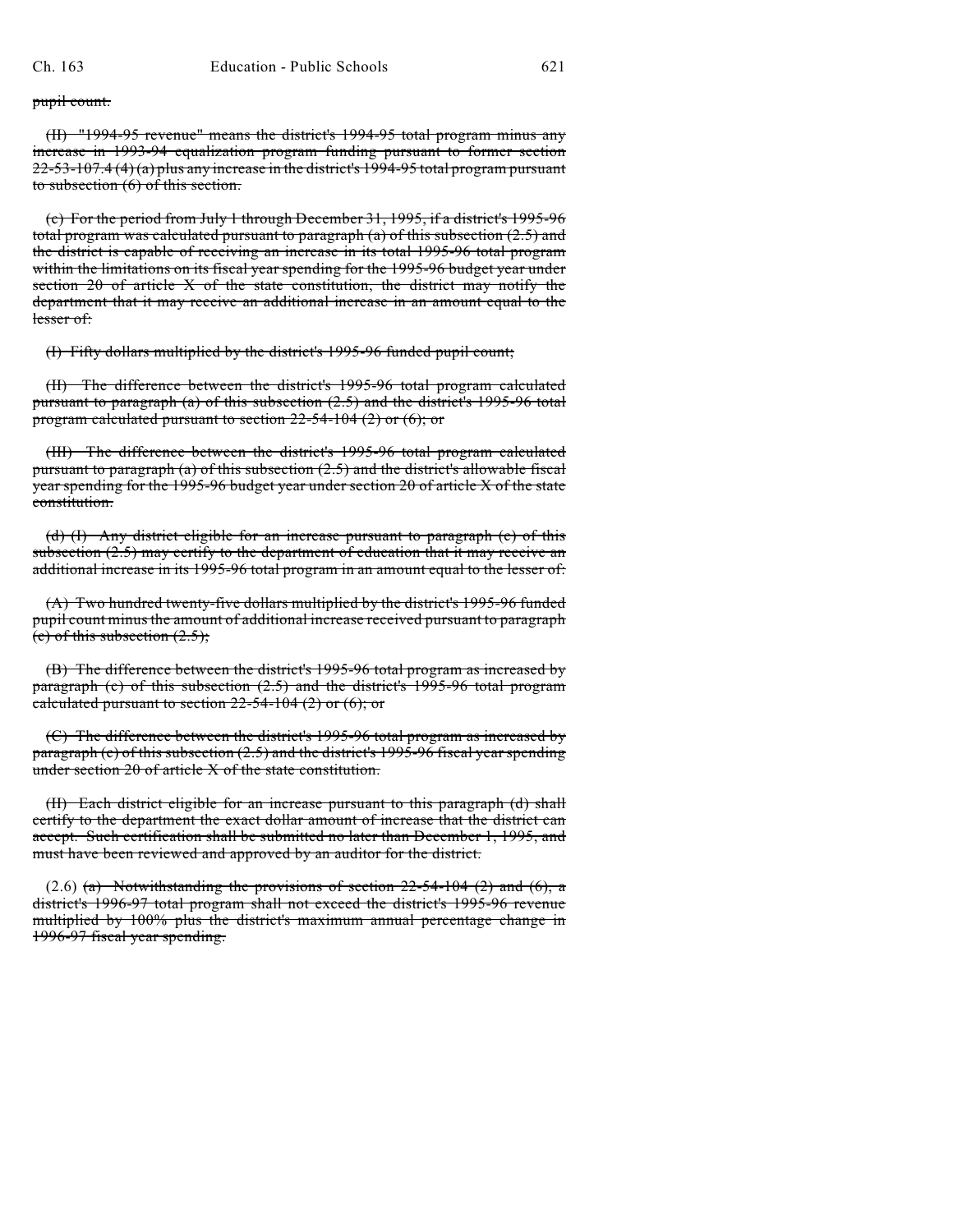(b) For purposes of this subsection  $(2.6)$ :

(I) "Maximum annual percentage change in 1996-97 fiscal year spending" means the percentage change in fiscal year spending allowed by section 20 of article X of the state constitution based upon the definition of inflation found in said section 20 and based upon the definition of local growth as the percentage change between the district's October 1995 funded pupil count and the district's October 1996 funded pupil count.

(II) "1995-96 revenue" means the district's 1995-96 total program, which shall include any moneys received pursuant to subsection (2.5) of this section.

(c) If a district's 1996-97 total program was calculated pursuant to paragraph  $(a)$ of this subsection (2.6) and the district is capable of receiving an increase in its total 1996-97 total program within the limitations on its fiscal year spending for the 1996-97 budget year under section 20 of article X of the state constitution, the district may certify to the department that it may receive an additional increase in its 1996-97 total program in an amount equal to the lesser of:

(I) The difference between the district's 1996-97 total program calculated pursuant to paragraph (a) of this subsection (2.6) and the district's 1996-97 total program calculated pursuant to section  $22-54-104$  (2) or (6); or

(II) The difference between the district's 1996-97 total program calculated pursuant to paragraph (a) of this subsection (2.6) and the district's allowable fiscal year spending for the 1996-97 budget year under section 20 of article X of the state constitution.

(d) If, after certifying the maximum amount allowed under section 20 of article X of the state constitution, a district has not received its total program amount as calculated pursuant to section  $22-54-104(2)$  or  $(6)$ , the district may certify to the department that it may receive an additional increase in an amount approved by a majority of the registered electors within the district in an election held in accordance with section 20 of article X of the state constitution and title 1, C.R.S., but in no event more than the amount determined pursuant to section 22-54-104 (2) or  $(6)$ .

(e) Each district eligible for an increase pursuant to this subsection (2.6) shall certify to the department the exact dollar amount of increase that the district can accept. Such certification shall be submitted no later than December 1, 1996, and must have been reviewed and approved by an auditor for the district.

(2.7) (c) (I) If a district's 1997-98 total program was calculated pursuant to paragraph (a) of this subsection (2.7) and the district is capable of receiving an increase in its 1997-98 total program within the limitations on its fiscal year spending for the 1997-98 budget year under section 20 of article X of the state constitution, the district may certify to the department that it may receive an additional increase in its 1997-98 total program in an amount equal to the lesser of:

(A) The difference between the district's 1997-98 total program calculated pursuant to paragraph (a) of this subsection (2.7) and the district's 1997-98 total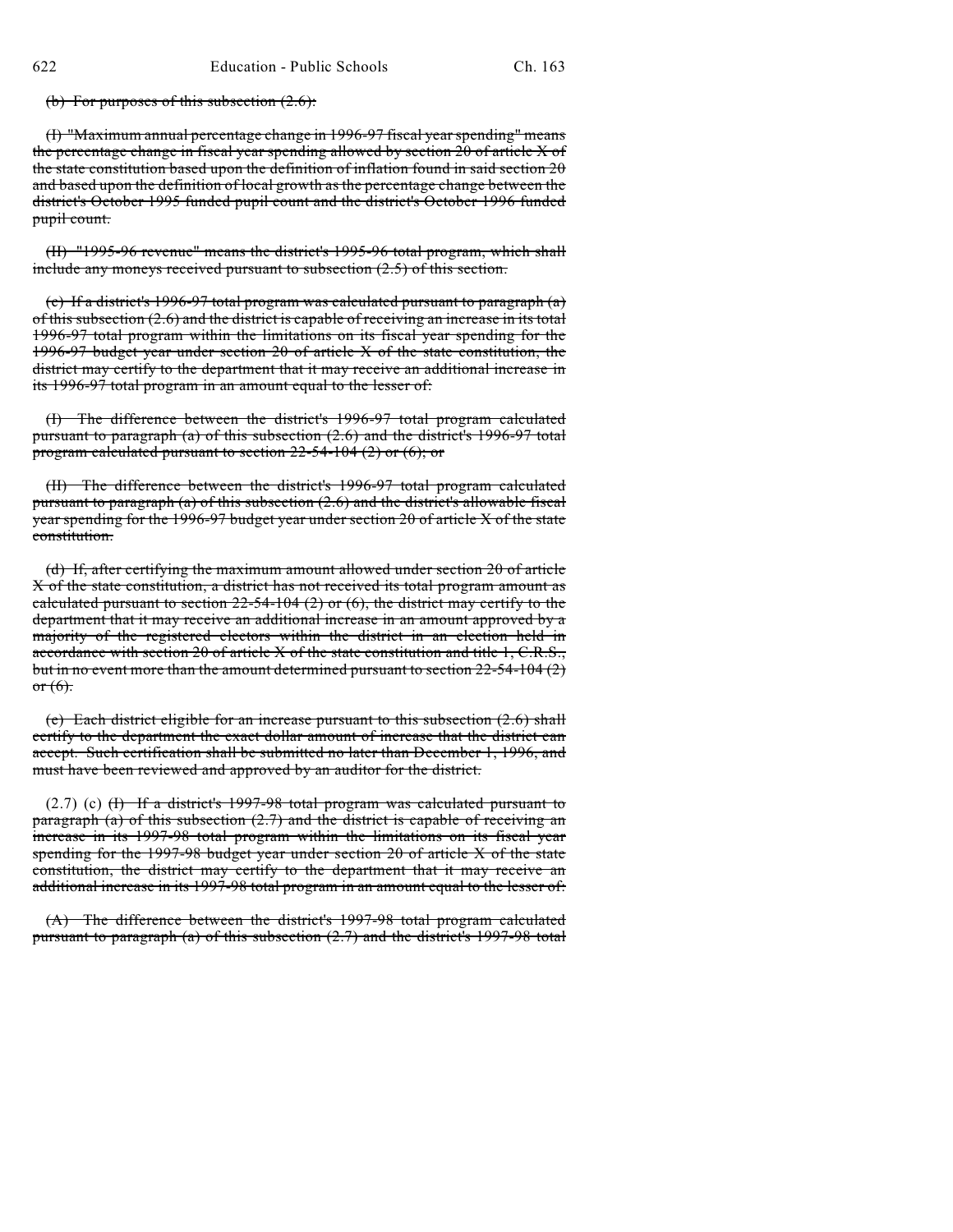program calculated pursuant to section  $22-54-104$  (2) or (6); or

(B) The difference between the district's 1997-98 total program calculated pursuant to paragraph (a) of this subsection (2.7) and the district's allowable fiscal year spending for the 1997-98 budget year under section 20 of article X of the state constitution.

(II) Each district eligible for an increase pursuant to this paragraph (c) shall certify to the department the exact dollar amount of increase that the district can accept. Such certification shall be submitted no later than December 1, 1997, and must be reviewed and approved by an auditor for the district.

(5) For purposes of subsection (3) of this section and section 22-54-104 (6):

(a) A district's "1993-94 total per pupil funding" means the amount which results from dividing the district's 1993-94 total funding by the district's 1993-94 funded pupil count.

(b) A district's "1993-94 total funding" shall include the district's equalization program funding and increasing enrollment funding received for the 1993-94 budget year pursuant to former sections 22-53-107 and 22-53-116, plus any additional funding received for the 1993-94 budget year pursuant to the provisions of former section  $22-53-107.3$  or section  $22-44-105$  (1) (e), plus the amount of specific ownership tax revenue paid to the district for the 1993-94 budget year.

(c) A district's "1993-94 funded pupil count" means the pupil enrollment, preschool enrollment, and three- and four-year-old handicapped enrollment taken in October of 1993 or the average of the pupil enrollments, preschool enrollments, and three- and four-year-old handicapped enrollments taken in October of 1992 and October of 1993.

(d) A district's "1994-95 total formula per pupil funding" means the amount which results from dividing the district's total program for the 1994-95 budget year, as calculated pursuant to section 22-54-104 (2), by the district's 1994-95 funded pupil count.

(6)  $(a)$  If a district received an additional increase in its 1993-94 equalization program funding pursuant to former section 22-53-107.4 (4) (a) and the district's 1994-95 fiscal year spending multiplied by 100% plus the percentage change in fiscal year spending is less than its 1995-96 allowable spending, then the district shall be entitled to an additional increase in the district's 1994-95 total program equal to the lesser of:

(I) The difference between its 1995-96 allowable spending divided by 100% plus the percentage change in fiscal year spending and its 1994-95 fiscal year spending;

(II) An amount equal to the additional increase in the district's 1993-94 equalization program funding pursuant to former section  $22-53-107.4$  (4) (a); or

(III) The difference between its 1994-95 allowable revenue and its 1994-95 actual revenue.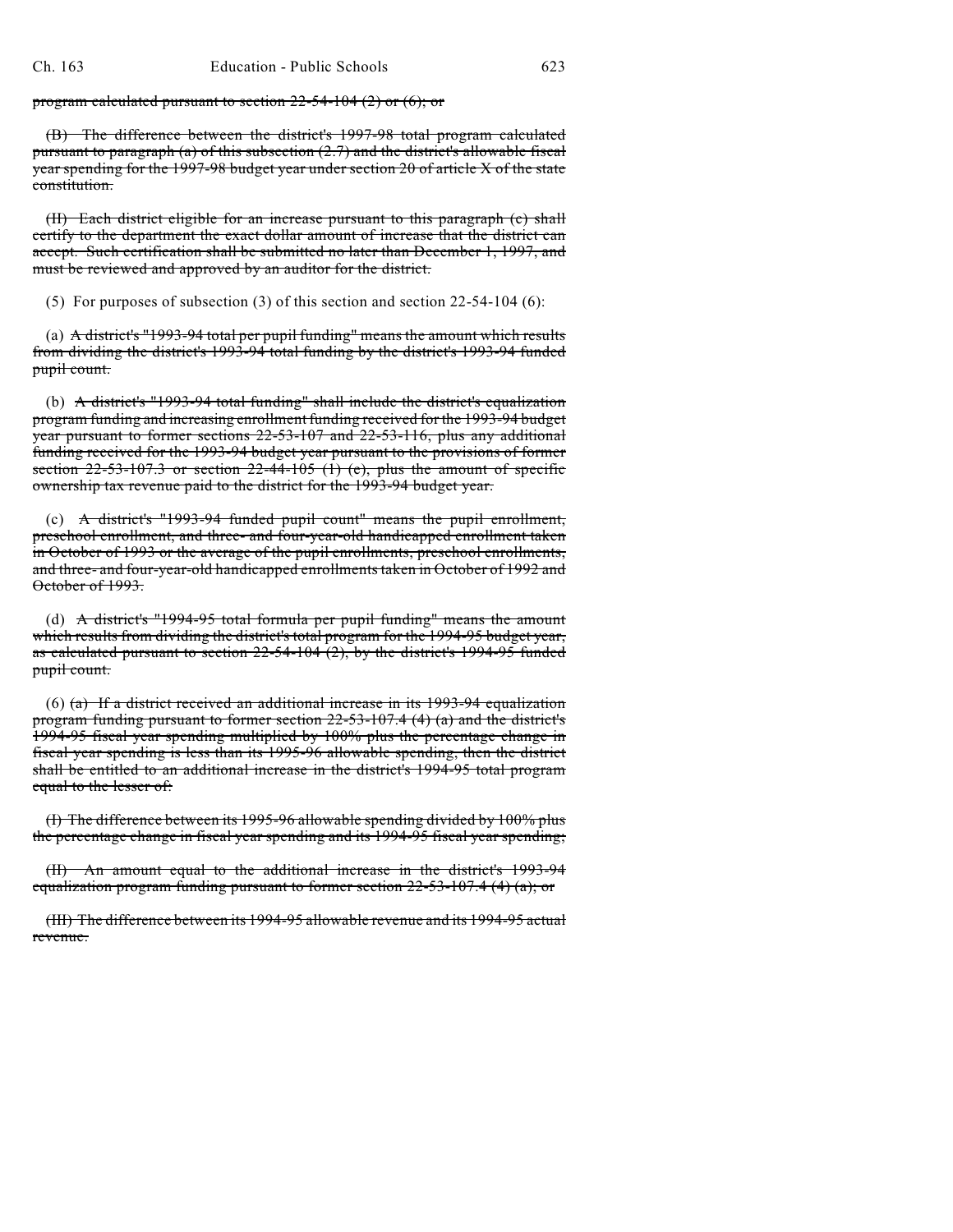(b) Any district entitled to an additional increase in the district's 1994-95 total program pursuant to this subsection (6) shall spend the funding during the 1994-95 fiscal year in compliance with section  $20(2)(e)$  of article X of the state constitution.

(c) For purposes of this subsection (6):

(I) "1994-95 fiscal year spending" means 1994-95 total program calculated pursuant to section  $22-54-104(2)$  or  $(6)$  or section  $22-54-104.3$  minus the additional increase in 1993-94 equalization program funding.

(II) "1995-96 allowable spending" means the lesser of:

(A) Projected 1995-96 total program as calculated pursuant to section 22-54-104  $(2)$  or  $(6)$ ; or

(B) 1994-95 total program calculated pursuant to section  $22-54-104$  (2) or (6) or section 22-54-104.3 multiplied by 100% plus the percentage change in fiscal year spending.

(III) "Percentage change in fiscal year spending" means the percentage change in fiscal year spending allowed by section 20 of article X of the state constitution based upon the definition of inflation found in said section 20 and based on the definition of local growth as the percentage change between the district's October 1994 funded pupil count and the district's projected October 1995 funded pupil count.

(IV) "1994-95 allowable revenue" means the 1993-94 actual total funding, as defined in paragraph (a) of subsection (2) of this section, multiplied by the maximum annual percentage change in 1994-95 fiscal year spending, as defined in paragraph (e) of subsection (2) of this section.

(V) "1994-95 actual revenue" means state aid for the 1994-95 budget year, 1994 property tax revenue, specific ownership tax revenue pursuant to section 22-54-106, and any excess property tax revenue offset against any state aid pursuant to section 22-44-103.5.

(d) Each district eligible for an increase pursuant to this subsection (6) shall certify to the department the exact dollar amount of increase that the district can accept in order to ensure that no district exceeds its allowable fiscal year spending for the 1994-95 budget year under section 20 of article X of the state constitution; except that the amount certified shall not exceed the amount of increase determined in paragraph (a) of this subsection  $(6)$ .

**SECTION 46. Repeal.** 22-54-105 (1) (b) (II) (B), (2) (b) (II) (B), and (3) (c), Colorado Revised Statutes, are repealed as follows:

**22-54-105. Instructional supplies and materials - capital reserve and insurance reserve - at-risk funding - preschool funding.** (1) (b) (II) (B) For the 2003-04 budget year, the minimum dollar amount required to be budgeted per pupil pursuant to this paragraph (b) shall be an amount equal to the amount required to be budgeted per pupil pursuant to sub-subparagraph (A) of this subparagraph (II)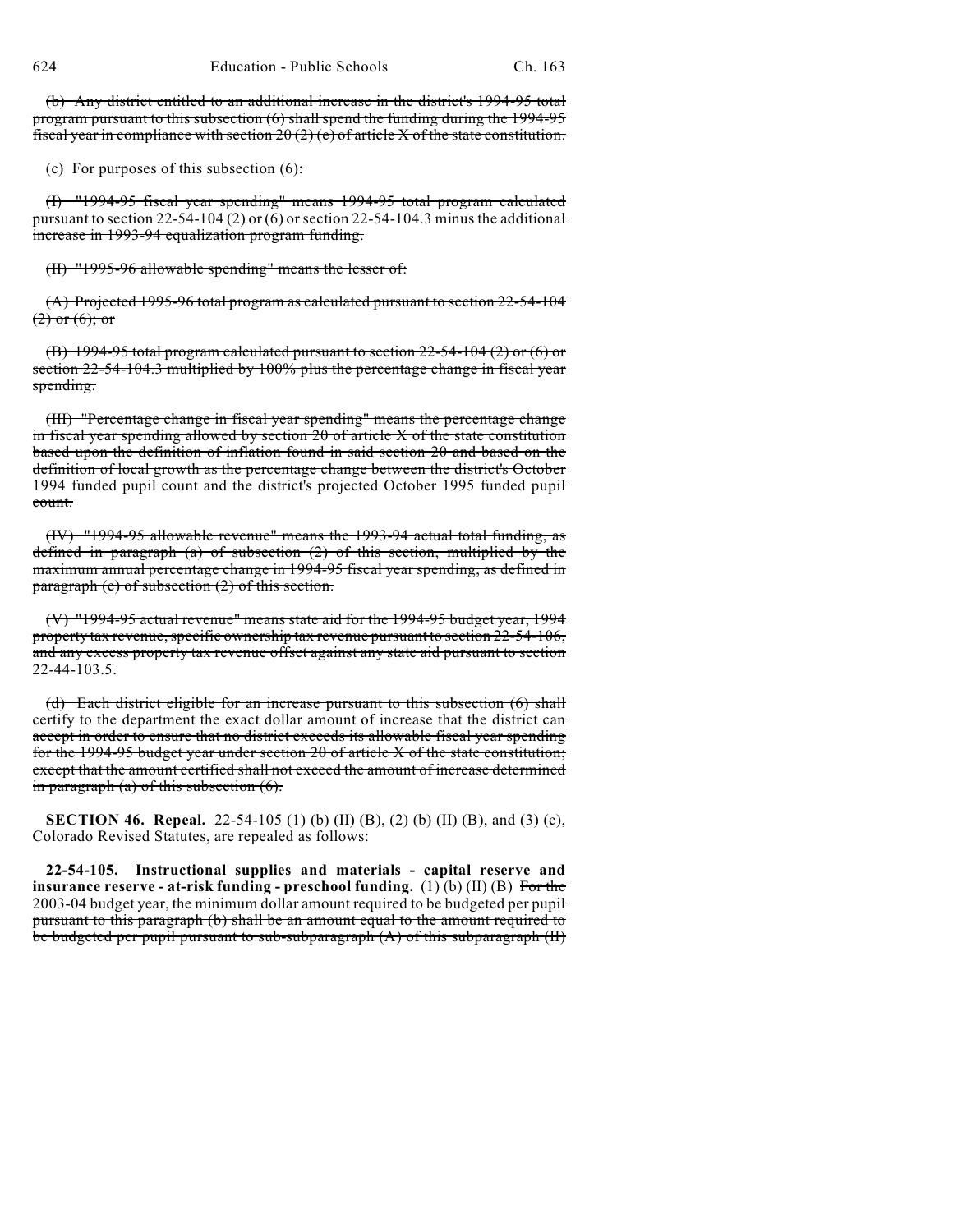for the 2002-03 budget year.

 $(2)$  (b) (II) (B) For the 2003-04 budget year, the minimum dollar amount required to be budgeted per pupil pursuant to this paragraph (b) shall be an amount equal to the amount required to be budgeted per pupil pursuant to sub-subparagraph  $(A)$  of this subparagraph (II) for the 2002-03 budget year.

 $(3)$  (c) Notwithstanding the provisions of paragraph (a) of this subsection (3) and in addition to any amounts required to be expended pursuant to paragraph (b) of this subsection (3), for the 2001-02 and 2002-03 budget years, every district that receives at-risk funding pursuant to the provisions of section 22-54-104 shall expend all of the at-risk funding received by the district for district pupils whose dominant language is not English on implementation of the district's English language proficiency program as provided in article 24 of this title. It is the intent of the general assembly that each school district expend said at-risk funding on English language proficiency programs that are either taught in English or that are designed to move students as quickly as possible into programs taught in English. The district shall expend at least seventy-five percent of the remaining amount of at-risk funding received on direct instruction or staff development, or both, for the educational program of at-risk pupils in the district.

**SECTION 47. Repeal.** 22-54-106 (1) (a) (II) and (2) (a) (IV), Colorado Revised Statutes, are repealed as follows:

**22-54-106. Local and state shares of district total program.** (1) (a) (II) For the 1994-95 budget year only, in determining the district's share of its 1994-95 total program, the district shall include any moneys received as an increase in 1993-94 equalization program funding pursuant to section 22-53-107.4 and appropriated or otherwise credited to the special district reserve pursuant to former section  $22 - 53 - 107.4$  (4) (c).

(2) (a) Except as provided in paragraph (c) of this subsection (2), for reorganized districts, for the 1994 property tax year and property tax years thereafter, each district shall levy the lesser of:

 $(IV)$   $(A)$  For the 1995 property tax year, 41.75 mills if the district's total program was not calculated pursuant to section 22-54-104.3 for the 1994-95 budget year.

(B) For the 1996 property tax year, 40.25 mills; except that no district may set its levy at a level that would cause the total mill levy reductions for the 1995-96 budget year and the 1996-97 budget year to exceed 2.5 mills.

**SECTION 48. Repeal.** 22-54-124 (1) (f), (1) (f.5), (3) (a) (I), (3) (a) (II), (3) (a) (III) (B), and (4.5), Colorado Revised Statutes, are repealed as follows:

**22-54-124. State aid for charter schools - use of state education fund moneys.** (1) As used in this section:

(f) For budget years commencing before July 1, 2002, "qualified charter school" means: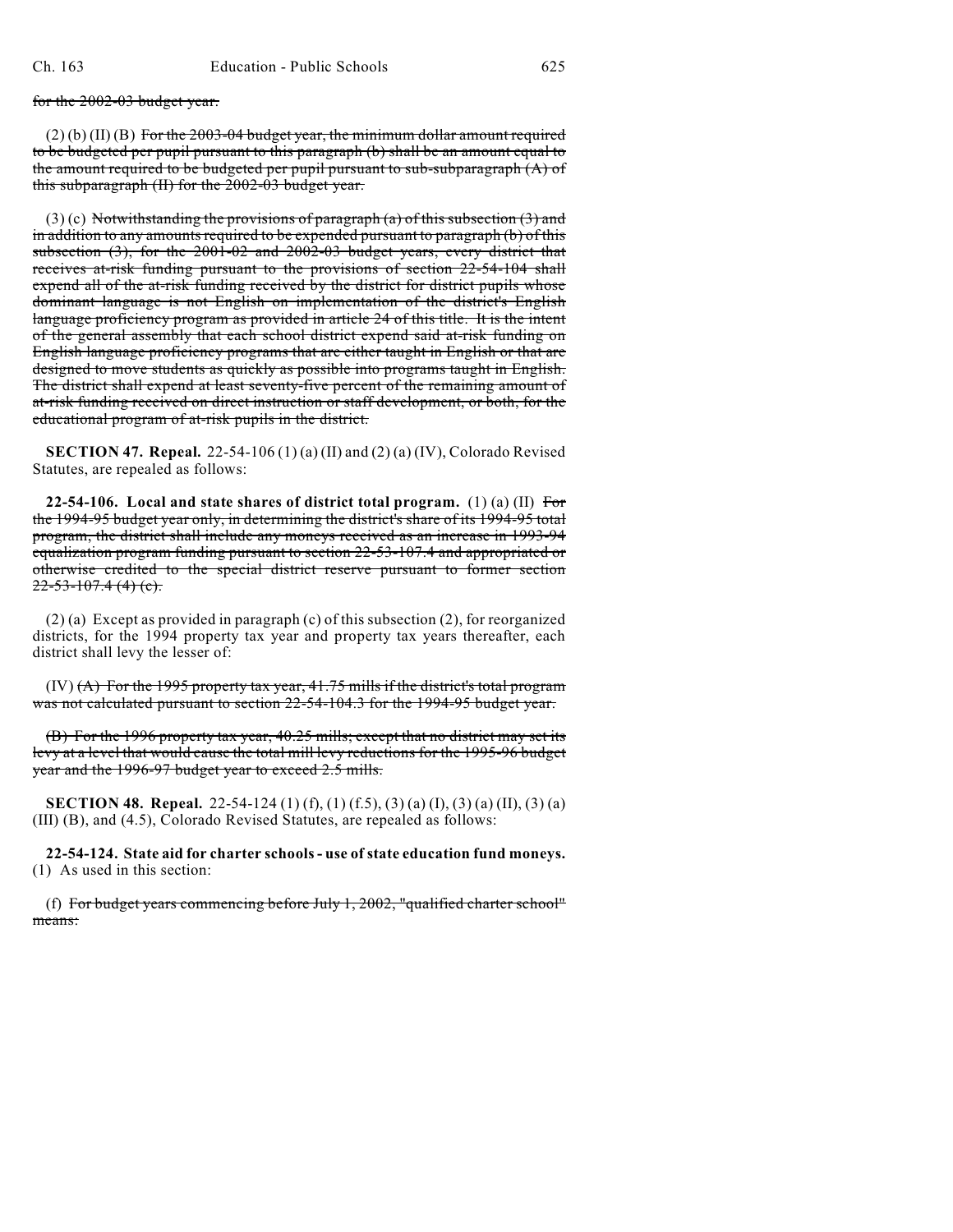(I) A charter school that will receive funding from a district pursuant to section 22-30.5-112 for the budget year for which state education fund moneys are to be appropriated and distributed pursuant to subsection (4) of this section, that received such funding from the district for the budget year two years prior to the budget year for which state education fund moneys are to be appropriated, and that expended more than three percent of its operating revenues for said prior budget year for capital construction; or

(II) Any other charter school if:

(A) The charter school will receive funding from a district pursuant to section 22-30.5-112 for the budget year for which state education fund moneys are to be appropriated and distributed pursuant to subsection (4) of this section; and

(B) The proposed budget for the charter school submitted by the charter school to the district that granted its charter for the budget year for which state education fund moneys are to be appropriated and distributed pursuant to subsection (4) of this section indicates that the charter school will expend more than three percent of its operating revenues for said budget year for capital construction.

(f.5) For the budget year commencing on July 1, 2002, "qualified charter school" means a charter school; except that the term does not include a charter school that operates, or that will operate in the next budget year, within a facility that is listed on the state inventory of real property and improvements and other capital assets maintained by the department of personnel pursuant to section 24-30-1303.5, C.R.S.

 $(3)$  (a) (I) The amount of state education fund moneys to be distributed to an eligible district for the 2001-02 budget year shall be calculated by multiplying the district's certified charter school pupil enrollment by an amount equal to one hundred thirty percent of the minimum capital reserve amount per pupil.

 $(II)$   $(A)$  The maximum amount of state education fund moneys to be distributed to all eligible districts for the 2002-03 budget year shall be seven million eight hundred thirteen thousand nine hundred forty-three dollars.

(B) For the 2002-03 budget year, the maximum amount of state education fund moneys to be distributed to any eligible district shall be an amount equal to the percentage of the sum of the district's certified charter school pupil enrollment for all eligible districts in the state that is attributable to the eligible district multiplied by seven million eight hundred thirteen thousand nine hundred forty-three dollars.

(III) (B) For the 2003-04 budget year, the amount of state education fund moneys to be distributed to any eligible district shall be an amount equal to the percentage of the sum of the district's certified charter school pupil enrollment for all eligible districts in the state that is attributable to the eligible district multiplied by the total amount of state education fund moneys distributed to all eligible districts for the same budget year pursuant to sub-subparagraph (A) of this subparagraph (III).

 $(4.5)$  (a) For the 2002-03 budget year, the general assembly shall appropriate seven million eight hundred thirteen thousand nine hundred forty-three dollars from the state education fund created in section 17 (4) of article IX of the state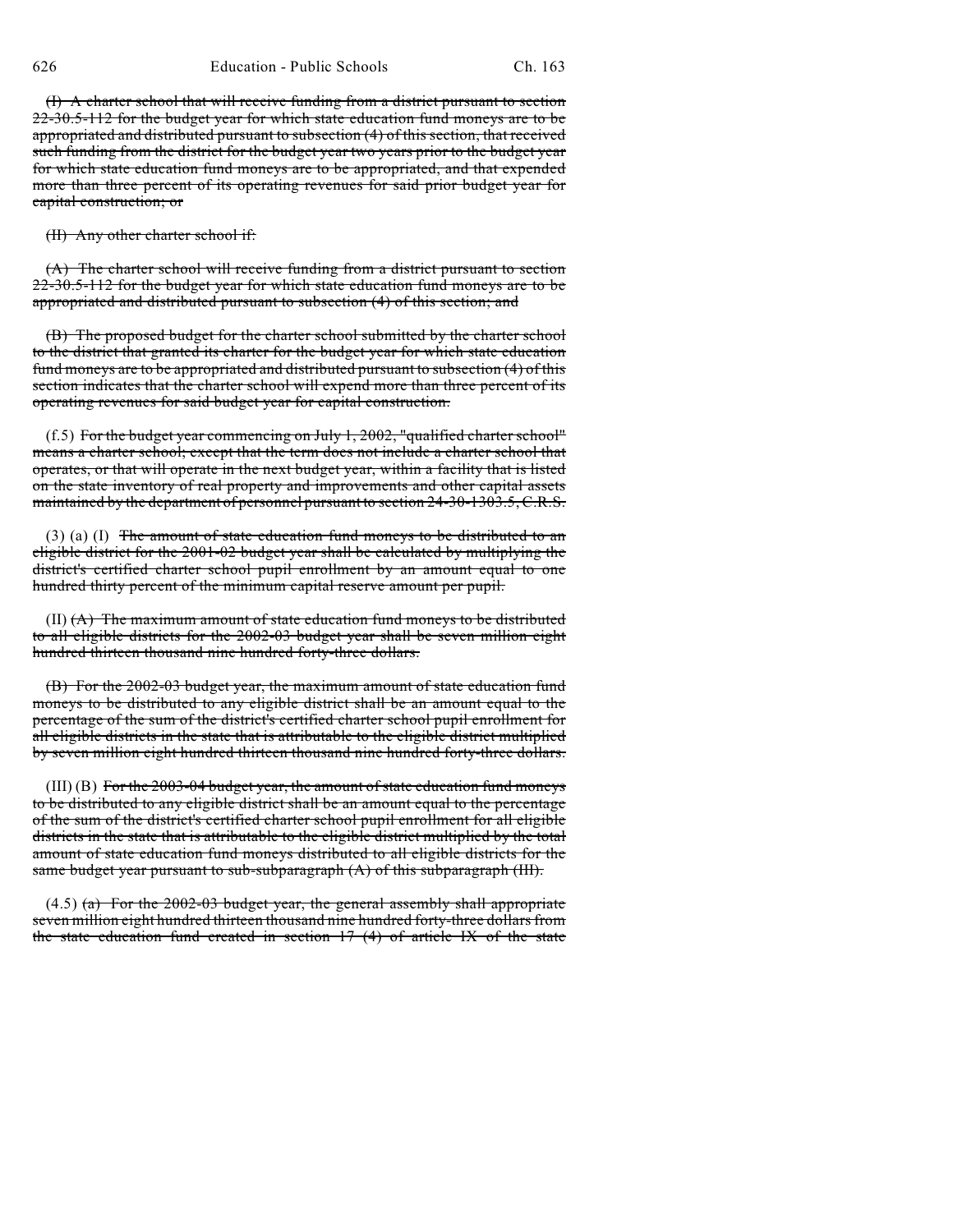constitution to the department of education for distribution to eligible school districts in accordance with the formula set forth in subparagraph (II) of paragraph (a) of subsection (3) of this section.

(b) From the moneys appropriated to the department of education for the 2002-03 budget year pursuant to paragraph  $(a)$  of this subsection  $(4.5)$ , the department shall make payments of the moneys to be distributed to an eligible district for a qualified charter school during the 2002-03 budget year as soon as possible upon receipt of the following information from the qualified charter school:

(I) A list of expenditures made as of January 31, 2003, using moneys received by the charter school in the  $2001-02$  budget year pursuant to section  $22-30.5-112.3$  (1);

(II) A list of all moneys expended, encumbered, or obligated as of January 31, 2003, in anticipation of the receipt of moneys in the 2002-03 budget year pursuant to section  $22 - 30.5 - 112.3$  (1); and

(III) Copies of invoices, contracts, or other appropriate documentation of the amount and purposes of the expenditures, encumbrances, or obligations described in subparagraphs (I) and (II) of this paragraph (b).

(c) Once a charter school expends amounts that were encumbered or obligated as of January 31, 2003, as described in subparagraph (II) of paragraph (b) of this subsection (4.5), the charter school shall submit copies of invoices, contracts, or other appropriate documentation of the amounts and purposes of the expenditures to the department by August 1, 2003.

(d) All information submitted to the department of education pursuant to this subsection (4.5) shall be in a form prescribed by the department.

(e) Of the amount of state education fund moneys appropriated for the 2002-03 budget year pursuant to paragraph (a) of this subsection (4.5), any amount not distributed pursuant to paragraph (b) of this subsection (4.5) shall remain in the state education fund.

**SECTION 49. Repeal.** Article 56 of title 22, Colorado Revised Statutes, is repealed as follows:

### **ARTICLE 56 Colorado Opportunity Contract Pilot Program**

**22-56-101. Short title.** This article shall be known and may be cited as the "Colorado Opportunity Contract Pilot Program".

**22-56-102. Legislative declaration.** (1) The general assembly hereby finds and declares that:

(a) Meeting the educational needs of high-poverty, low-achieving children in our state's highest-poverty public schools is of the greatest importance to the future welfare of Colorado;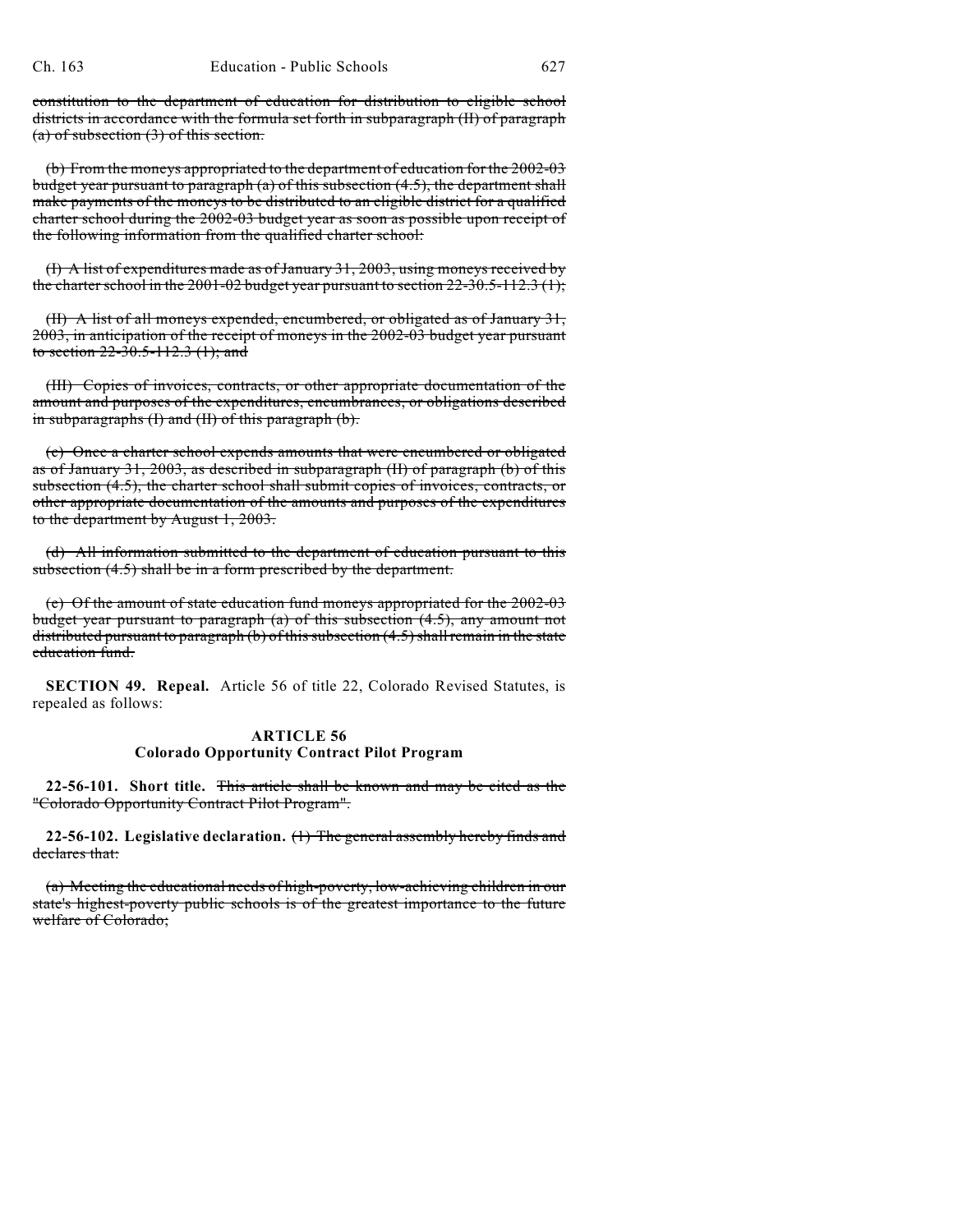(b) Closing the achievement gap between high-performing and low-performing children, including the gap between minority and non-minority students and between economically disadvantaged students and their more advantaged peers, is a significant and present challenge; and

(c) Providing a broader range of educational options to parents and utilizing existing resources and educationalstructures may help high-poverty, low-achieving students improve their academic achievement.

(2) The general assembly further finds and declares that the pilot program established in this article:

(a) Provides Colorado families with a financial tool to access additional educational resources in an effort to improve academic achievement;

(b) Is not in violation of either section 7 of article IX or section 34 of article V of the state constitution; and

(c) Meets the standards set forth in both Zelman v. Simmons-Harris, 536 U.S. 639, 122 S.Ct. 2460, 153 L. Ed. 2d. 604 (2002), and Americans United for Separation of Church and State Fund, Inc. v. State, 648 P.2d 1072 (Colo. 1982).

**22-56-103. Definitions.** As used in this article, unless the context otherwise requires:

(1) "Assistance" means the financial assistance provided by a school district to the parent of an eligible child attending a participating nonpublic school pursuant to this article.

(2) "Department" means the department of education created and existing pursuant to section 24-1-115, C.R.S.

(3) "Eligible child" means a child who meets the eligibility criteria for participation in the pilot program as provided in section 22-56-104.

(4) "Nonpublic school pilot program membership" means the number of eligible children who are attending a nonpublic school pursuant to this article on October 1 of each school year.

(5) "Opportunity contract" means the contract entered into between a school district and the parent of an eligible child pursuant to this article.

(6) "Parent" means an eligible child's parent or legal guardian.

(7) "Participating nonpublic school" means a nonpublic school that meets the standards set forth in section 22-56-106 and that participates in the pilot program.

(8) "Participation cap" means the limitation on the number of a school district's eligible children permitted to participate in the pilot program in any school year, as described in section  $22-56-104$  (5) (a).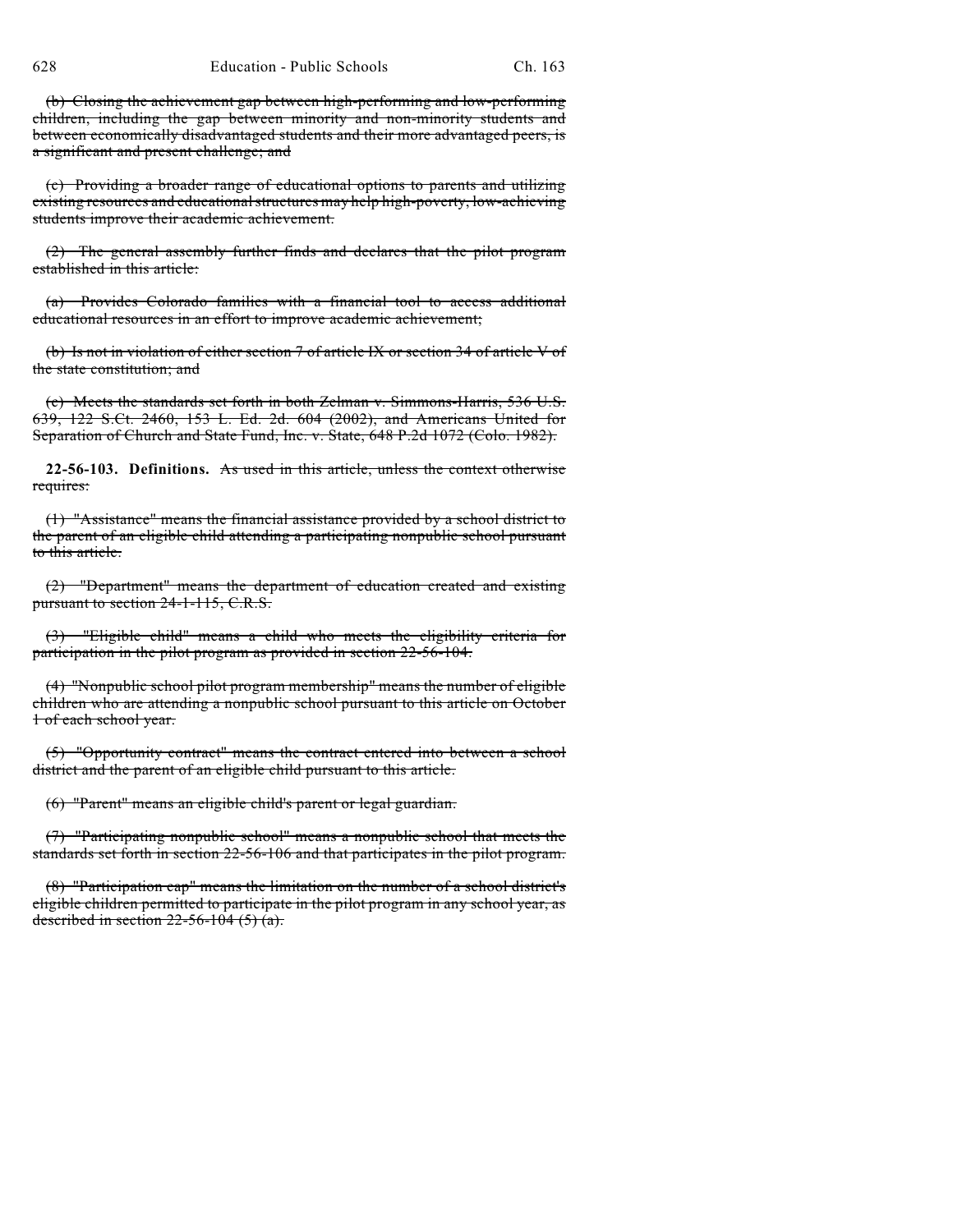(9) "Pilot program" means the Colorado opportunity contract pilot program established pursuant to section 22-56-104.

(10) (a) "School district" means:

(I) A school district which, for the 2001-02 school year, had at least eight schools that received an academic performance rating of "low" or "unsatisfactory" pursuant to section 22-7-604 (5), and which school district continues to operate said schools in the 2003-04 school year; or

(II) A school district that chooses to participate in the pilot program pursuant to section  $22 - 56 - 104$  (1) (b).

(b) For purposes of this subsection (10), a school is deemed to have received an academic performance rating of "low" or "unsatisfactory" if one or more school levels within the school has received said rating, as "school level" is defined in section 22-7-602 (8).

(11) "State board" means the state board of education created and existing pursuant to section 1 of article IX of the state constitution.

**22-56-104. Pilot program - established - eligible child - criteria - application - limitations on participation - priorities.** (1) (a) There is hereby established in the department the Colorado opportunity contract pilot program to provide assistance to eligible children in attending participating nonpublic schools.

(b) A school district in the state, other than a school district described in section  $22-56-103$  (10) (a) (I), may participate voluntarily in the pilot program. A school district shall indicate its intent to participate in the pilot program through the adoption of a favorable resolution by the school district board of education and the provision of a copy of the resolution to the state board.

(2) A child who resides within a school district may participate in the pilot program if, at the time of applying, the school district determines that the child meets the following criteria:

(a) The child is eligible to receive free or reduced-cost lunch pursuant to the provisions of the federal "National School Lunch Act", 42 U.S.C. sec. 1751 et seq.; and

(b) (I) For children entering or enrolled in one of grades four through twelve, the child was continuously enrolled in and attending a public school during the previous school year and:

(A) Performed at the proficiency level of "unsatisfactory" in at least one academic area on the most recent statewide assessment for which data is available; or

(B) Performed at the proficiency level equivalent to "unsatisfactory" in reading, writing, or mathematics on the most recent curriculum-based, achievement college entrance exams for which data is available.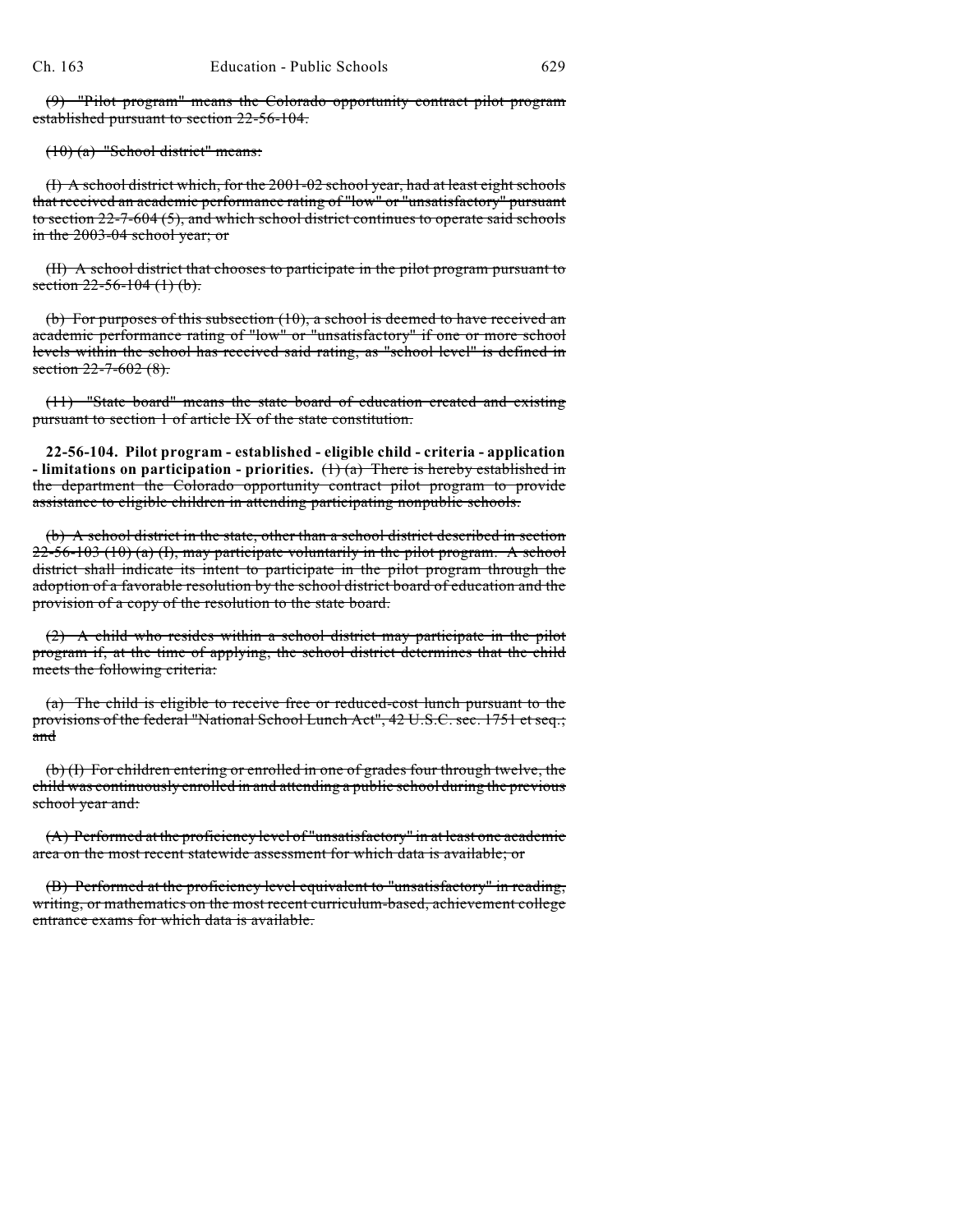(II) For children entering or enrolled in one of grades one through three, the child either was continuously enrolled in and attending a public school during the previous school year or had not attained the age for compulsory school attendance specified in section 22-33-104 for the previous school year, and the child:

(A) Lacks overall learning readiness attributable to at least three significant family risk factors, as described in section 22-28-106;

(B) Resides in an area in which the child's neighborhood school, as defined in section  $22-1-122$  (2) (c), is a public school in the school district that received an academic performance rating of "low" or "unsatisfactory" pursuant to section  $22 - 7 - 604$  (5); or

(C) Has been assessed on the reading readiness or literacy and reading comprehension assessment described in section 22-7-504 at a level below the level established by the state for pupils at the child's grade level.

(III) For children entering or enrolled in kindergarten, the child:

(A) Lacks overall learning readiness attributable to at least three significant family risk factors, as described in section 22-28-106; or

(B) Resides in an area in which the child's neighborhood school, as defined in section  $22$ -1-122 (2) (c), is a public school in the school district that received an academic performance rating of "low" or "unsatisfactory" pursuant to section  $22 - 7 - 604$  (5).

 $(3)$  (a) The parent of a child who seeks to participate in the pilot program and to enter into an opportunity contract shall apply to the school district in which the child resides on or before January 1 of the school year preceding the school year in which the child intends to enroll in and attend a participating nonpublic school pursuant to the pilot program. On or before February 15 of the school year in which the application was received by the school district, the school district shall notify each applying parent whose child meets the criteria specified in subsection (2) of this section. Once a child is eligible to participate in the pilot program, the child remains eligible so long as he or she enrolls in a participating nonpublic school and continues to be included in the school district's pupil enrollment, and the child need not reapply to participate in the pilot program. If an eligible child enrolls in and attends a public school and subsequently chooses to participate in the pilot program, the parent of the child shall submit an application as required in this paragraph (a), and the school district shall make a new determination regarding whether the child meets the eligibility criteria specified in subsection (2) of this section.

(b) Notwithstanding the provisions of paragraph  $(a)$  of this subsection  $(3)$ , if an eligible child enrolls in and attends a public school because the child is denied participation in the pilot program pursuant to subsection (5) of this section, the child's application shall be kept on file by the school district in the event an opening occurs in the pilot program during the school year. If an eligible child is not selected to participate in the pilot program, the eligible child shall reapply in accordance with paragraph (a) of this subsection  $(3)$  to be considered for the pilot program in subsequent years.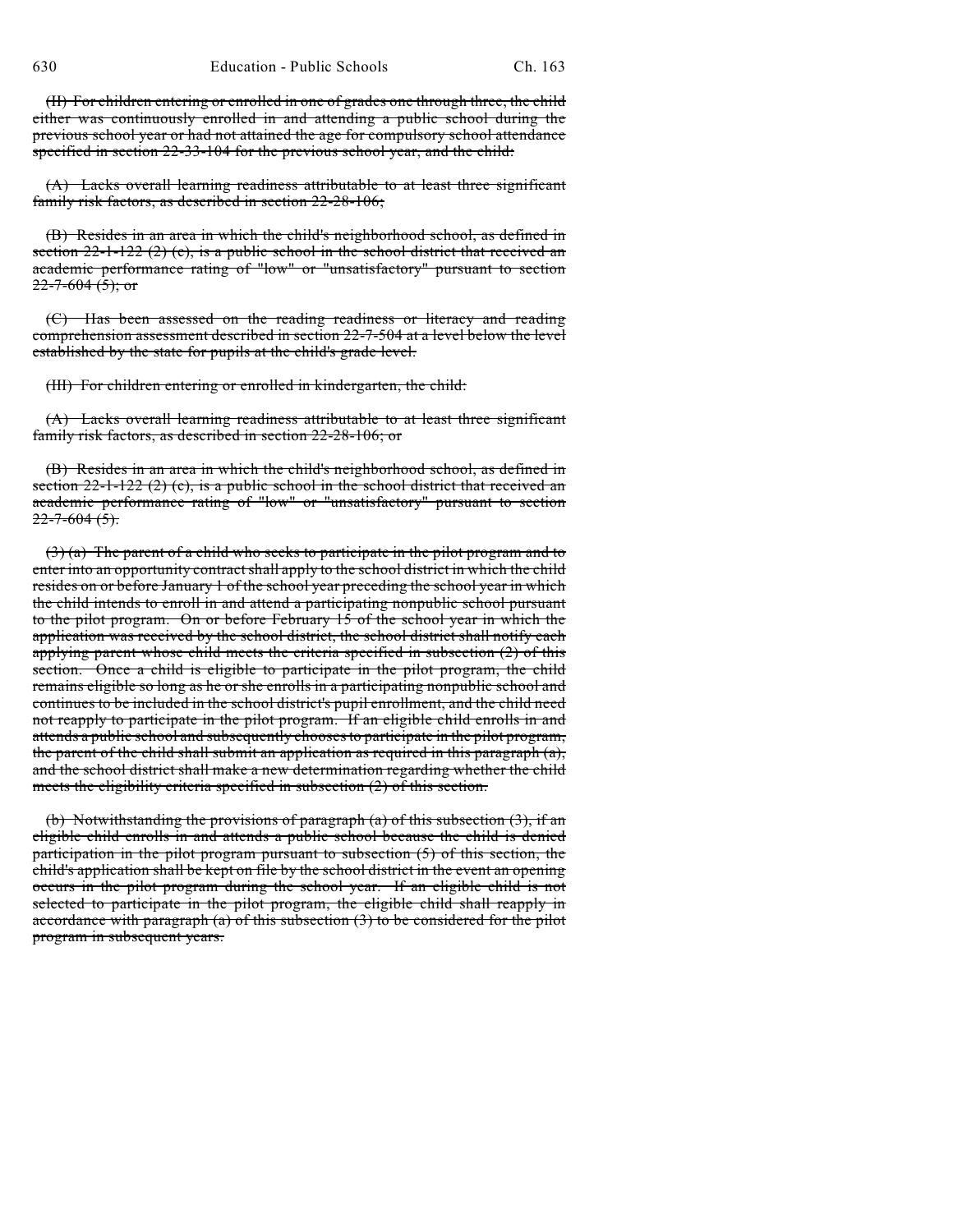(4) Each eligible child shall provide annual written notice of intent to participate in the pilot program and to renew his or her opportunity contract.

 $(5)$  (a) A school district's participation cap shall be determined as follows:

(I) For the 2004-05 school year, no more than one percent of a school district's student enrollment for the previous school year may participate in the pilot program.

(II) For the 2005-06 school year, no more than two percent of a school district's student enrollment for the previous school year may participate in the pilot program.

(III) For the 2006-07 school year, no more than four percent of a school district's student enrollment for the previous school year may participate in the pilot program.

(IV) For the 2007-08 school year and for each school year thereafter, no more than six percent of a school district's student enrollment for the previous school year may participate in the pilot program.

(b) If the number of eligible children in a school district who seek to participate in the pilot program exceeds the school district's participation cap for a school year, the school district shall select from among the eligible children seeking to participate in the pilot program, on or before March 1 of the school year preceding the school year in which the eligible child intends to enroll in and attend a participating nonpublic school pursuant to the pilot program, by applying the following priorities:

(I) The school districtshall give first priority to eligible children who participated in the pilot program in the preceding school year, if any. If the number of eligible children described in this subparagraph (I) exceedsthe school district's participation cap, the school district shall select from among them by use of a lottery.

(II) If, after selecting the eligible children described in subparagraph (I) of this paragraph (b), the school district has not reached its participation cap, the school district shall give priority to eligible children who are siblings of eligible children who have been selected to participate in the pilot program. If the number of eligible children described in this subparagraph (II) plus the eligible children described in subparagraph (I) of this paragraph (b) exceeds the school district's participation cap, the school district shall select from among the eligible children described in this subparagraph (II) by use of a lottery.

(III) If, after selecting the eligible children described in subparagraphs (I) and (II) of this paragraph (b), the school district has not reached its participation cap, the school district shall select from among the remaining eligible children by use of a lottery.

(6) Within fifteen days after making the selections described in paragraph (b) of subsection  $(5)$  of this section, the school district shall notify in writing an eligible child's parent whether the eligible child is selected to participate in the pilot program. If the eligible child is not selected pursuant to paragraph (b) of subsection (5) of this section, the notice shall inform the parent of the opportunity to submit a notice of intent to participate in the pilot program for the following school year.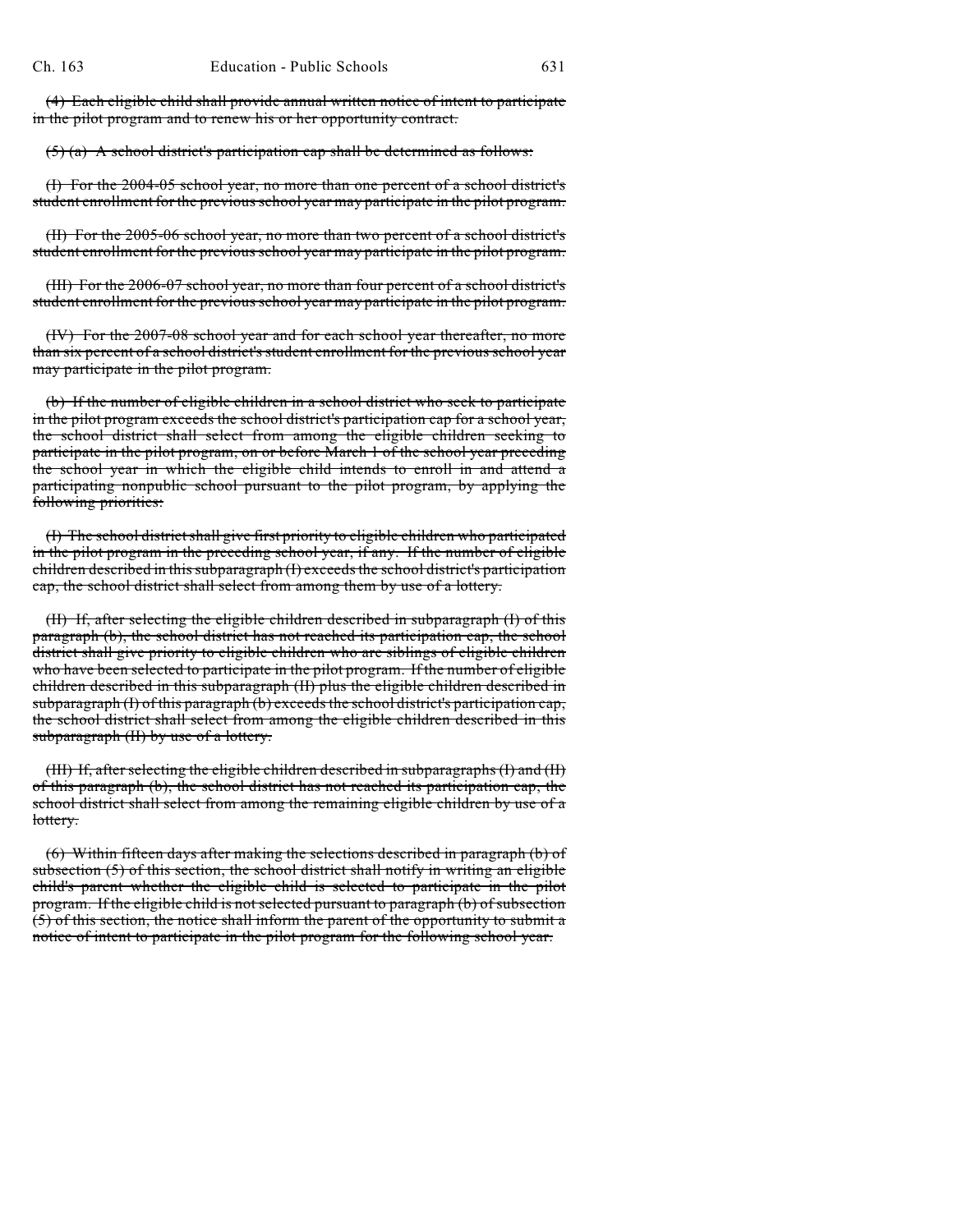$(7)$  (a) A parent may withdraw an eligible child from a participating nonpublic school at any time during the school year and may either:

(I) Enroll the eligible child in a public school; or

(II) Enroll the eligible child in another participating nonpublic school that has space for the eligible child and has accepted the eligible child for admission.

(b) While an eligible child may enroll in and attend more than one participating nonpublic school in a school year after withdrawing pursuant to paragraph (a) of this subsection  $(7)$ , a school district need not make more than one payment in a quarterly payment period described in section 22-56-108 (3).

 $(8)$  (a) A parent is deemed to have breached the opportunity contract and to have relinquished the right to receive payments pursuant to the pilot program if:

(I) The parent voluntarily notifies the school district in writing of his or her intent to relinquish the right;

(II) The parent fails to submit an application to a participating nonpublic school pursuant to section 22-56-105;

(III) The eligible child does not enroll in a participating nonpublic school by September 15 of the school year for which the eligible child was accepted by a participating nonpublic school;

(IV) The eligible child fails to attend the nonpublic school at least sixty percent of the school days in two quarterly payment periods, as described in section  $22-56-108$  (3), unless the attendance failure is due to illness, injury, or other reason excused at the discretion of the school district;

(V) The eligible child's domicile becomes located outside the state; or

(VI) The eligible child fails to take a statewide assessment required pursuant to law, unless the failure is excused by the school district.

(b) Following a breach and relinquishment by the parent pursuant to paragraph (a) of this subsection (8), the school district shall select another eligible child through a lottery conducted at least weekly and shall enter into an opportunity contract with the eligible child's parent. The school district need not comply with the priorities described in paragraph (b) of subsection (5) of this section in selecting an eligible child pursuant to this paragraph (b).

(9) A child who was continuously enrolled in and attending a nonpublic school, or participating in a nonpublic home-based educational program pursuant to section 22-33-104.5, shall not be entitled to participate in the pilot program in the school year following the school year in which the child attended the nonpublic school or participated in the nonpublic home-based educational program; except that the provisions of this subsection (9) shall not apply if the child was enrolled in the nonpublic school through participation in the pilot program.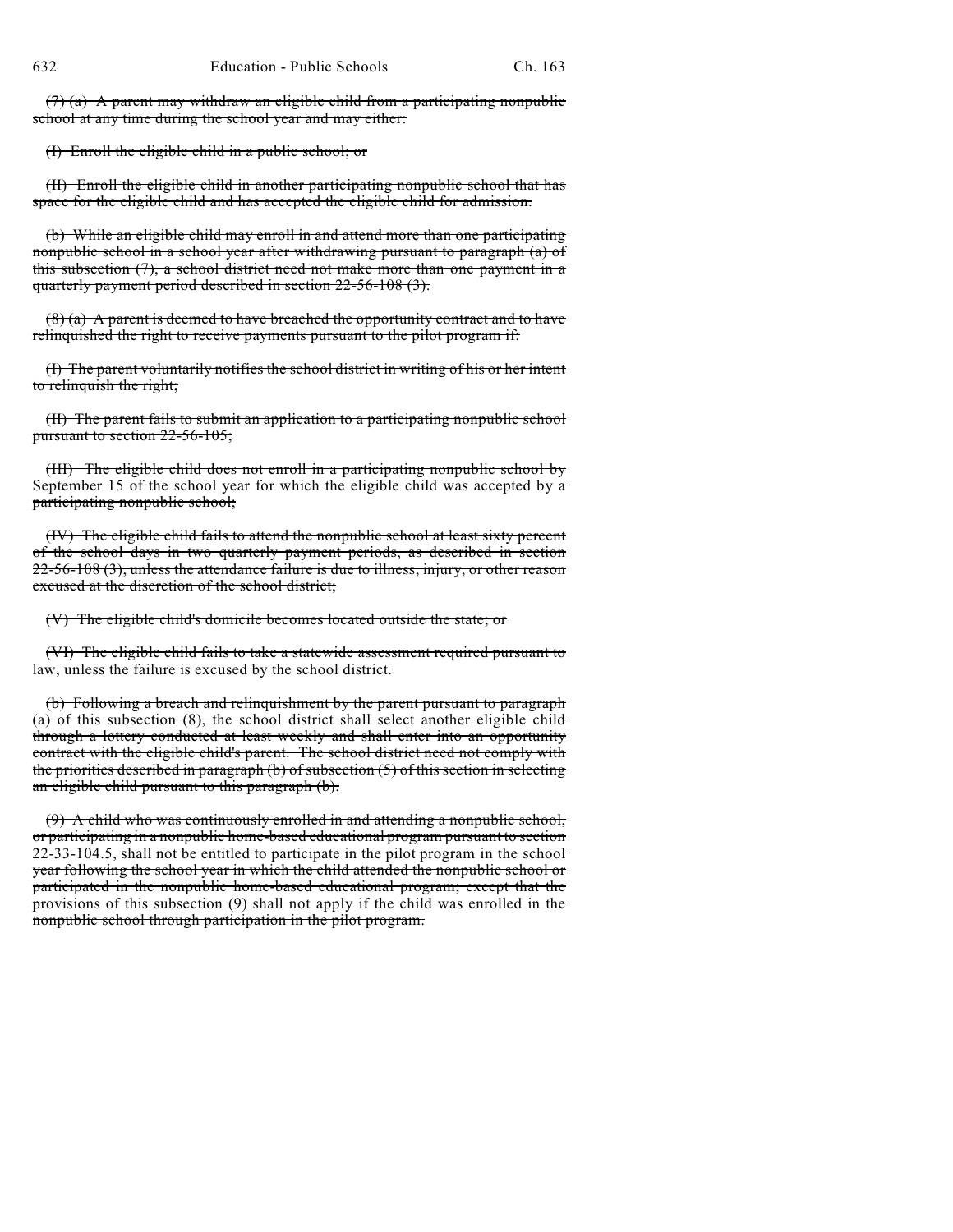**22-56-105. Pilot program - application to participating nonpublic school acceptance.** (1) On or after April 1, but prior to June 1, of the school year in which the eligible child is deemed eligible and is selected to participate in the pilot program, a parent shall submit an application to the participating nonpublic school on a form provided by the school district. Within fifteen days after receiving the application, the participating nonpublic school shall notify the applicant, in writing, whether the eligible child has been accepted for admission. In addition to any other admission criteria used by a participating nonpublic school that is consistent with this article, the participating nonpublic school shall determine which eligible children to accept for admission on the basis of the order in which their applications are received.

(2) Notwithstanding the provisions of subsection (1) of this section, a participating nonpublic school may give preference in accepting for admission:

(a) Eligible children who have attended the participating nonpublic school pursuant to the pilot program in a previous school year; and

(b) Siblings of eligible children already accepted for admission.

**22-56-106. Pilot program - participating nonpublic school standards - appeal - annual notification.** (1) A nonpublic school that chooses to participate in the pilot program shall file an application with a school district. The nonpublic school shall provide information at the time of filing the application pursuant to this subsection (1), and annually thereafter as long as the nonpublic school seeks to participate in the pilot program, that indicates that the nonpublic school meets the following standards:

(a) For the school year 2004-05, and for each school year thereafter, the nonpublic school notifies the school district of its intent to participate in the pilot program;

(b) The nonpublic school does not discriminate against eligible children in admissions, dismissals, or other rights or privileges of parents or eligible children, on the basis of race, color, religion, national origin, or disability;

(c) The nonpublic school does not advocate or foster unlawful behavior or teach hatred of a person or a group;

(d) The nonpublic school meets all health and safety laws or codes that apply to public schools;

(e) The nonpublic school permits the school district, at the nonpublic school's cost, to administer statewide assessments to the eligible children attending the nonpublic school pursuant to this article;

(f) The nonpublic school agrees to make an inquiry to the department pursuant to section 22-1-121, to require the submission of fingerprints for each employee or prospective employee of the nonpublic school, and to bear the costs of each fingerprint-based criminal history record check;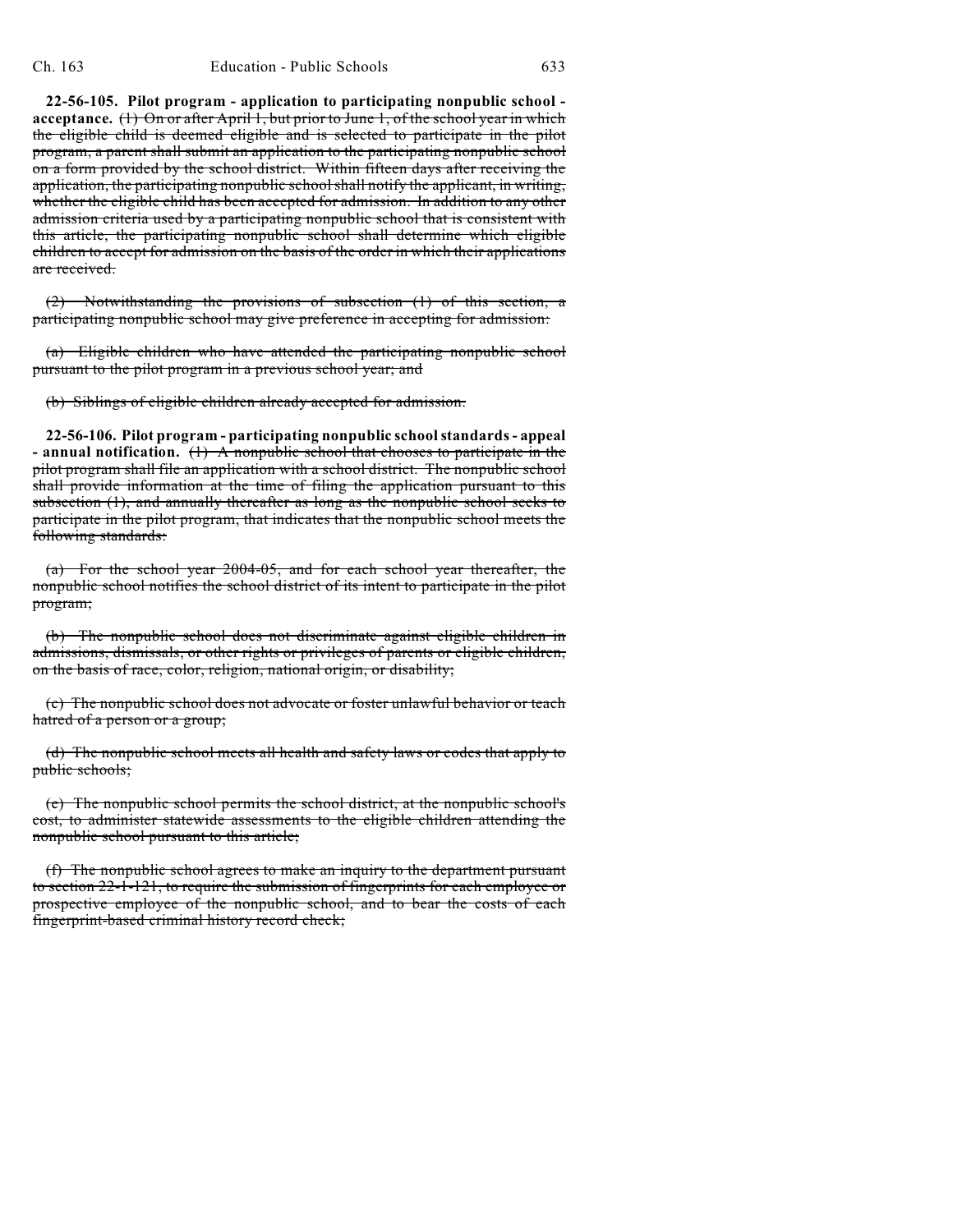(g) The nonpublic school permits the eligible child attending the nonpublic school pursuant to the pilot program to withdraw from the nonpublic school at any time without further obligation but without a right of recovery for payments made prior to the withdrawal; and

(h) The nonpublic school provides information regarding the school's history and administrative structure and provides a description of the school's educational philosophy and curriculum.

(2) (a) A nonpublic school operating for fewer than three years at the time of filing an application pursuant to subsection (1) of this section shall include as part of the application evidence of a savings account, deposit, or certificate of deposit meeting the requirements of section 11-35-101, C.R.S., or a surety bond as set forth in paragraph (b) of this subsection (2) covering the nonpublic school and its agents. A nonpublic school described in this paragraph (a) that fails to comply with the requirements of this paragraph (a) is prohibited from participating in the program.

(b) An applicant nonpublic school, acting as principal, and a surety company authorized to do business in this state may execute a surety bond. The bond shall be conditioned to provide indemnification for any loss incurred if the nonpublic school ceases operations. The amount of the bond shall be equal to a reasonable estimate of the sum of the payments the nonpublic school anticipates receiving for each quarterly payment period described in section 22-6-108 (3); except that the amount of the bond shall not be less than five thousand dollars.

 $(3)$  (a) A nonpublic school shall provide the notice described in paragraph (a) of subsection (1) of this section by October 1 of the school year preceding the school year in which the nonpublic school intends to participate in the pilot program. The notice shall specify the number of eligible children for which the nonpublic school has space in each grade level offered by the nonpublic school and whether the nonpublic school is willing to accept eligible children for admission after the beginning of the school year. The nonpublic school may change the number of available spaces by written amendment at any time; except that the nonpublic school shall not decrease the number of available spaces during the period beginning March 1 and ending August 15 that follows the date the notice is given pursuant to this paragraph (a).

(b) Within thirty days after receiving the application submitted pursuant to subsection (1) of this section, a school district shall notify the nonpublic school applicant, in writing, of its decision to accept or deny the application. A school district shall deny an application only on the basis of:

(I) Failure of a nonpublic school to provide reasonable documentation demonstrating compliance with the standards described in subsection (1) of this section; or

(II) A reasonable determination by the school district board of education that the nonpublic school does not meet the standards described in subsection (1) of this section.

(c) A nonpublic school that is denied participation in the pilot program by a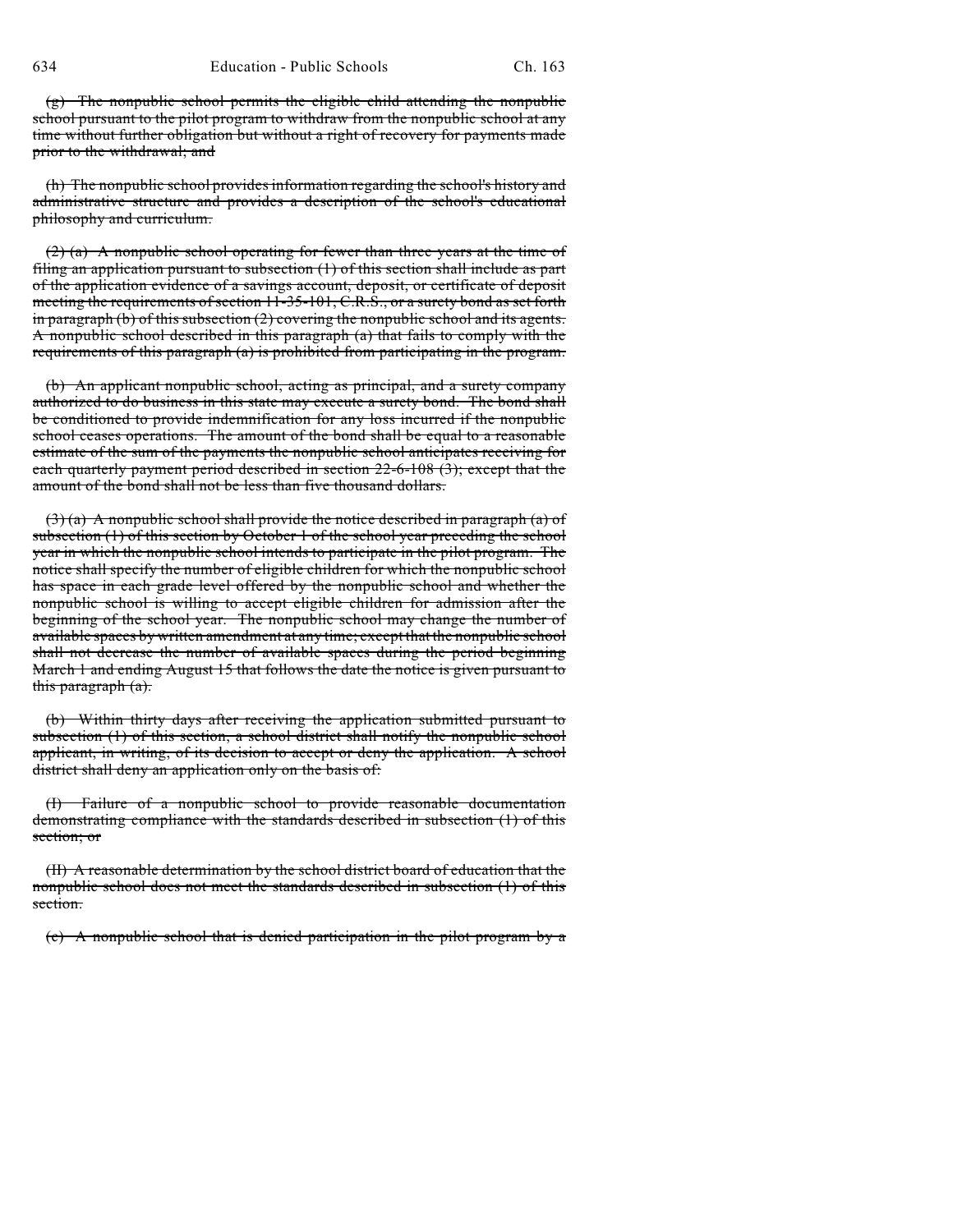school district may file an appeal with the state board within thirty days after receiving notification of the denial. Within sixty days after receiving notice of the appeal, the state board, after providing reasonable notice and holding a hearing on the matter, shall render its decision on whether the nonpublic school applicant may participate in the pilot program. The decision of the state board shall be final and not subject to appeal.

(4) Each participating nonpublic school shall annually affirm that it meets the standards described in subsection (1) of this section and notify the school district of its intent to continue as a participating nonpublic school. A nonpublic school that ceases participation in the pilot program and later seeks to again become a participating nonpublic school shall file an application with a school district pursuant to subsection (1) of this section.

(5) By December 1 of each school year, a school district shall provide information to eligible children and their parents who reside in the school district regarding the nonpublic schools participating in the pilot program. At a minimum, the information shall be in a form that includes a description of the pilot program, the identities of participating nonpublic schools, and an application for participation in the program. The information may be either in an electronic format or in a mailing to parents. If the school district receives private moneys sufficient to pay for a mailing to the parents, the school district shall provide the information to the parents in such a mailing. The school district shall provide to participating nonpublic schools an electronic file, if available, that includes the names and contact information of those eligible students who have applied to participate in the pilot program.

**22-56-107. Pilot program - opportunity contracts - terms - financing.** (1) The parent of an eligible child chosen to participate in the pilot program and accepted by a participating nonpublic school shall enter into an opportunity contract with the school district. The opportunity contract shall set forth the responsibilities of the parties, which shall include at a minimum:

(a) The terms and procedures of payment made by the school district to the parent in accordance with section 22-56-108;

(b) The consequences for failure to abide by the terms of the opportunity contract;

(c) The circumstances involving the administration of the statewide assessments to the eligible child, as described in section  $22-56-106$  (1) (e); and

(d) Other matters, as required by the provisions of this article.

(2) In the case of an eligible child who has an individual educational program pursuant to article 20 of this title, the opportunity contract shall set forth the responsibilities of the participating nonpublic school in which the eligible child is enrolled, the parent, and the administrative unit in implementing the individual educational program. Unless otherwise specified in the opportunity contract, the presumption shall be that the administrative unit is responsible for providing all individual educational program services.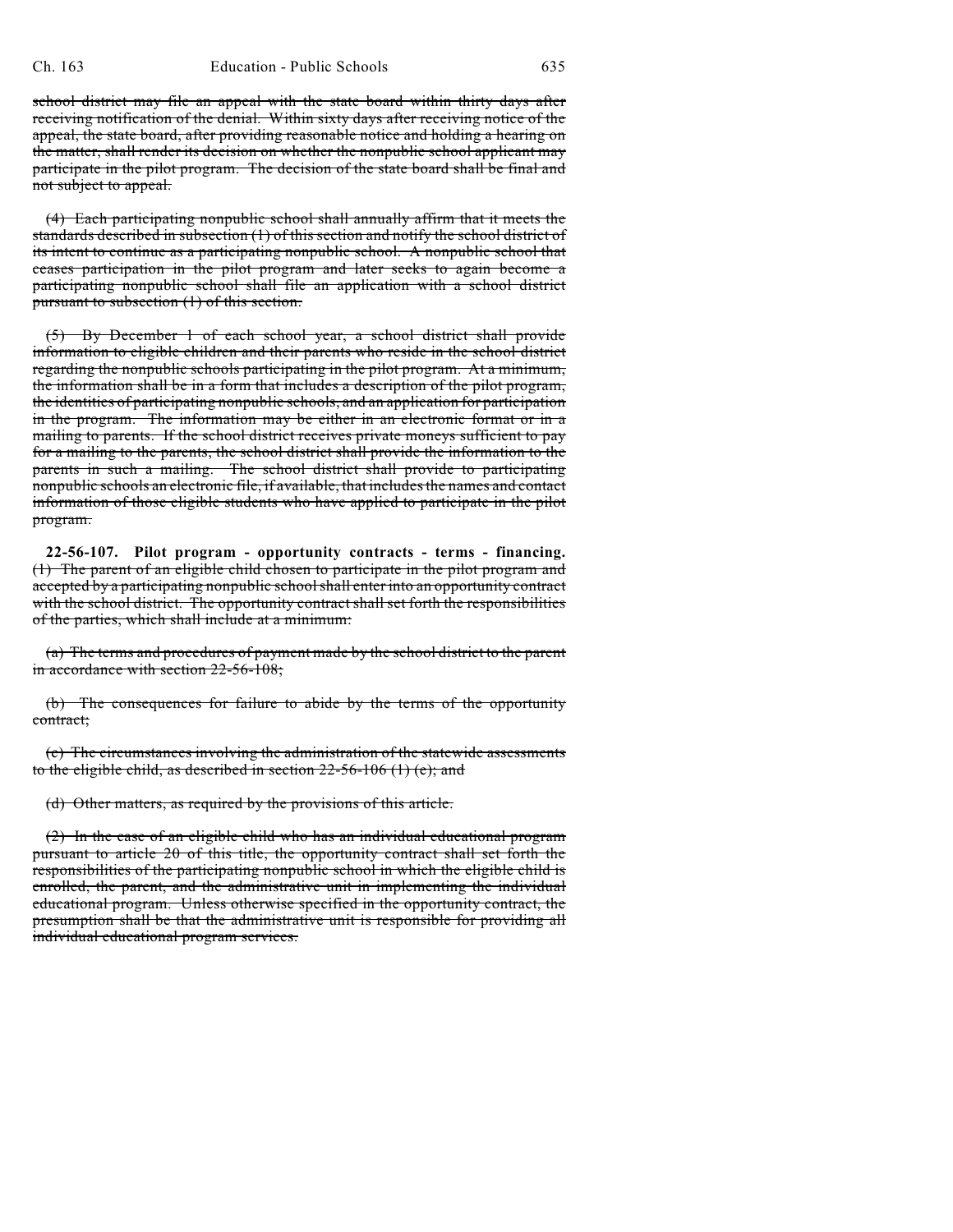(3) For purposes of determining pupil enrollment under the "Public School Finance Act of 1994", article 54 of this title, the school district in which an eligible child who is participating in the pilot program resides shall be entitled to count the eligible child, in accordance with the provisions of section  $22-54-103$  (10) (a) (III).

**22-56-108. Report of enrollment - assistance - payments.** (1) On or before October 15, 2004, and on or before October 15 of each year thereafter, each participating nonpublic school shall file with the department, and with the school district of residence of each eligible child enrolled in the participating nonpublic school, a report stating its nonpublic school pilot program membership.

(2) For the school year 2004-05, and for each school year thereafter, upon receipt from a participating nonpublic school of proof of an eligible child's enrollment in a participating nonpublic school during a school year and the signing of an opportunity contract, the school district shall pay pursuant to subsections  $(3)$  and  $(4)$ of this section an amount equal to the lesser of the following:

(a) The participating nonpublic school's actual educational cost per pupil as evidenced by an annual cost-report audit; or

(b) (I) Seventy-five percent of the school district's per pupil operating revenues, as defined in section  $2\overline{2}$ -54-103 (9), if the eligible child is enrolled in one of grades one through eight;

(II) Eighty-five percent of the school district's per pupil operating revenues, as defined in section 22-54-103 (9), if the eligible child is enrolled in one of grades nine through twelve; or

(III) Thirty-seven and one-half percent of the school district's per pupil operating revenues, as defined in section 22-54-103 (9), if the eligible child is enrolled in kindergarten.

(3) The school district shall pay assistance to the parent of an eligible child who is participating in the pilot program as follows: Twenty-five percent of the amount described in subsection (2) of this section in September, twenty-five percent of the amount in November, twenty-five percent of the amount in February, and the remainder in May.

(4) (a) The school district shall issue a check for each payment described in subsection (3) of this section in the name of the eligible child's parent. The school district shall send the check to the participating nonpublic school in which the parent's child is enrolled, and the parent shall restrictively endorse the check for the sole use of the participating nonpublic school.

(b) Notwithstanding the provisions of paragraph (a) of this subsection (4), the school district may withhold a payment described in subsection (3) of this section if the eligible child has not attended at least sixty percent of the school days at the participating nonpublic school during the preceding quarterly payment period; except that the provisions of this paragraph (b) shall not apply during the first quarterly payment period in which the eligible child is attending the participating nonpublic school.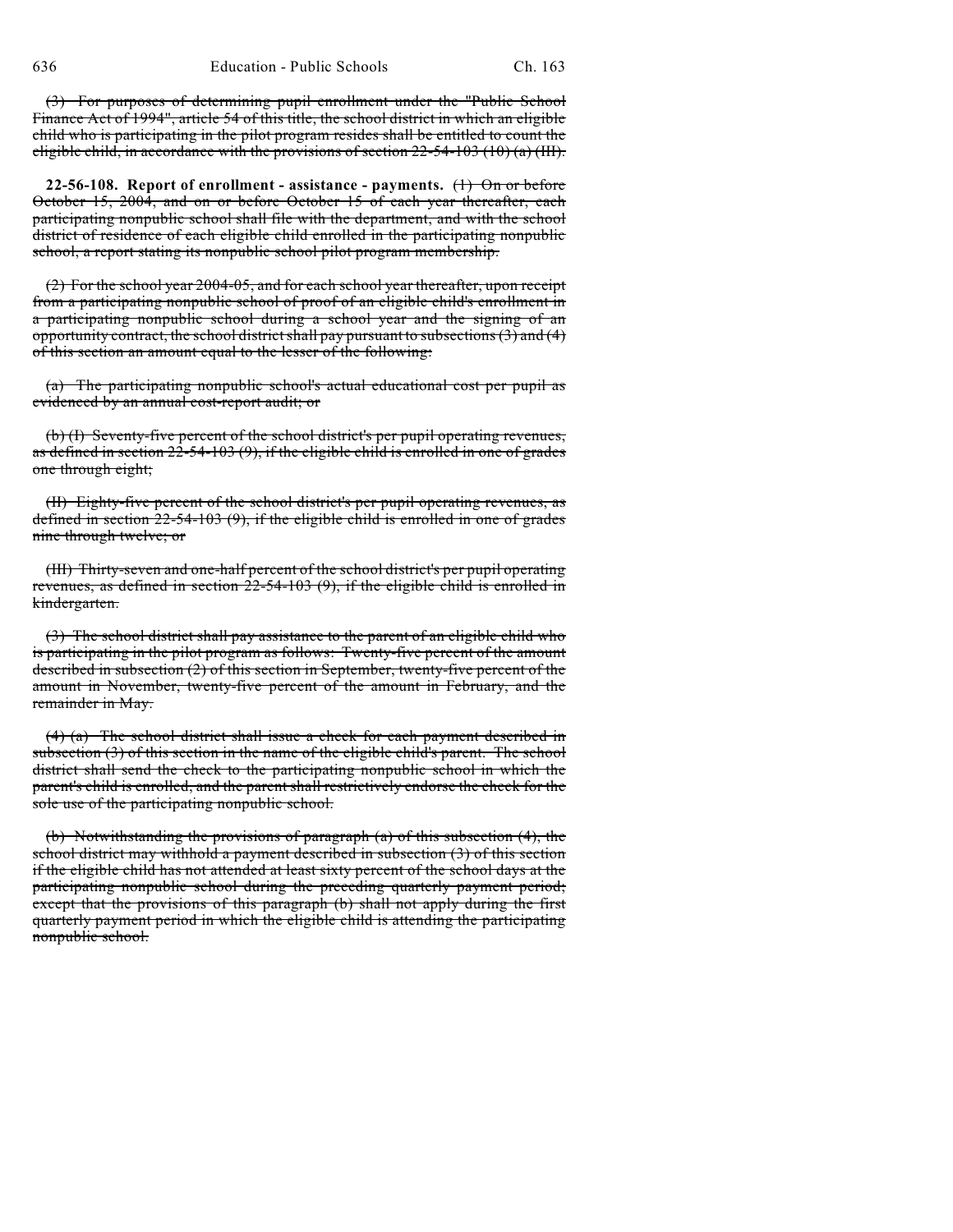**22-56-109. Performance and financial audit - state auditor - report - repeal.** (1) On or before January 1, 2008, the state auditor shall conduct or cause to be conducted a performance and financial audit of the pilot program. The state auditor's office shall submit its findings, conclusions, and recommendations in the form of a written report to the members of the legislative audit committee of the general assembly and to the members of the education committees of the senate and the house of representatives.

(2) This section is repealed, effective January 15, 2008.

**22-56-110.** Report on the program - student achievement.  $(1)$  A school district shall evaluate the academic performance of each eligible child who is enrolled in a participating nonpublic school pursuant to the pilot program. On or before January 1, 2008, the school district shall provide a written report to the members of the education committees of the senate and the house of representatives and to the department. The report shall include non-identifying individual student data on the statewide assessments and an analysis of individual student achievement. The school district shall also record similar data for those eligible children not selected in the lottery process to participate in the pilot program. The school district shall also report the financial impact of the pilot program on the school district.

(2) This section is repealed, effective January 15, 2008.

**SECTION 50.** 22-60.5-201 (1) (b) (I) (C), (1) (b) (III) (A), and (5), Colorado Revised Statutes, are amended to read:

**22-60.5-201. Types of teacher licenses issued - term.** (1) The department of education is designated as the sole agency authorized to issue the following teacher licenses to persons of good moral character:

(b) **Initial teacher license.** (I) Except as otherwise provided in subparagraphs (II) and (II.5) of this paragraph (b), the department of education, in its discretion, may issue an initial teacher license to any applicant who:

(C) Has demonstrated professional competencies in subject areas as specified by rule and regulation of the state board of education pursuant to section 22-60.5-203. except that any applicant who has completed an approved program of preparation for teachers or an alternative teacher program on or after July 1, 1994, but prior to July 1, 1995, need not demonstrate professional competencies to receive an initial teacher license, but shall demonstrate professional competenciesto renew the initial teacher license or to receive a professional teacher license pursuant to paragraph (c) of this subsection (1).

(III) (A) An initial teacher license shall be valid in any school districts that provide an approved induction program for teachers or have obtained a waiver of the approved induction program requirement pursuant to section 22-60.5-114 (2). Except as otherwise provided in sub-subparagraph (B) of this subparagraph (III), any initial license issued pursuant to this paragraph (b) shall be valid for a period of three years after the date of issuance and is renewable only once for an additional period of three years. Any applicant who completed an approved program of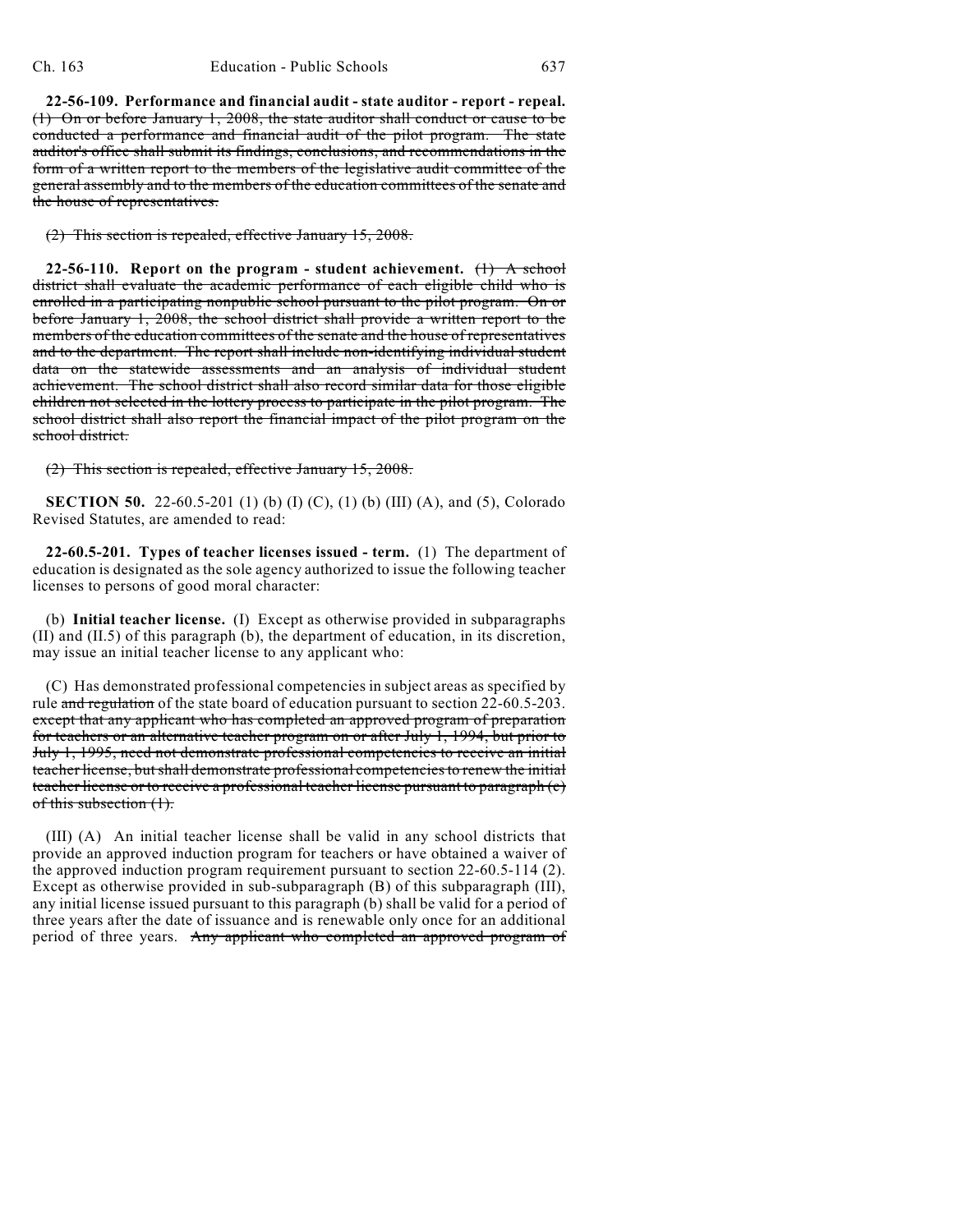preparation for teachers or an alternative teacher program on or after July 1, 1994, but prior to July 1, 1995, and received an initial teacher license without demonstrating professional competencies shall demonstrate professional competencies prior to renewing the initial teacher license.

(5) No license shall be issued pursuant to the provisions of this section prior to July 1, 1994.

**SECTION 51.** 22-60.5-202, Colorado Revised Statutes, is amended to read:

**22-60.5-202. Professional teacher licensees - master certification.** The department of education may, in its discretion, issue a master certificate to any applicant who holds a valid professional teacher license and who meets the criteria for master certification as specified by rule and regulation of the state board of education. Master certification shall recognize those professional teacher licensees who are involved in ongoing professional development and training and who have advanced competencies or expertise or who have demonstrated outstanding achievements. Any master certificate issued pursuant to this section shall be valid for the period of time for which the applicant's professional teacher license is valid and is renewable at its expiration. No master certificate shall be issued pursuant to the provisions of this section prior to July 1, 1994.

**SECTION 52. Repeal.** 22-60.5-210 (5), Colorado Revised Statutes, is repealed as follows:

**22-60.5-210. Types of special services licenses issued - term.** (5) No license shall be issued pursuant to the provisions of this section prior to July 1, 1994.

**SECTION 53.** 22-60.5-211, Colorado Revised Statutes, is amended to read:

**22-60.5-211. Professional special services licensees - master certification.** The department of education may, in its discretion, issue a master certificate to any applicant who holds a valid professional special services license and who meets the criteria for master certification as specified by rule and regulation of the state board of education. Master certification shall recognize those professional special services licensees who are involved in ongoing professional development and training and who have advanced competencies or expertise or who have demonstrated outstanding achievements. Any master certificate issued pursuant to this section shall be valid for the period of time for which the applicant's professional special services license is valid and is renewable at its expiration. No master certificate shall be issued pursuant to the provisions of this section prior to July 1, 1994.

**SECTION 54. Repeal.** 22-60.5-301 (5), Colorado Revised Statutes, is repealed as follows:

**22-60.5-301. Types of principal licenses issued - term.** (5) No license shall be issued pursuant to the provisions of this section prior to July 1, 1994.

**SECTION 55.** 22-60.5-302, Colorado Revised Statutes, is amended to read:

**22-60.5-302. Professional principal licensees - master certification.** The